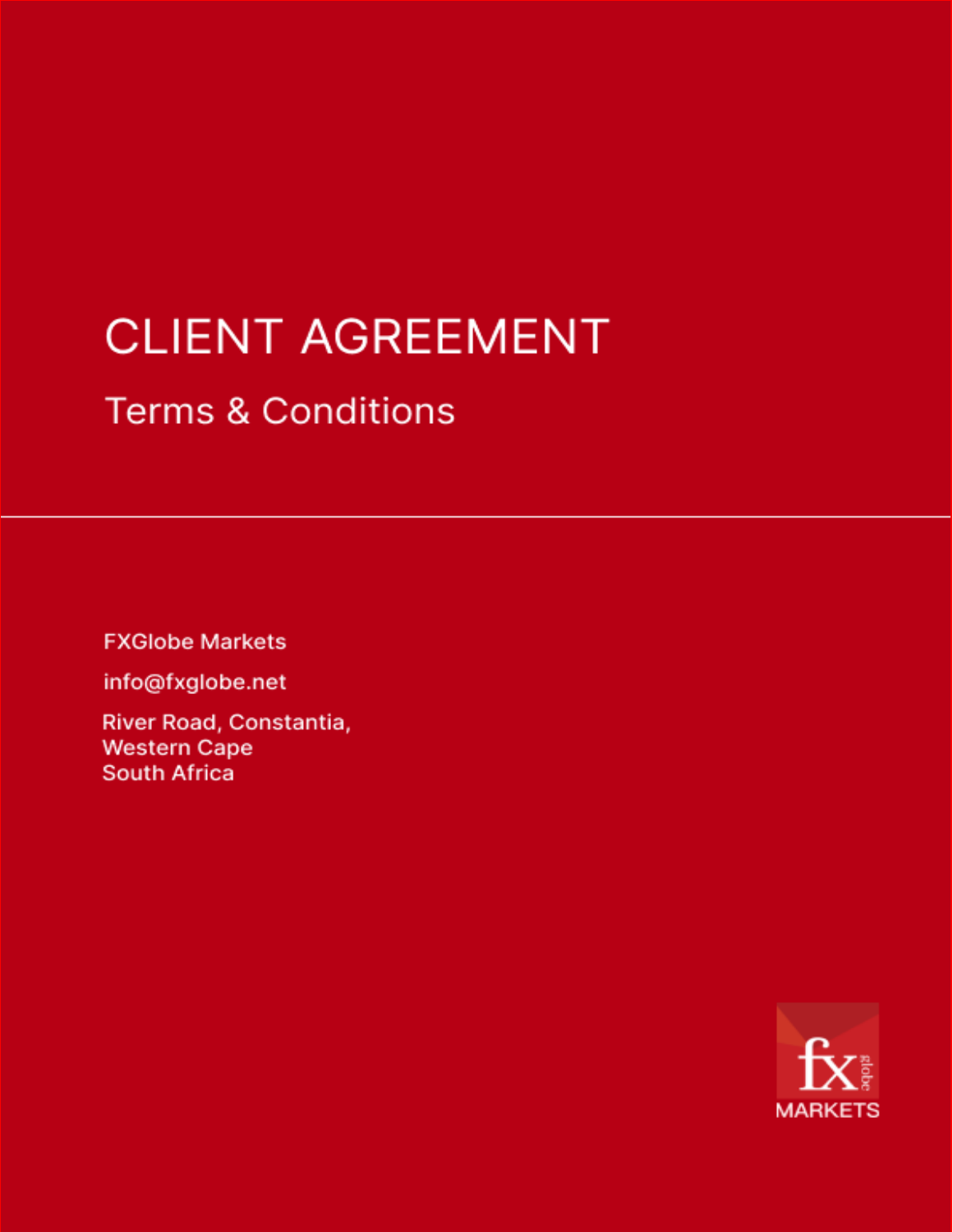# January 2022

|     | <b>Contents</b> |  |
|-----|-----------------|--|
| 1.  |                 |  |
| 2.  |                 |  |
| 3.  |                 |  |
| 4.  |                 |  |
| 5.  |                 |  |
|     |                 |  |
|     |                 |  |
| 6.  |                 |  |
| 7.  |                 |  |
| 8.  |                 |  |
| 9.  |                 |  |
| 10. |                 |  |
| 11. |                 |  |
| 12. |                 |  |
| 13. |                 |  |
| 14. |                 |  |
| 15. |                 |  |
| 16. |                 |  |
| 17. |                 |  |
| 18. |                 |  |
| 19. |                 |  |
| 20. |                 |  |
| 21. |                 |  |
| 22. |                 |  |
| 23. |                 |  |
| 24. |                 |  |
| 25. |                 |  |
| 26. |                 |  |
| 27. |                 |  |
| 28. |                 |  |
| 29. |                 |  |
| 30. |                 |  |
| 31. |                 |  |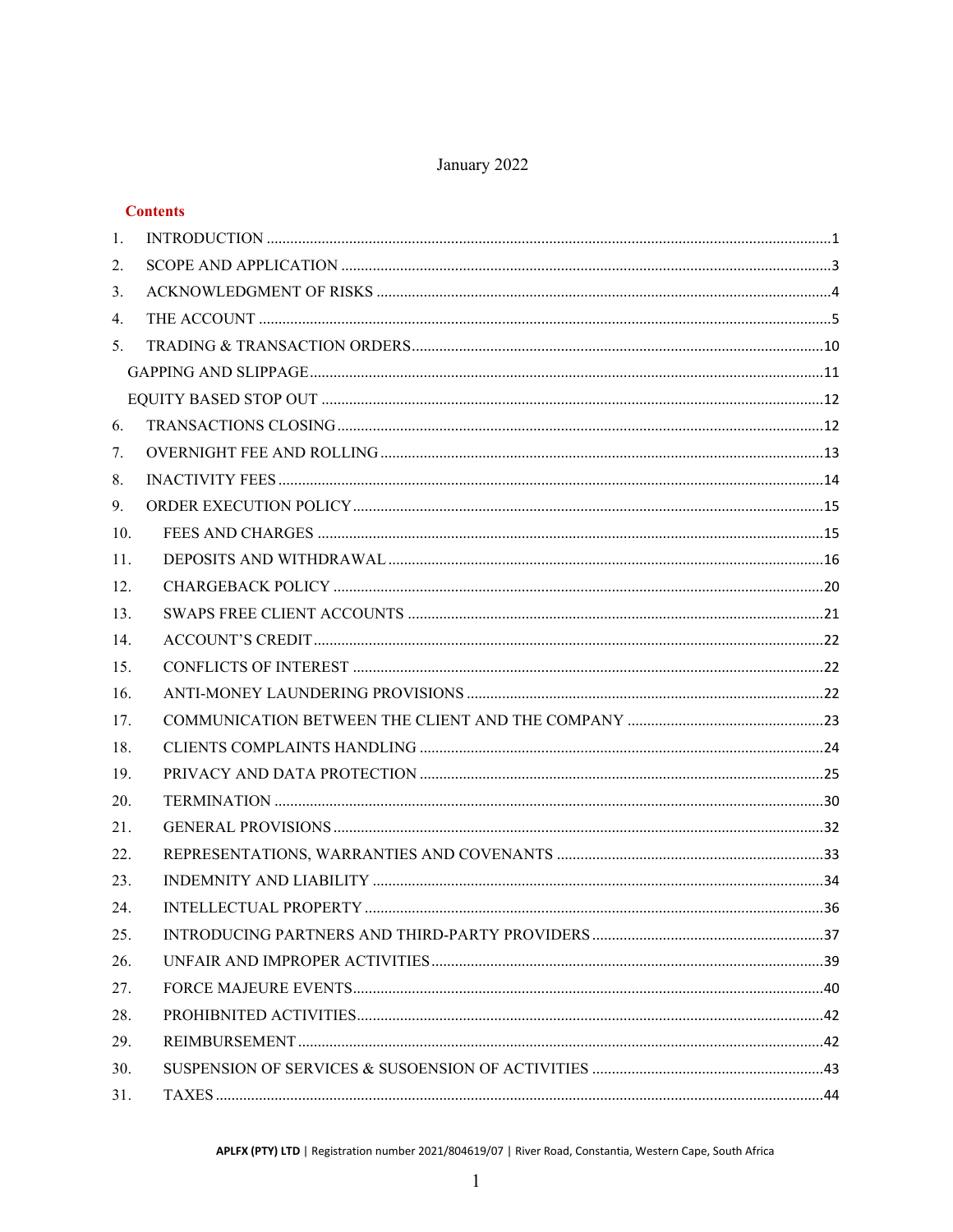| 33. |  |
|-----|--|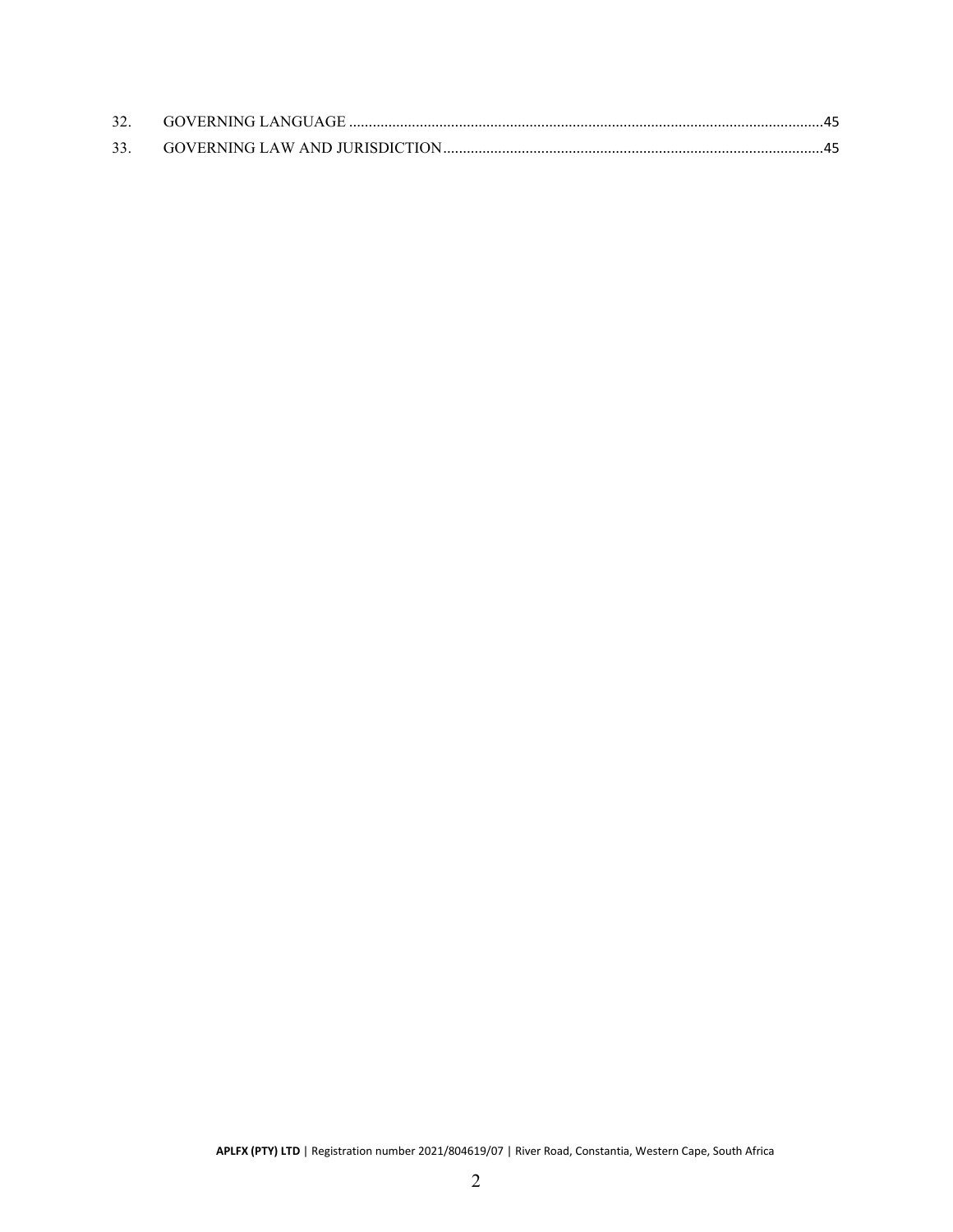#### <span id="page-3-0"></span>**1. INTRODUCTION**

- 1.1. APLFX (PTY) LIMITED registered under the Laws of South Africa with registration number 2021/804619/07 ("the Company" or "FXGLOBE MARKETS" or "we", or "us", "ours" and "ourselves" as appropriate) will offer its services via the domain name [www.fxglobe.net](http://www.fxglobe.net/) (the "website"). The Company may also register and operate other websites mainly for promotional and marketing purposes in languages other than English. The Company is authorized and regulated by the Financial Sector Conduct Authority ("FSCA") under license number 52045.
- 1.2. The Company acts as an Electronic Communication Network ("ECN") straight through processing ("STP") broker providing high-level brokerage services in relation to one or more financial instruments.
- 1.3. The Client accepts and understands that the official language of the Company is the English language. In the event of a conflict or inconsistency between the English version and any other language, the English version will prevail.
- 1.4. This Client Agreement is entered by and between APLFX LTD on one part and the Client (who may be a legal entity or a natural person) who has completed the Account Opening Procedure and has been accepted by the Company as a Client (hereinafter referred to as the "Client", "Customer", "you", "your" and "yourself" as appropriate) on the other part.
- 1.5. This Agreement together with any Schedule(s) and the following documents "Privacy Policy" "Cookies Policy" "Risk Disclosure" and "AML Policy", among the rest of the legal documentation as stated on the Company's official website [www.fxglobe.net](http://www.fxglobe.net/) and as amended from time to time, set out the terms and conditions upon which the Company will provide its services to the approved Client and shall govern the relationship between each Client and the Company (hereinafter collectively referred as "Parties" and individually referred as "Party") (hereinafter the "Agreement" and/or "Client Agreement").
- 1.6. The Client acknowledges that he/she has read, understood and accepted all of the terms and conditions contained in the Agreement without modifications as well as read, understood and accepted all of the legal documentation of the Company as uploaded on the Company's official website [www.fxglobe.net](http://www.fxglobe.net/) and as amended from time to time and which form the Agreement as a whole, as well as any other notices and/or letters sent to the Client by the Company (by e-mail, post or simply notified/posted on the Company's official website). By continuing to access and/or use the website, you agree to follow the terms and conditions of this Agreement.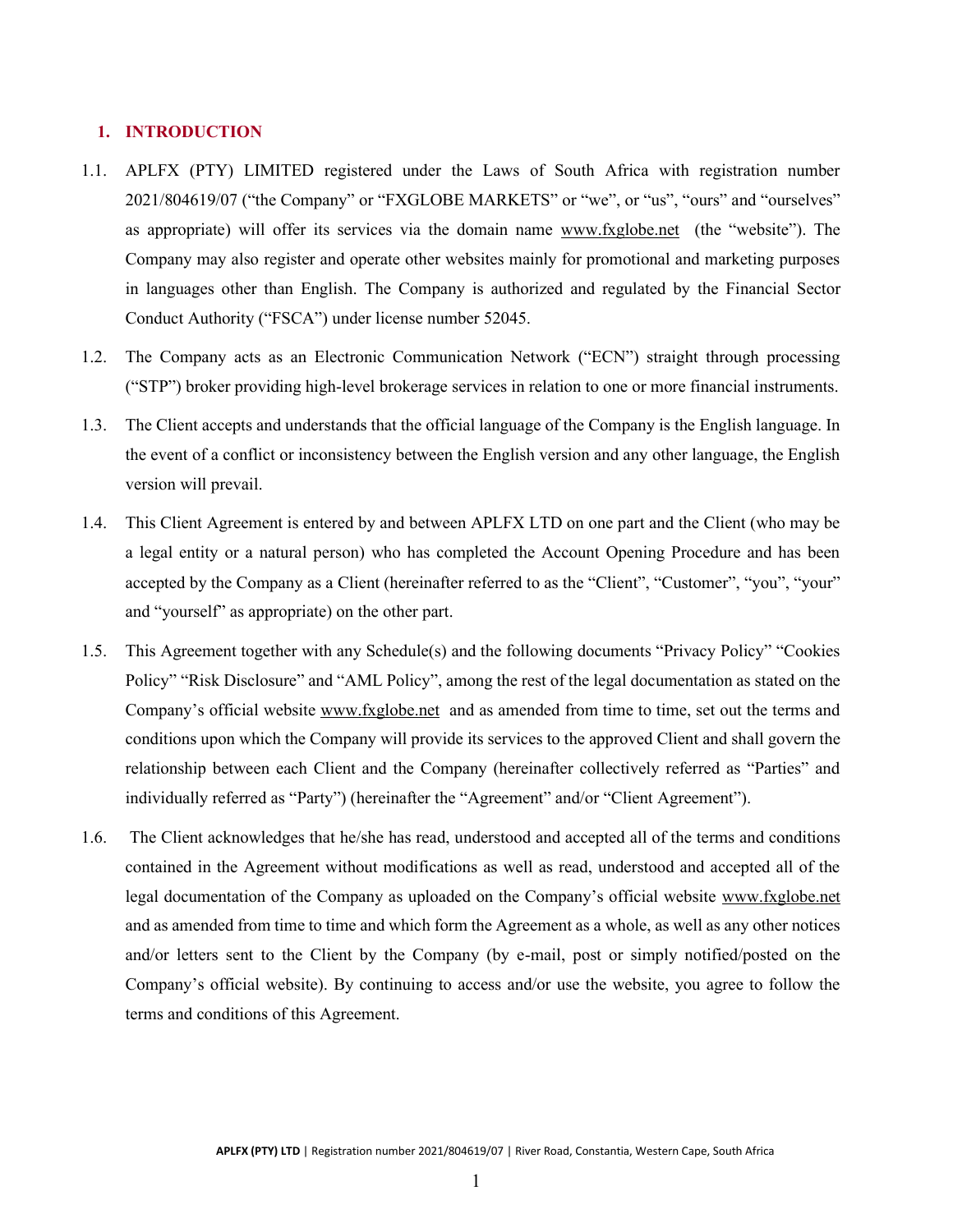- 1.7. The Company deals on an execution-only basis at all times. The client acknowledges and agrees that the Company has no obligation to satisfy itself of the suitability of any Transaction for the Clients, to monitor or advise the clients on the status of any Transaction or to make margin calls.
- 1.8. The Company will not provide any advice on the merits or suitability of the Agreement or any Transaction and will never provide with any investment advice, although the Company may provide its clients with generic or factual information from time to time on the nature, the terminology and of the procedures involved with such Transactions or concerning factual financial data information. The clients using the Company's services acknowledge and agree that they rely on their own judgement when deciding whether or not to enter into any Transaction contemplated by the Agreement. If any of our staff members appear to give advice the clients agree that such advice is given on a personal level and is never the official position of, or advice from, the Company. If any Trading Partner or other third party gives and advice to the client, such advice is not given by the Company or its representatives or on the Company's behalf and the Company assumes no responsibility/liability whatsoever for any such advice.
- 1.9. The client should not consider any information in the Company's website as investment advice. The information is given to the client in good will and considered reliable but the Company does not take any responsibility for its accuracy. We do not provide any advice in regards to the Agreement and/or any transaction and will never provide the client with any investment advice. The client acknowledges and agrees that the Client relies on the client's own judgement when deciding whether or not to enter into any Transaction contemplated by the Agreement. If any of our staff members, Trading Partner or other third party gives at any time to the client any advice, such advice is not given by us or on our behalf and we assume no responsibility whatsoever for any such advice.
- 1.10. Nothing included herein shall be interpreted as constituting any license or right under trademark, copyright, or other intellectual property rights. The content of this website is the property of the Company. All rights are reserved. You may print and download excerpts from this website for your own noncommercial and personal use. Unless otherwise stated, we own all intellectual property rights as well as copyright for all the material on this website.
- 1.11. Any use of excerpts from this website other than as authorised above for any purpose is prohibited. Your trading will not create any rights of ownership or otherwise in any Underlying Market. We will not transfer any Underlying Market or any rights in it to you. Any breach of the provisions of the Terms and Conditions will automatically terminate your use of the services contemplated by the Agreement.
- 1.12. Any rights not specifically granted in these terms and conditions are reserved. The Company does not verify that the information given in this website is reliable.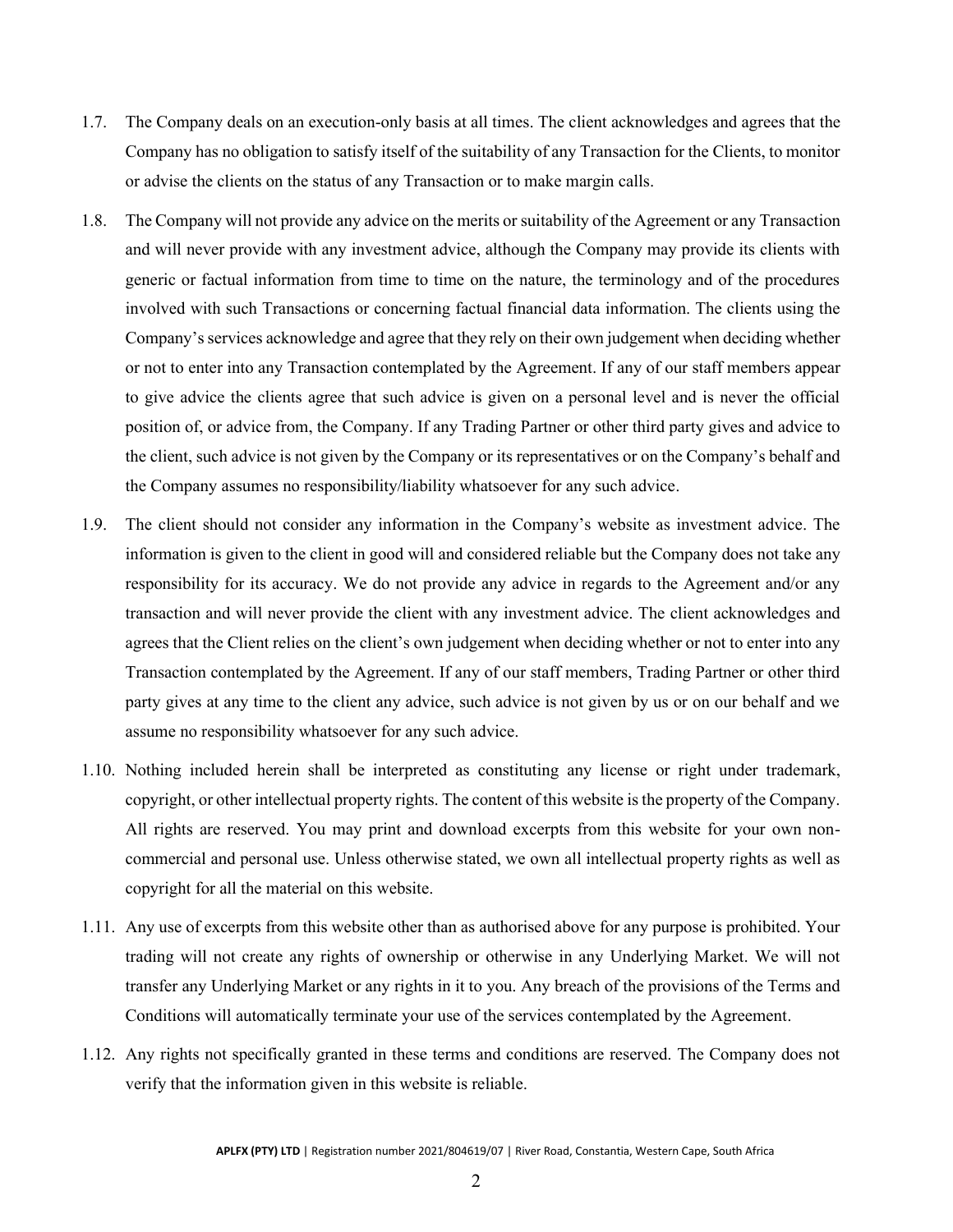- 1.13. Notwithstanding any other provision of the Agreement, in providing our services, we will be entitled to take any action as we consider necessary to ensure compliance with Applicable Law. You agree to strictly comply with all Applicable Laws, including all forms of market abuse such as insider trading and to directors trading in shares of their own companies. If we reasonably consider that you have not done so, we may close your account and terminate the Agreement.
- 1.14. The Company may be is addressed in these Terms and Conditions as "the Company", "we", "us" "our", "ours" and "ourselves".
- 1.15. The Company reserves the right to amend, modify, update and change any of the terms and conditions of this Agreement from time to time, and the Company will notify the Client of any such amendment, modification or change by pushing the updated version of this Agreement on the Company's official website [www.fxglobe.net.](http://www.fxglobe.net/) Any modified version of this Agreement will take effect immediately after its publication on the website and your continued use and/or silence to object to such amendments will be deemed to constitute your acceptance to the amendments of this Agreement.
- 1.16. It remains your sole responsibility to ensure that you are aware of the correct, current terms and conditions of this Agreement and the Company advice you to check for updates on a regular basis. If you do not agree to be bound by the terms and conditions of the Agreement, please inform the Company in writing immediately and cease using the Company's services.
- 1.17. SOUTH AFRICAN CLIENTS SHOULD TAKE NOTE THAT ENTERING CONTRACTUAL ARRANGEMENTS WITH APLFX LIMITED IN MAY REQUIRE THE UTILISATION OF FOREIGN INVESTMENT ALLOWANCES AS REGULATED BY THE FINANCIAL SURVEILLANCE DEPARTMENT OF THE SOUTH AFRICAN RESERVE BANK. CLIENTS SHOULD OBTAIN THEIR OWN PROFESSIONAL ADVICE IN THIS REGARD PRIOR TO INVESTING PLEASE READ THIS CUSTOMER AGREEMENT CAREFULLY AS IT CONTAINS IMPORTANT INFORMATION CONCERNING YOUR ACCOUNT.

# <span id="page-5-0"></span>**2. SCOPE AND APPLICATION**

- 2.1. This Agreement applies to services provided with respect to all client account types.
- 2.2. This Agreement (and any amendments to this Agreement) supersedes any previous agreement between the Company and the Client on the same subject matter and takes effect between the Company and the Client. Therefore, the clients are advised to periodically revise these terms and conditions
- 2.3. This Agreement sets out the basis on which the Company agrees to provide its Services.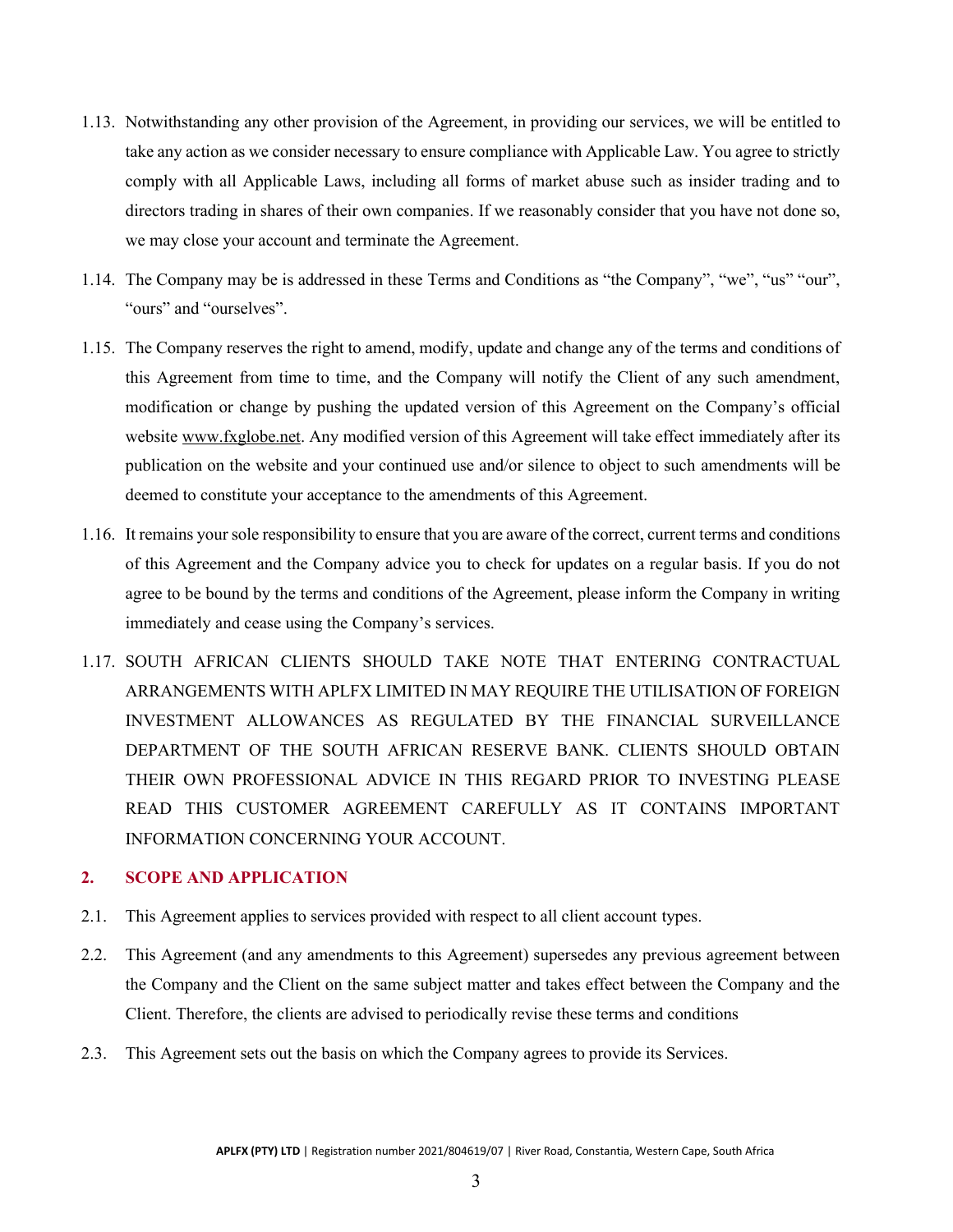- 2.4. This Agreement is provided to assist the Client in making an informed decision about the Company, its services and the risks of the Financial Instruments.
- 2.5. This Agreement should be read in its entirety in deciding whether:
- 2.5.1. To buy, sell or to continue to hold any financial instrument; and/or
- 2.5.2. To be provided with the services.
- 2.6. By accepting this Agreement upon your registration with us, or during your business with us (as applicable) you agree to be legally bound by the Agreement. Your relationship with us and all transactions entered into via any medium (including the Platform) between you and us it is governed by the Agreement.
- 2.7. This Agreement applies to all your accounts held with us and may be amended from time to time. You are strongly advised to revise the website regularly make yourself aware of any changes to the agreement. We shall not be responsible for your unawareness of any term in the Agreement.

#### <span id="page-6-0"></span>**3. ACKNOWLEDGMENT OF RISKS**

- 3.1. Contracts for difference, options, futures, swaps, forward rate agreements and many other derivatives (including most put options) are leveraged products and involve a high level of risk. It is possible for the Client to lose all capital invested. Therefore, these products may not be appropriate or suitable for everyone and the client should ensure that the Client understands the risks involved. If the client considers that the Client/she is nor properly able to understand the investment risks involved the Client/she should seek independent advice.
- 3.2. The client unreservedly acknowledges and accepts that, regardless of any information, which may be offered by the Company, the value of any investment in Financial Instruments may increase or decrease and there is a substantial risk that the investment may become of no value. In the case of Financial Instruments which are contracts for differences or other contractually based derivatives the entire amount of margin deposit may be lost.
- 3.3. Client unreservedly acknowledges and accepts that the Client runs a great risk of incurring losses as a result of purchasing and/or selling any Financial Instrument and the Client accepts and declares that the Client/she is willing to undertake this risk.
- 3.4. The Company's services include products that are traded on margin and carry a risk of losing all client's initial deposit. Before deciding on trading on margin products a client should consider the Client's investment objectives, risk tolerance and the Client's level of experience on these products. Margin products may not be suitable for everyone and client should ensure that the Client/she understands the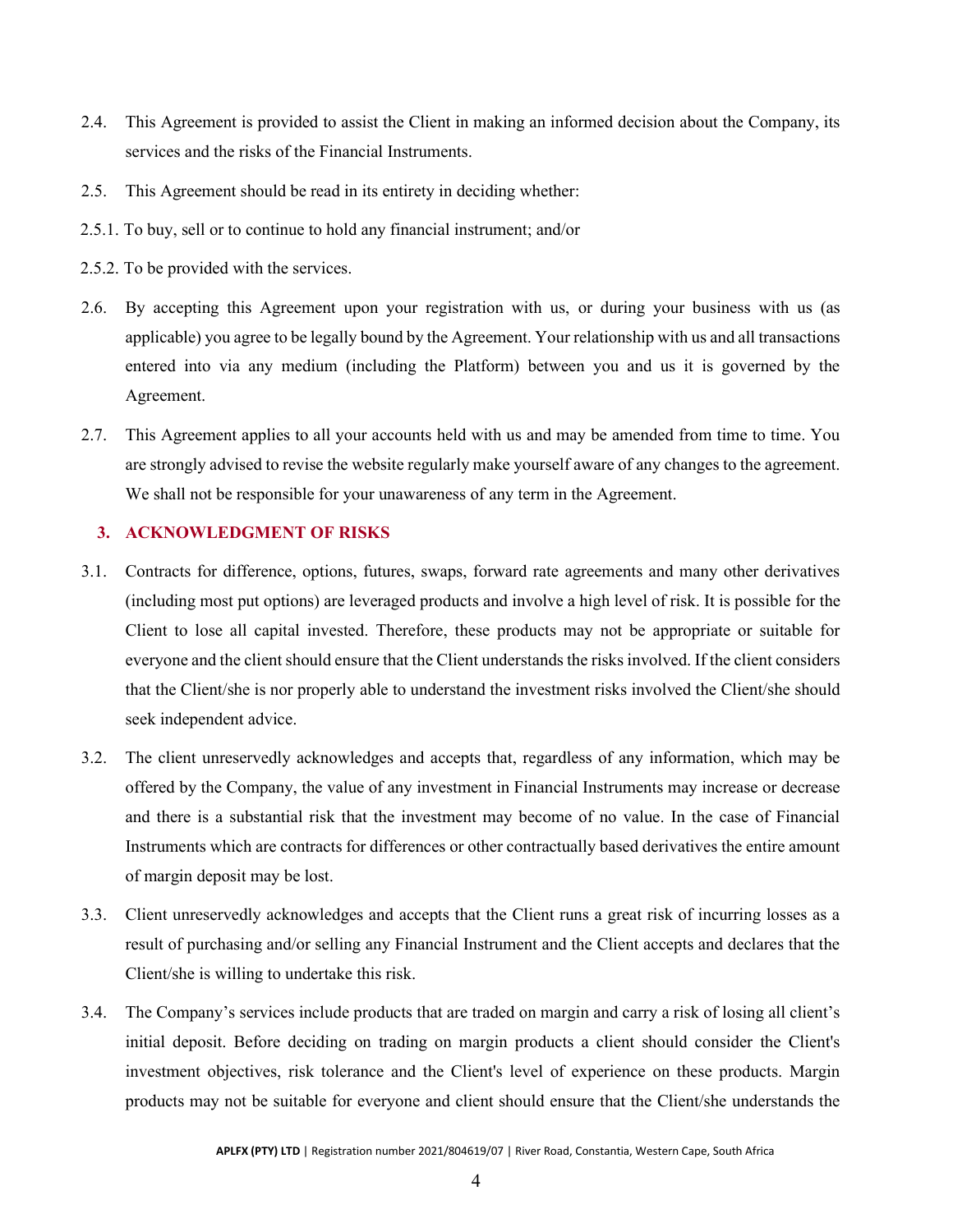risks involved. The client should be aware of all the risks associated in regards to products that are traded on margin and seek independent financial advice, if necessary.

# <span id="page-7-0"></span>**4. THE ACCOUNT**

- 4.1. Upon on opening your account with us and upon completing the Application Form, you authorize us to make such searches as we see fit to certify that the information that you have supplied in, or in connection with, your Application Form is complete and accurate. Such searches may include information from the electoral register and credit reference agencies.
- 4.2. We are not obliged to open an account for any applicant and may refuse any application for any reason (without providing a reason to the applicant).
- 4.3. We may make periodic checks of your details to verify that the details supplied by you have not changed. However, you must immediately inform us in writing as to any material change in your financial circumstances or any change to the information given on your Application Form (including change of employment, address, contact details and email). We may agree to accept such notification over the telephone or by email.
- 4.4. Following the Client's completion of the Account opening procedure and the provision of all the required identification documentation required by the Company for its own internal checks, the Company shall notify the client whether he has been accepted by the Company.
- 4.5. It is understood that the Company is not to be required and may be unable under all applicable regulations to accept a person as its client until all documentation it requires has been received by the Company, properly and fully completed by such person and all internal Company checks, including without any limitation the anti-money laundering checks, as the case maybe, have been duly satisfied.
- 4.6. It is further understood that the Company reserves the right to impose additional due diligence requirements to accept Clients residing in certain jurisdictions.
- 4.7. We reserve the right to close or suspend your account at any time. If we exercise this right, all open transactions will be closed immediately at our current quoted price and no new transactions will be accepted. Any transaction you may have in markets not quoted (i.e. those that have closed for the day) will be closed at the first price reasonably available to us on the next business day or, in the case of a market suspended for any reason, closed under the terms of the Agreement.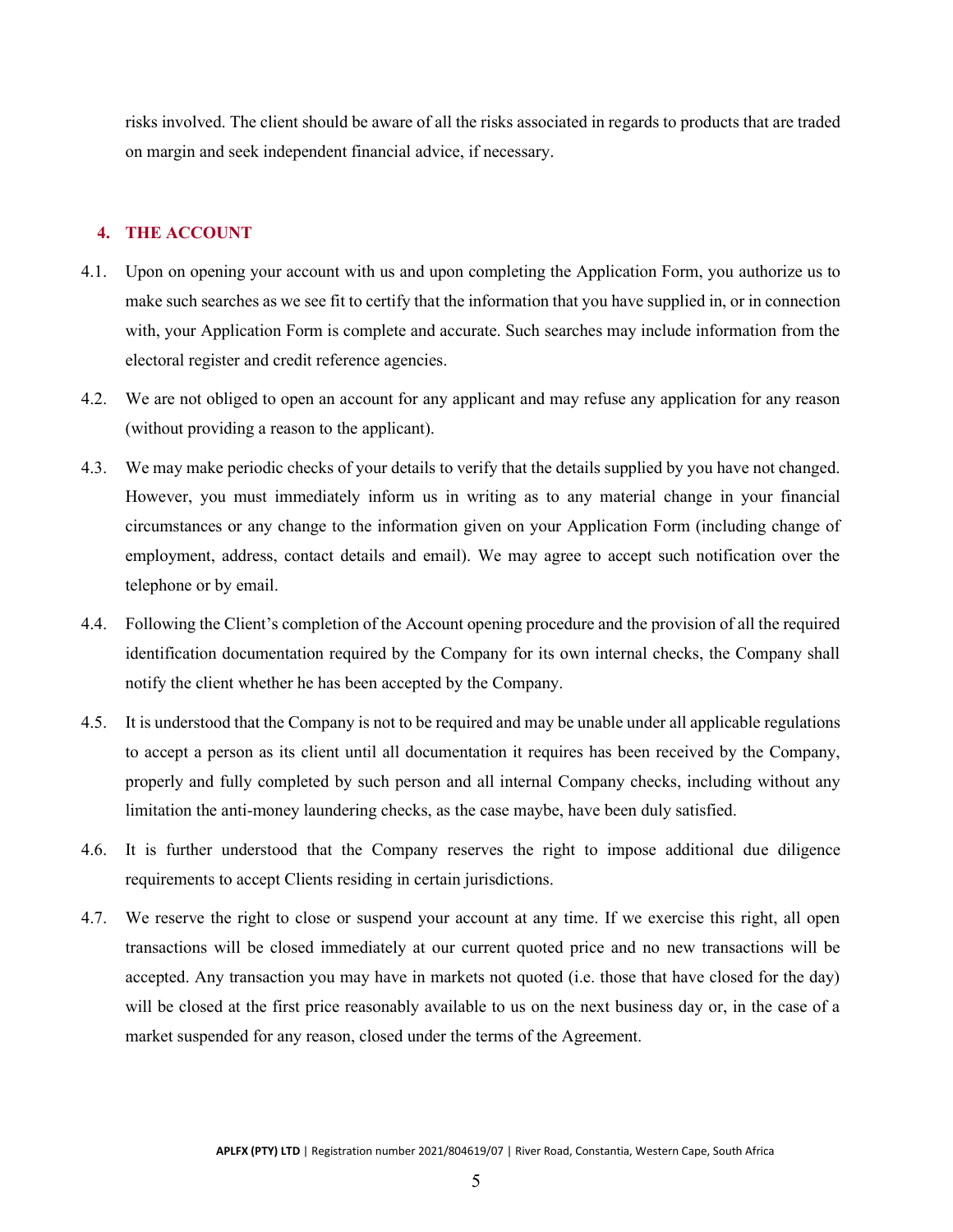- 4.8. We reserve the right, and you acknowledge and accept that, we may limit or restrict any access to its electronic systems where it deems appropriate, for the smooth operation of its electronic systems as well as to protect other client's interest and our own.
- 4.9. We reserve the right to limit your use of any Platform and apply pre-execution trading controls as may be appropriate to preserve compliance with Applicable Law or any other trading limits which may be notified to you, or if we reasonably believe that you are or may be subject to a Default Event. In the absence of wilful misconduct or fraud by us we will not be liable to you for any loss, claim, demand or expense incurred to you in connection with us exercising these rights.
- 4.10. If you open a Joint Account, you shall be jointly and severally liable for all losses, fees and charges arising on that Joint Account. This means that any monies owed on the Joint Account shall be payable in full by you or any one of the other Joint Account holders and we will not be required to collect from any holder. Also, unless we have expressly agreed otherwise in writing, we may take instructions to trade from and/or pay any portion of the account balance to you or another holder of the Joint Account without prior notice to you and we may give any notices or communications to either you or another holder of the Joint Account. Upon the death of a holder of the Joint Account we may provide notices to and take instructions from their survivor(s).
- 4.11. We will provide you with access codes for entering into your account, where you will be able to perform transactions or deal with or through us. Any such dealings shall be carried out on the basis set out in the Agreement.
- 4.12. Your username, password and account number are extremely sensitive pieces of information. Any Transaction made on your account using either your username, account number or your password will be deemed as an instruction authorised by you, as a valid Transaction and binding on you.
- 4.13. You must not disclose your username, account number or password to any person, unless with our written notification of acceptance and consent. If you disclose your username, password and/or account number with a third person and such person deals on your account, or if we have reason to suspect that such circumstances apply or have applied, it will constitute a breach of the Agreement and, in addition to our rights under clause 26, we may:
- 4.13.1. enforce any relevant Transaction against you if it is a Transaction under which you have incurred a loss; or
- 4.13.2. treat any relevant Transaction as void if it is a Transaction under which you have secured a profit (and retain any such profit for our own account, subject to Applicable Law), unless and until you produce conclusive evidence within 3 months of the Transaction being closed that such circumstances do not exist.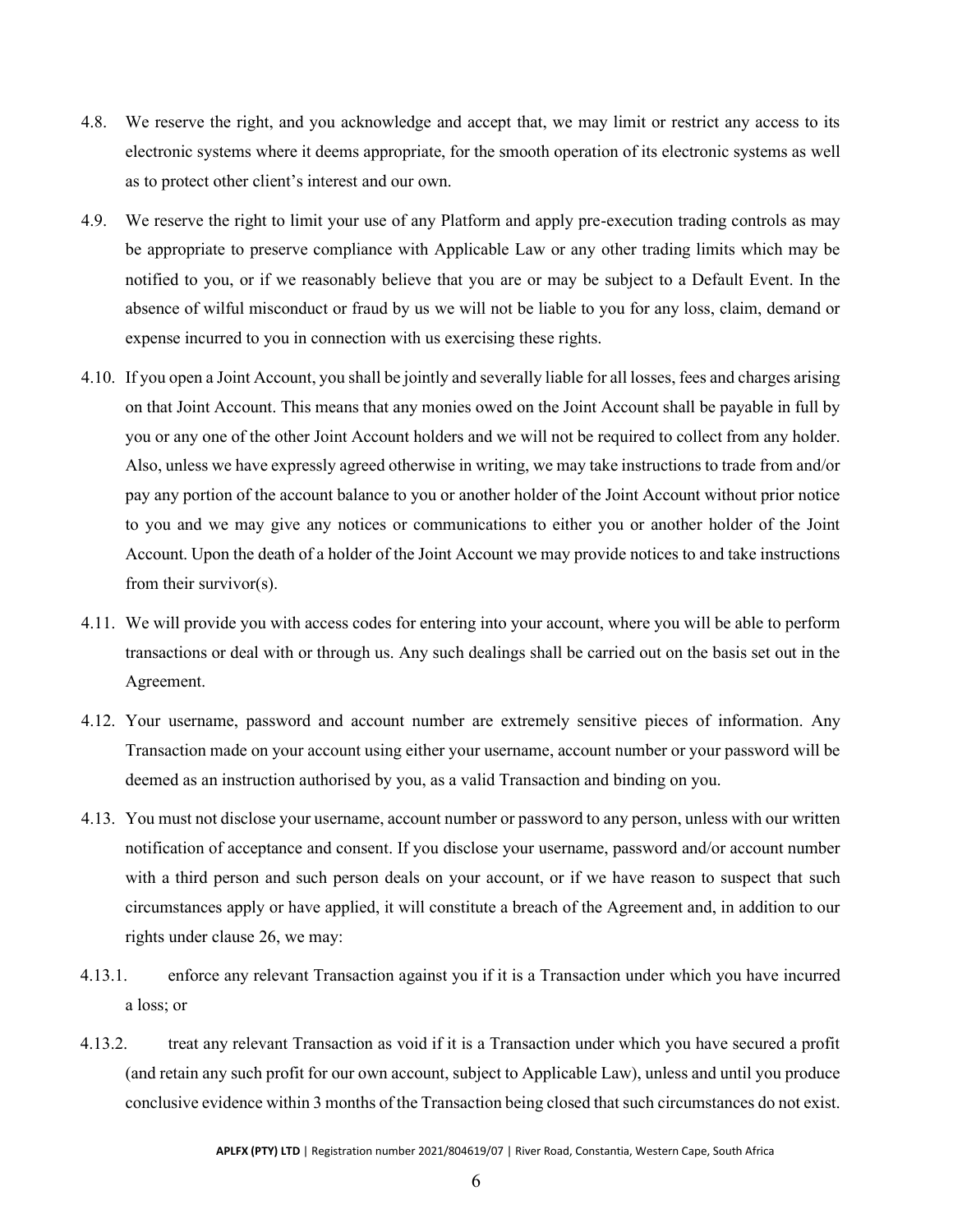- 4.14. You undertake to notify us immediately if you are aware or suspect that a third party has or had access to your username, account number or password or that any person other than you (or your Authorised Third Party) is dealing on your account. You undertake to notify us immediately if it comes to your attention that your electronic system access codes are being used unauthorised.
- 4.15. You should take all necessary precautions to ensure the confidentiality of all information, including, but not limited to, the access codes to the electronic systems, transaction activities, account balances, as well as all other information and all orders. You acknowledge that you are solely responsible for all orders and the accuracy of all information sent via the internet using its access codes. You acknowledge that the Company bears no responsibility in the case that the access codes are used in an unauthorised manner.
- 4.16. The Company makes every effort to deliver high quality products. However, we do not guarantee that our products are free from defects. Our software is provided "as is" and you use the web platform at your own risk. The Company makes no warranties as to performance, fitness for a particular purpose, or any other warranties whether expressed or implied. No oral or written communication from or information provided by the Company shall create a warranty. Under no circumstances shall the Company be liable for direct, indirect, special, incidental, or consequential damages resulting from the use, misuse, or inability to use this software, even if the Company has been advised of the possibility of such damages.
- 4.17. If you deposit money to your account or make transactions in a currency other than your Account Base Currency, then:
- 4.17.1. transactions in a currency other than your Base Currency the realised a profit or loss will eb in that currency, which may result in you having multiple balances in different currencies;
- 4.17.2. those realised profits or losses from each relevant Transaction may be converted by us to your Base Currency and posted to your account in the Base Currency;
- 4.17.3. we may convert any relevant adjustments or charges to your Base Currency before such adjustments/charges are booked on your account;
- 4.17.4. we may convert any money received from you in a non-Base Currency into the Base Currency; and
- 4.17.5. any currency conversion will be made at a rate of exchange reasonably determined by us and we will not be liable to you for any exchange rate loss suffered by you as a result of any such currency conversion.
- 4.18. To open and maintain a Transaction you will need sufficient Trading Resources to cover the relevant margin requirement. We will determine the relevant margin requirement in our sole discretion and it will be set on an individual product basis.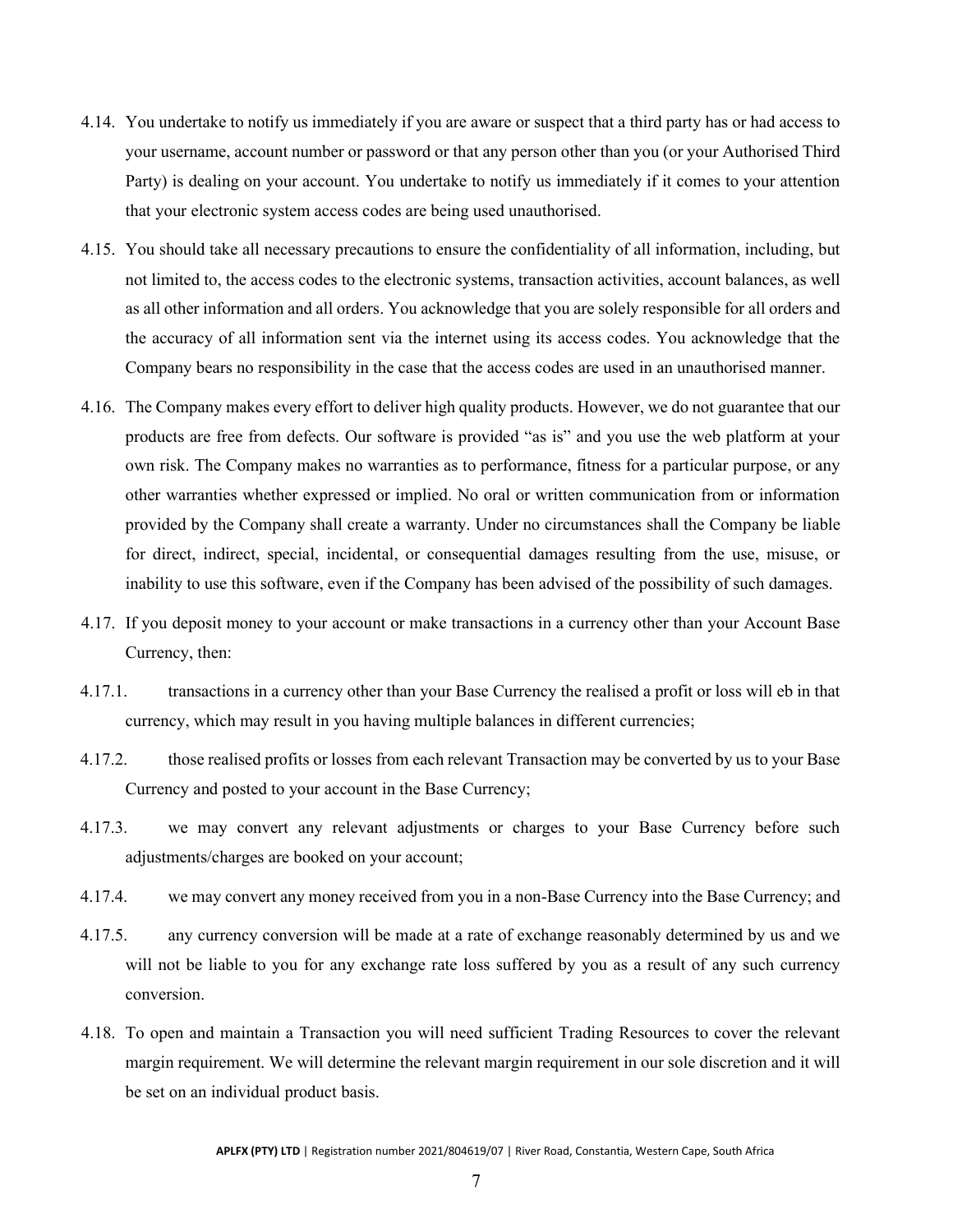- 4.19. We may, at any time and in our sole discretion, increase or decrease the margin requirement in respect of you opening new Transactions and/or to maintaining your open Transactions. We will make reasonable efforts to notify you of any such change, but the relevant change will apply regardless of whether any such notice is given or received.
- 4.20. We are not obliged to accept any instruction, we may reject an order and not obliged to give reasoning or explanations in this regard. Notwithstanding that by opening such transaction, you may not have sufficient margin in your account or may have exceeded any credit or other limit applicable to you, and we will be under no obligation to take any steps to reverse or cancel the order unless required by law.
- 4.21. When an instruction is given by you, it shall be irrevocable without our consent. Once we accept an Order the resulting transaction will be binding on you.
- 4.22. It is your sole responsibility to confirm that any transaction placed is not in breach of any laws applicable to your local jurisdiction.
- 4.23. Any transactions made with us do not occur on an exchange. Rather the transaction occurs off-exchange or over the counter ("OTC"). As a result, we enter directly into a contract with you in respect of your transaction.
- 4.24. In case of multiple identical transactions, from different clients of ours, then we may treat this as one Transaction. Therefore, if the combined Size is greater than the liquidity of the Underlying Market and Slippage occurs, all Clients may be treated the same regardless of their individual Transaction Size and filled at the same level which will be where we were realistically able to place a Transaction in the Underlying Market plus the relevant spread.
- 4.25. If a Pricing Error occurs, we may, without client's consent, void from the outset, close on the basis of our then current prices or amend the terms of any Transaction containing or based on such Pricing Error. The amendments shall eb such as we reasonably believe would have been fair at the time the Transaction was entered into.
- 4.26. In deciding whether an error is a Pricing Error we may take into account any relevant information including the state of the Underlying Market at the time of the error or any mistake in, or lack of clarity of, any information source or pronouncement upon which we base our quoted prices.
- 4.27. In the absence of wilful default or fraud by us we will not be liable towards the client for any loss, cost, claim, demand or expense following a Pricing Error (including where the Pricing Error is made by any information source, commentator or official upon whom we reasonably rely).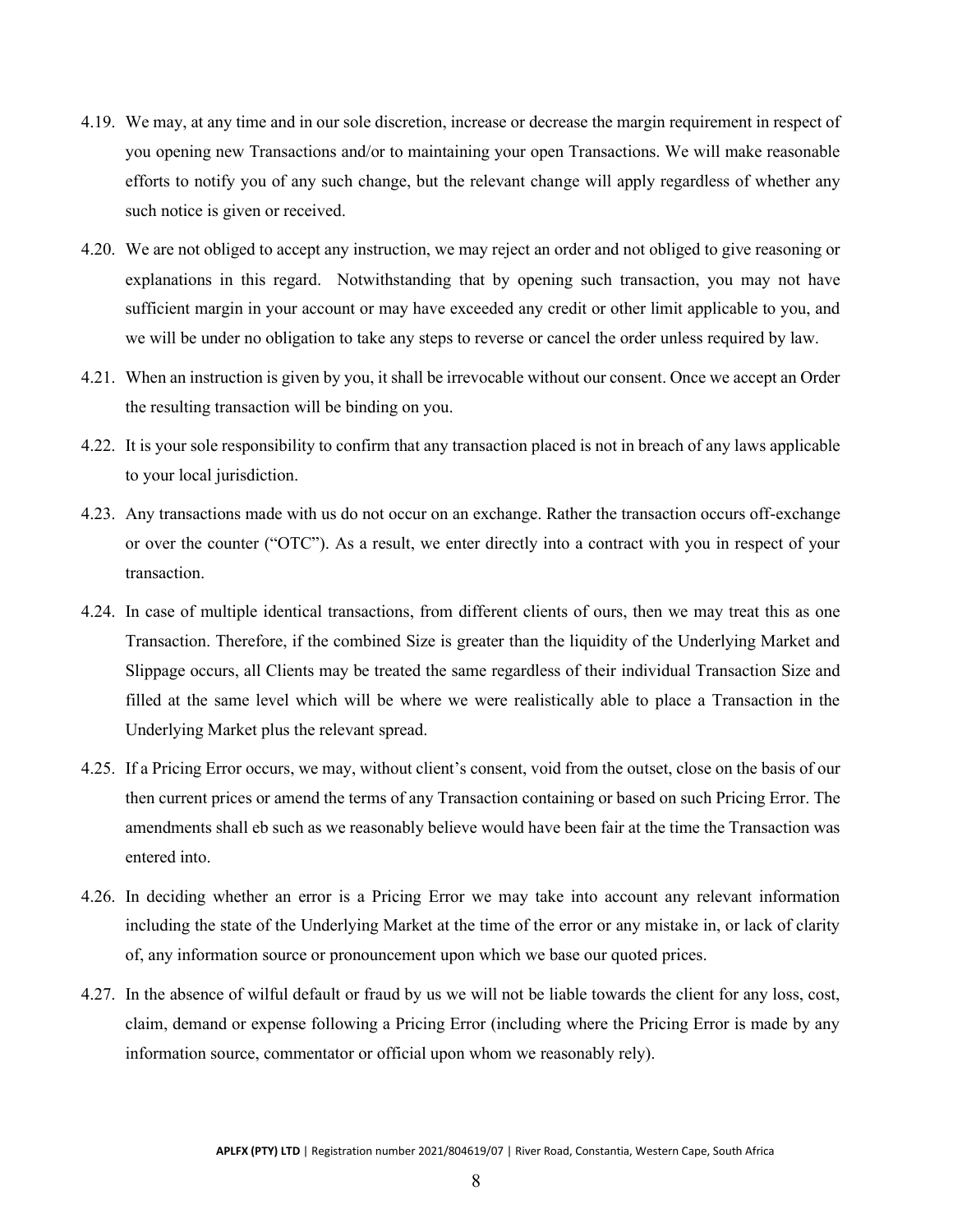- 4.28. If the client have received any monies from us in connection with the Pricing Error, the client acknowledges and agrees that those monies are due and payable to us and the Client shall immediately return an equal sum to us.
- 4.29. You are responsible for ensuring that your information technology is compatible with ours and meets our minimum system requirements. The minimum system requirements are as set out on the Website from time to time.
- 4.30. We may suspend a Platform with or without notice for any reason, including but not limited to carrying out maintenance, repair or development. We will not be liable if access to any service is prevented or interrupted or otherwise unavailable due to a Force Majeure Event and/or because of any suspension pursuant to the Agreement, unless as a result of our wilful default, fraud or negligence.
- 4.31. We give no warranty regarding the whole or any part of any Platform, the Website or any systems or network links or any other means of communication or their suitability for any equipment and device used by you for any particular purpose, unless as a result of our wilful default, fraud or negligence. We will have no liability to you in relation to any loss that you suffer as a result of any delay or defect in or failure of the whole or any part of a Platform, Website or any systems or network links or any other means of communication. We will have no liability to you, whether in contract or in tort (including negligence) in the event that any computer viruses, worms, software bombs or similar items are introduced into your computer hardware or software via Websites, provided that we have taken reasonable steps to prevent any such introduction.
- 4.32. Certain information on the Platforms may be provided by third parties. If any such information ceases to be provided in a manner which is compatible with the relevant Platform, we may remove as much information as is affected, without notice, without incurring any liability to you, and without any change to your payment or other obligations. Further, we may amend, update, supplement or replace the Platform software from time to time (in whole or in part) without notice, without incurring any liability to you, and without any change to your payment or other obligations. You acknowledge and agree that your use of the Platforms after any, amendment, update, supplement or replacement shall constitute your acceptance of such amendment, update, supplement or replacement.
- 4.33. If, despite our reasonable efforts, any Platform or related system failure occurs that makes trading impractical, all new trading will be suspended. All open Transactions will remain open until the close of the relevant Underlying Market; however, while systems are down, no Stop Loss Order or Limit Order may be executed. We are not responsible for any additional trading loss suffered due to a Stop Loss Order or a Limit Order not being duly executed because of a systems failure unless as a result of our wilful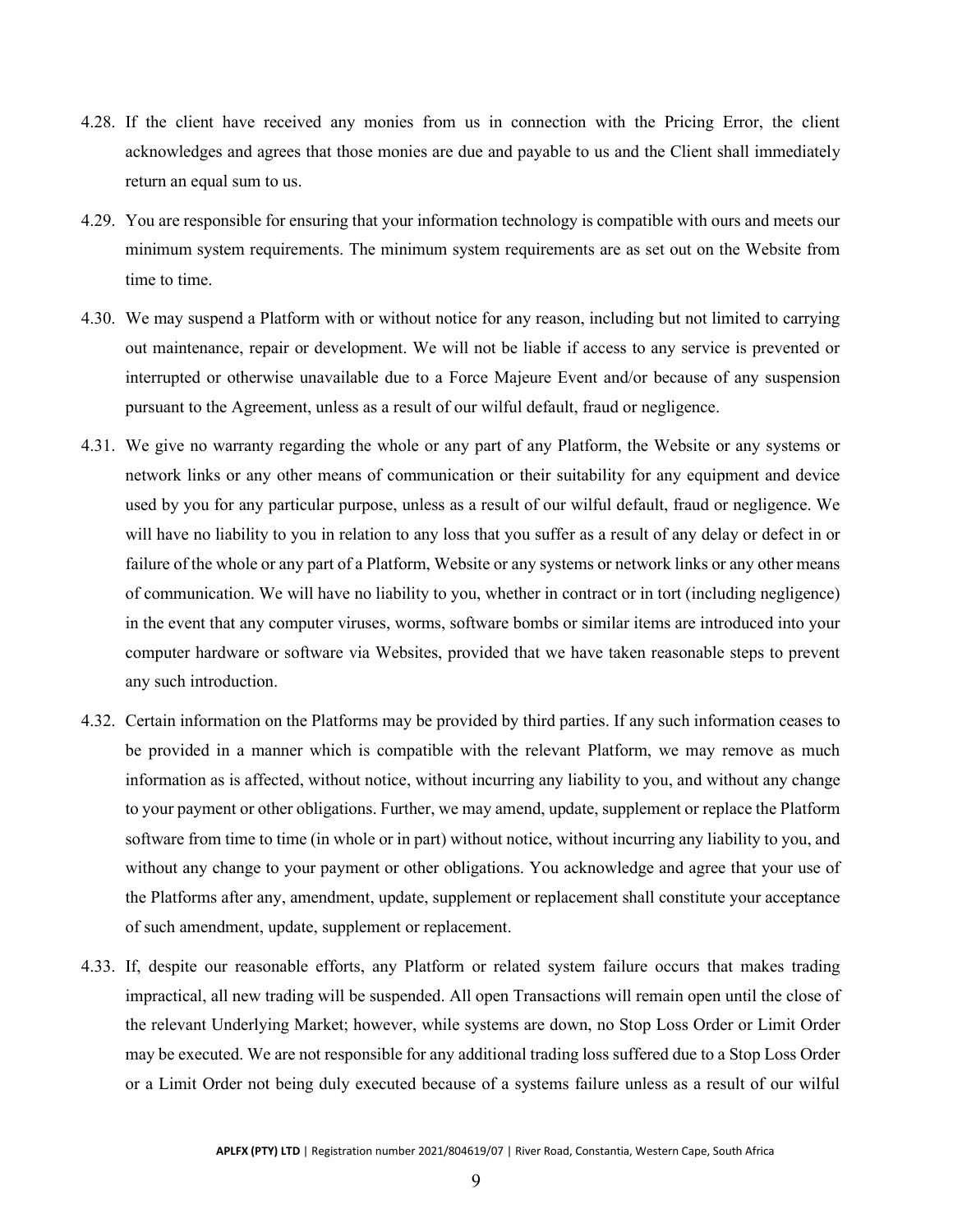default or fraud. You remain liable for any open Transactions until confirmation is issued that they have been closed.

4.34. During periods of high volatility in Underlying Markets we may experience high telephone call volumes and where Platforms or telephony is interrupted you may not be able to contact us. In such circumstances we will use commercially reasonable efforts to answer your call as quickly as practicable but will not be liable to you for any trading loss due to delay, unless as a result of our fraud or wilful default.

# <span id="page-12-0"></span>**5. TRADING & TRANSACTION ORDERS**

- 5.1. Our prices include a bid and ask price involving the spreads between them. You will Buy at the higher price or Sell at the lower price, prices shown on our platform are indicative and based on data which is subject to constant change. The execution price is that price which is confirmed to you at the time of execution.
- 5.2. Transactions are allowed during trading sessions setup in our systems of which you can find in any symbol property for the Market in question and within the permissible Size(s) (unless otherwise agreed by us). each instrument has a minimum and maximum trade size and it is your responsibility to verify this. We also have the right to waive any Transaction Size limits with or without notice to you.
- 5.3. Upon the opening of any Market quoted by us trading will be available with prices we are reasonably able to obtain in reference to the underlying market and order size
- 5.4. Due to the nature of online trading systems and the potential unreliability of market price feeds, we may remove or delete Orders which in our opinion do not reflect the Underlying Market prices at the time of the placement of the relevant Order. We will not be responsible for losses or potential losses sustained by you on a rejected or cancelled Order. We are not responsible or liable for losses made with other companies on Transactions undertaken in connection with a rejected or cancelled Order.
- 5.5. it is your duty to cancel irrelevant orders un-cancelled Order placed by you will be automatically filled by us at the relevant requested price and in relation to market conditions therefore cause losses for which you will be liable.
- 5.6. An Order that has been accepted by us will be executed when our Quote reaches the price specified in your Order or as near as possible if the market moves through your specified level. All Quotes are based upon an Underlying Market that is sourced from recognized global exchange from a wholesale counterparty (a quoting bank or market maker). Our Quote may be above or below the Underlying Market due Various reasons including volume of client's business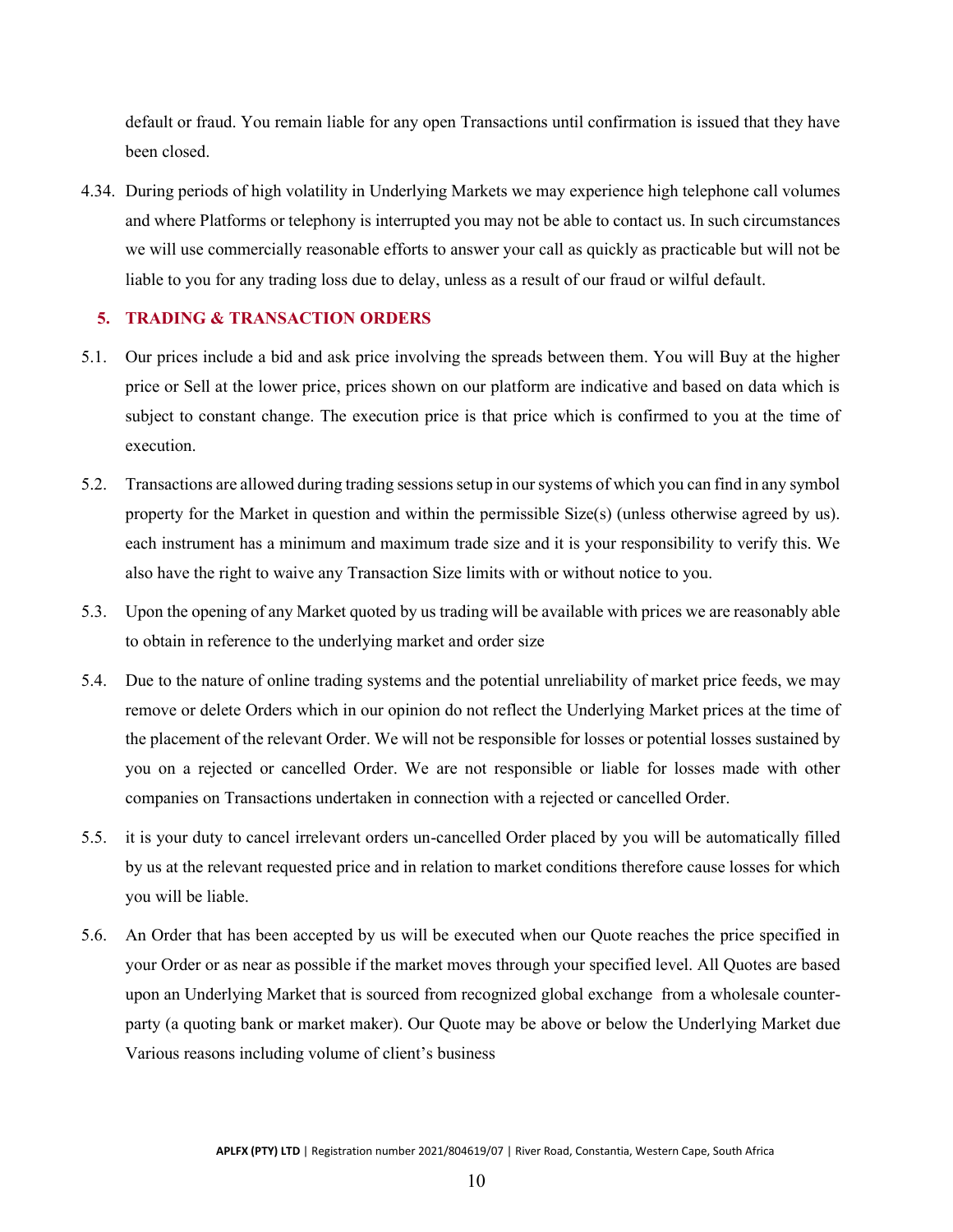- 5.7. We are not obliged to inform you if an Order filled, it is your sole responsibility to verify, monitor and clarify with us at the first instance by telephone if orders have been filled and the validity of your transactions
- 5.8. The understanding of the definition of "Our Quote" is very important for the correct operation of your account. If you do not understand any part of its description, you should contact us for an explanation.
- 5.9. Where a series of Orders may be filled to close existing open Transactions and/or open new Transactions then these Orders will be filled by us in any sequence determined automatically by the system. If this results in subsequent Orders having insufficient Trading Resources for activation, then these Orders will be cancelled. We will not look at Order filling sequences that may result in one Order being filled and another failing, we will fill Orders as and when they are executed by the trading system
- 5.10. When dealing over the phone, you understand and agree that order will be filled after full verification of your identity as decided by our policies which might change with our sole discretion, you hereby acknowledge that after identification , you will be given an indicative price to be filled, we will not be liable for price of execution and the time passed between your acceptance of price and the actual price your order is filled.
- 5.11. All calls to our telephone lines are recorded, and you hereby agree to the recording of such conversations. Each Platform retains chronological histories of all Transactions (including Transactions entered by a dealer following an instruction by telephone) and an electronic audit trail of all your activity (although this is not guaranteed). All such records and recordings of telephone conversations are our exclusive property and may be used as evidence in any dispute.
- 5.12. You hereby agree and acknowledge that the Company is using a third party provider for the execution of the placed orders.

#### <span id="page-13-0"></span>**GAPPING AND SLIPPAGE**

- 5.13. Where Gapping or Slippage occurs, your order may not be filled at the requested price but at the next available rate and in accordance with our order execution policy
- 5.14. Gapping and Slippage are particularly likely when, or near when, a market or trading session opens or closes. Where Gapping occurs in a market during trading hours, any Buy Order below the market or Sell Order above the market will always be filled at the requested price but Sell Orders below the market or Buy Orders above the market may be subject to Slippage. This is in line with general exchange rules as stated in our Order Execution Policy.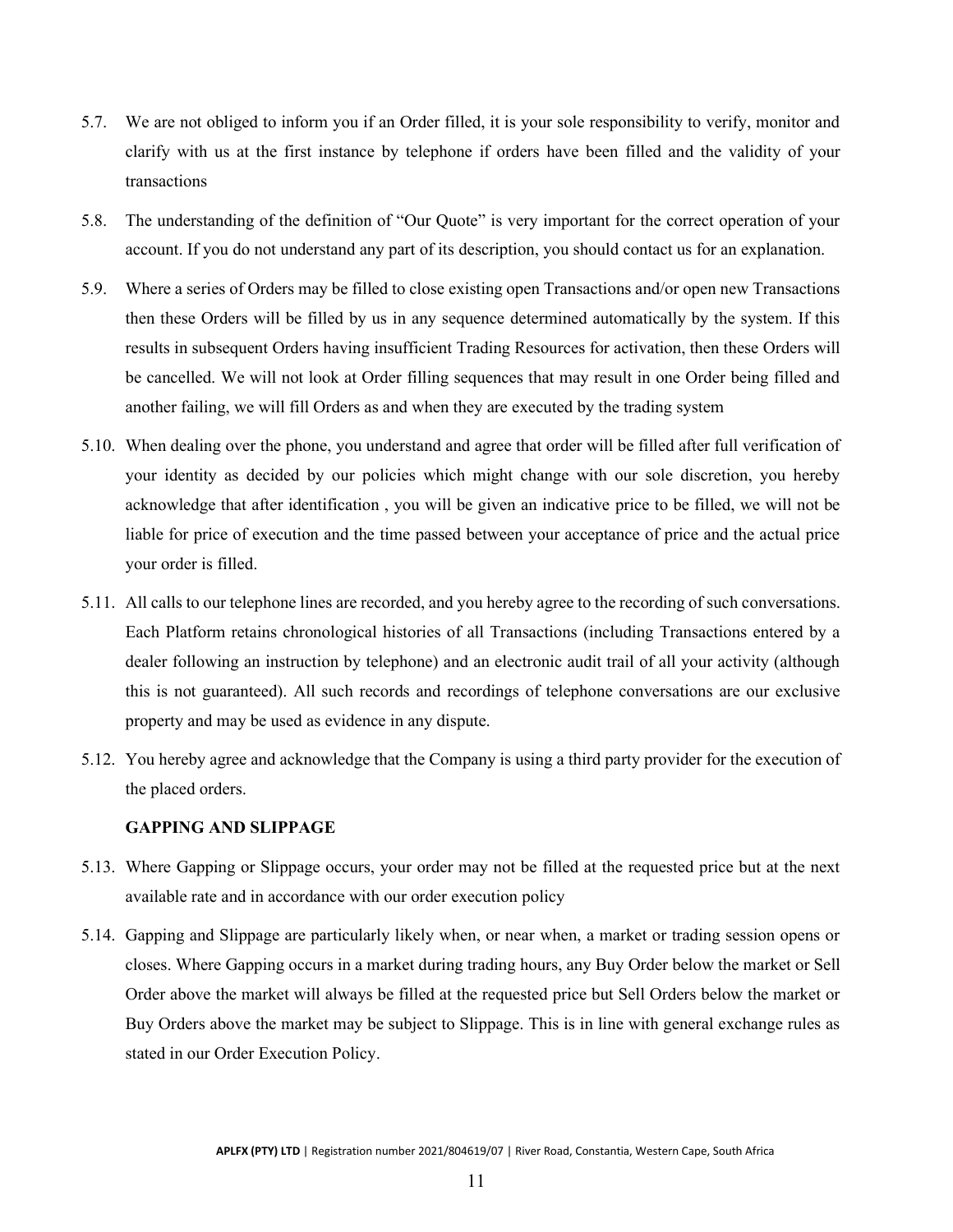5.15. If a new Order is subject to Gapping and/or Slippage, any associated Stop Loss Orders or Limit Orders will be set at the specified level or number of points away from the level at which the Order was actually executed.

#### <span id="page-14-0"></span>**EQUITY BASED STOP OUT**

- 5.16. The Stop Out facility protects you from incurring an uncontrolled deficit on your account and as it can result in the closure of open Transactions (in whole or in part) we strongly recommend a strict monitoring of your equity, margin levels and our stop out percentage policy. If you are not aware of it, please contact us for verification
- 5.17. prevention of closure of your trades will be done by topping up your account
- 5.18. We do not make Margin Calls, and will not be liable for failing to contact you or failing to attempt to contact you.
- 5.19. Equity Based Stop Out will close Transactions (in whole or in part) when markets available for trading only, and in the event of closed markets, open Transactions may be closed (in whole or in part) at the first rate of the opening of trading session of the relevant instruments

# <span id="page-14-1"></span>**6. TRANSACTIONS CLOSING**

- 6.1. We may accept closure of open Transactions outside our Quoting Hours dependent upon the market (i.e. where the relevant market is suspended or not available for whatever reason) but are not obliged to do so. You should close the Transactions during the Quoting Hours.
- 6.2. Opening of an opposing Transaction will not automatically close, wholly or in part, an existing Transaction. You must specifically close an open Transaction yourself.
- 6.3. In certain circumstances and in accordance with the Agreement, we will be entitled or may be required to close any of your open Transactions prior to the Expiry Date notwithstanding that your account is not in deficit. Normally, all Transactions still open on their Expiry Date will be automatically settled at the relevant price as outlined in the Market Information, Unless market conditions dictate otherwise.If the Expiry Date of a Transaction is not a recognised business day of the relevant Underlying Market, then the business day immediately preceding that stated will be considered as the Expiry Date unless an alternative is specifically stated in the Market Information or we notify you otherwise.
- 6.4. Open Transactions will automatically close on their Expiry Date (as are detailed in the Market Information) and any subsequent closing of any such Transaction by you (whether or not accepted in error by us) will be void.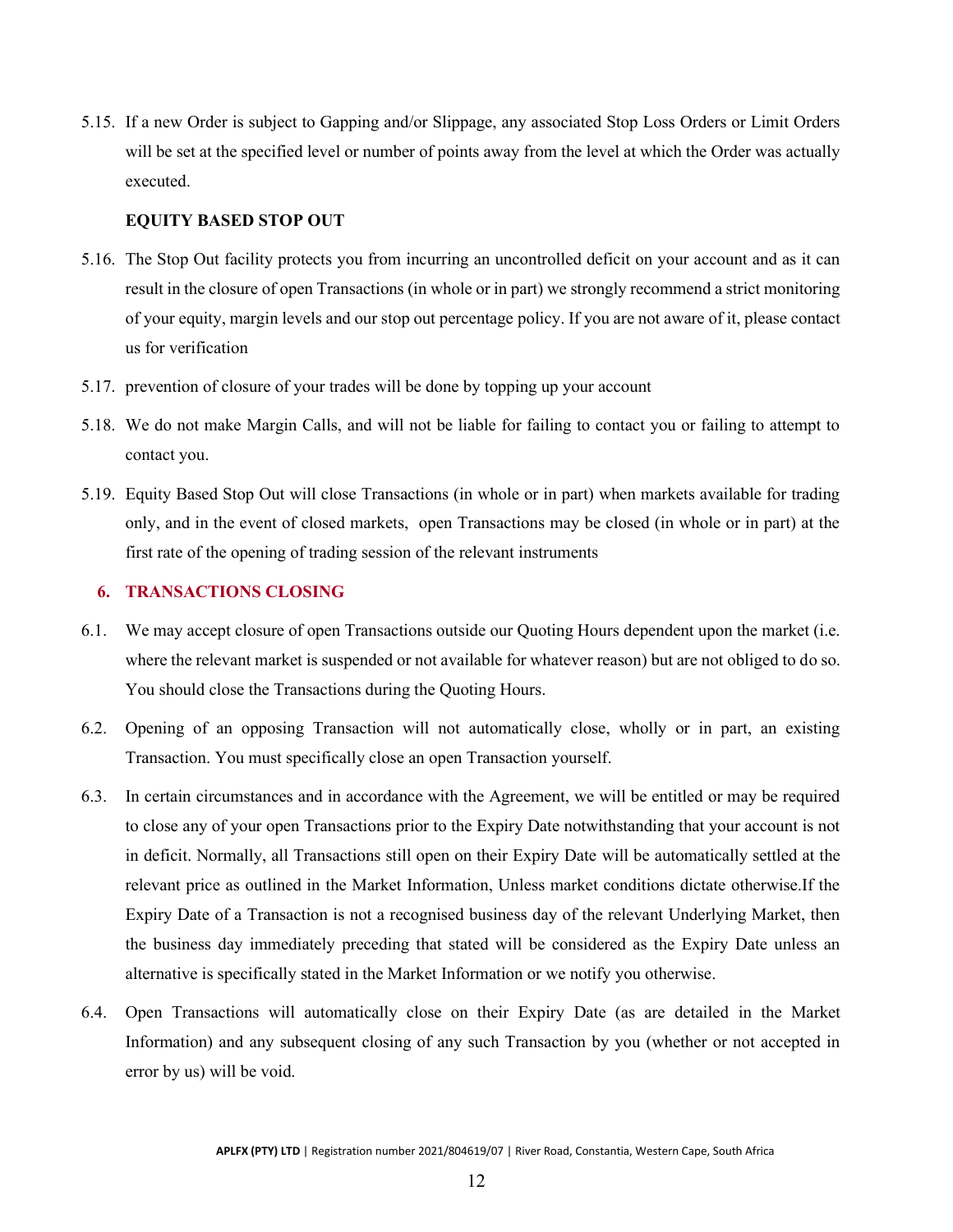- 6.5. On the Expiry Date of a Transaction with a specific expiry date, the settlement price will be based on the closing Bid or Offer price of the Underlying Market plus or minus our spread on that Transaction, depending on your Transaction.
- 6.6. If the Expiry Date is during a period of low liquidity in the Underlying Market, we may settle the Transaction at the price achieved by removing our hedge on the relevant Transaction during the course of the final business day of the relevant Expiry Date plus or minus our relevant spread or at the closing Bid/Offer price in the relevant Underlying Market plus or minus our relevant spread.
- 6.7. It may be that under certain Underlying Market conditions we are not able to close a single Transaction with sizeable market consideration in full at one price, then we may close such Transaction at a price reflecting the price at which we are able to transact any relevant underlying hedge.

# <span id="page-15-0"></span>**7. OVERNIGHT FEE AND ROLLING**

- 7.1. An Overnight Fee will be charged on your account if you hold a Transaction open from one trading session to the next. Each Market has its own conditions and spread which may vary at our discretion.
- 7.2. If Overnight Fee charge cause the Trading Resources on your account to go into deficit then we may move Stop Levels on any open Transaction to restore the Trading Resources to a positive position on your account.
- 7.3. If you are unable to cover any Transaction due to Overnight Financing (and the constraints of the margin requirements) we may any or all Transactions (in whole or in part) in order to restore the Trading Resources to a positive position. We will not be responsible for the subsequent Market activity on Transactions closed or left open.
- 7.4. A Rolling Daily or undated CFD Transaction normally has no Expiry Date or an Expiry Date that is many years in the future, but may be closed by us in the case of a Force Majeure Event or, where the Overnight Fee or anything else has resulted in deficit Trading Resources on the account. When Transactions are closed by us the price will be at the full spread quoted by us at that time or at a price that in our opinion fairly reflects the price at that time.
- 7.5. Where Overnight Fee is applied to open Transactions, the debit/credit to the account is made on each occasion that they are kept open from one trading session to the next, including non-business days.
- 7.6. For daily, monthly and quarterly Markets you may at any time before the last dealing time of an open Transaction ask for a Quote to roll the Transaction over into the next contract period. You must have sufficient funds in your account to permit the opening of the new Transaction, following the closure of the existing Transaction. Any roll-over price quoted will reflect prevailing market premiums/ discounts.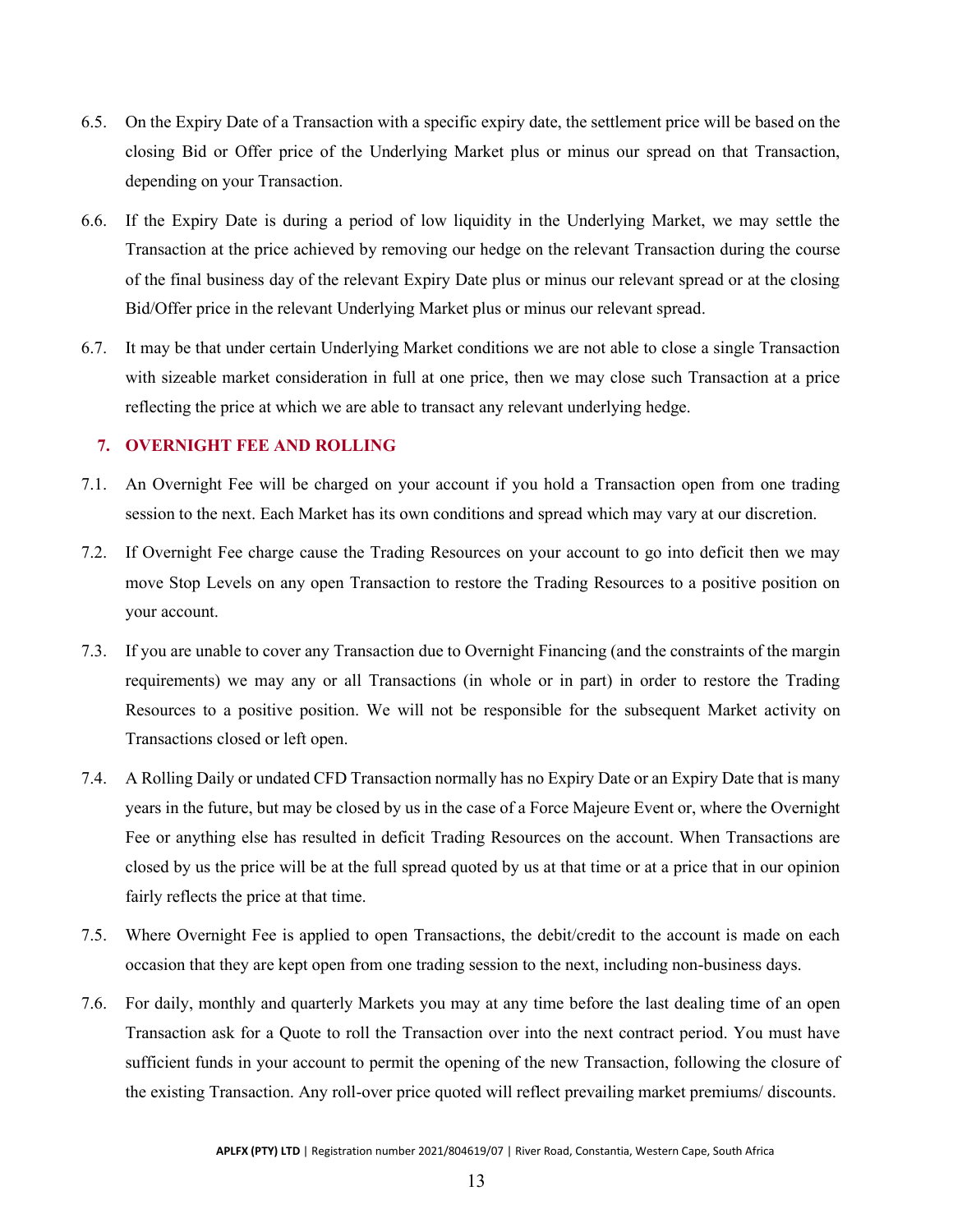- 7.7. Permission to roll-over any open Transaction is at our absolute discretion.
- 7.8. To the extent permitted by applicable law, the Company shall not be liable for:
	- (a) Any loss, expense, cost or liability (including consequential loss) suffered or incurred by the client as a result of instructions being given, or any other communication being made via the internet or other electronic media; and
	- (b)Any loss or damage that may be caused to any equipment or software due to any viruses, defects or malfunctions in connection with the access to, or use of, the electronic systems.

#### <span id="page-16-0"></span>**8. INACTIVITY FEES**

- 8.1. When the client's account is dormant for 90 calendar days or more the account will be deemed inactive. "Dormant" relates to the placing or closing of a trade, maintaining an open position or making a deposit on the account.
- 8.2. In such cases, a monthly inactivity fee of the amount \$30 will be applied to the account without any prior notice. Such fees will be deducted from the available cash balances each month.
- 8.3. For avoidance of any doubt, the inactivity fee charge will be applied to those accounts that are inactive and they bear a balance. It is clarified that the inactive accounts with less than 30\$ won't be charged as point 8.2. above but it will be charged the remaining account balance and therefore the account will be zeroed. Note that the accounts with zero balance won't be charged any inactivity fees.
- 8.4. For multiple accounts we will apply the inactivity fee on each account which is inactive.
- 8.5. To keep an account active and not qualify for "dormant" status and to avoid paying the inactivity fee, the Client may perform one of the following:
- 8.5.1. Place a trade on any currency or instrument;
- 8.5.2. Open or close a position on any currency or instrument; and/or
- 8.5.3. Deposit any funds into that specific account.
- 8.6. If an inactive account becomes active during a calendar month, we will waive the inactivity fee for that particular month. The qualifying charging period will then reset.
- 8.7. We may deactivate your account if becomes inactive in accordance with this clause. We will use reasonable means to give the client and advance notice of any deactivation, however, we are not bound by such notice or wait for any reply from the client.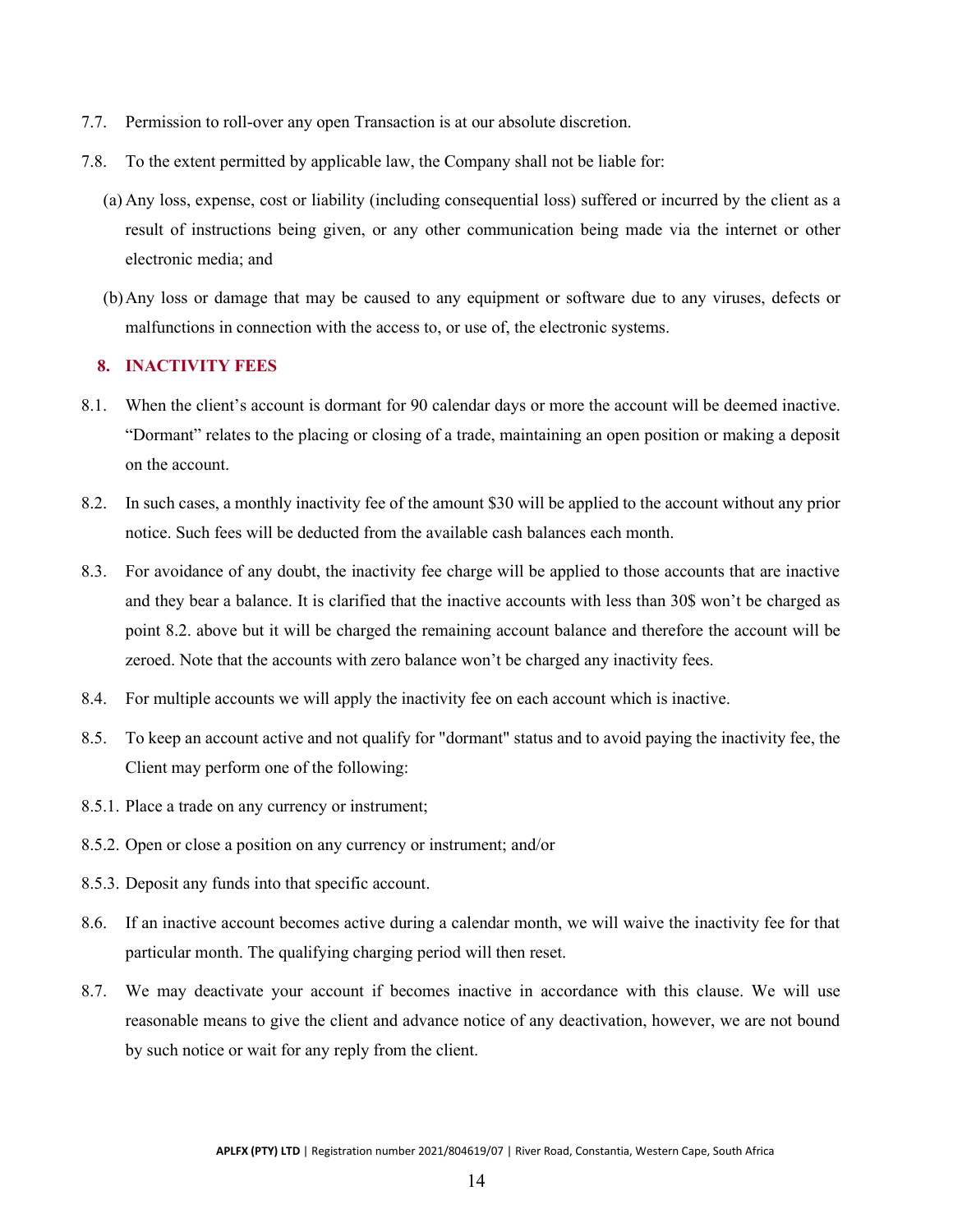#### <span id="page-17-0"></span>**9. ORDER EXECUTION POLICY**

- 9.1. The Company takes all reasonable steps to obtain the best possible results for its Clients, either when executing client orders or receiving and transmitting orders for execution in relation to financial instruments.
- 9.2. When executing an order, the Company takes a number of different factors into consideration such as the price, costs, speed, nature of the order size of the order and the likelihood of execution.
- 9.3. The Company reserves the right to modify the spread and the client may experience widened spreads and execution at the best available price under certain market conditions (for example, fundamental announcements, where there is a fast-moving market or low liquidity).

#### <span id="page-17-1"></span>**10. FEES AND CHARGES**

- 10.1. The provision of Services is subject to the payment of Costs, Fees, Commissions, Charges to the Company, (the "Costs"). Costs to the Company are set out in the Contract Specifications or Company Website. In addition to Costs, other Commissions and Charges may be due by the Client directly to Third Parties. The Client shall be obliged to pay all such costs.
- 10.2. By accepting this agreement and using the Company's services, it is deemed that the Client understands that the costs may appear as a percentage of the value of the CFD, therefore the Client has the responsibility to understand how Costs and charges are calculated. The detailed costs and charges imposed by the Company may be learned from the account manager or, in case the Client is not aware of his account managers contacts, then the Client may contact the Company directly, using the contact details on the website or elsehow, and request such information directly. The company will assist the Client accordingly.
- 10.3. When providing a Service to a Client, the Company may pay or receive Fees, Commissions or other nonmonetary benefits from Third Parties. The Client acknowledge such payments and fees accordingly.
- 10.4. Details of any Taxes which the Company is required to pay on the Client's behalf will be stated on Confirmations issued to the Client. The Client may also be liable for other Taxes which are not collected by the Company and the Client should seek independent expert advice if he is in any doubt as to whether he may incur any further Tax Liabilities. Tax Laws are subject to change from time to time. All payable taxes in regards to clients accounts, funds, transactions, balances etc. are the sole responsibility of the Client, and the Client shall fully indemnify the Company in this regard (either the Company had legal obligation to deduct such taxes from the Client prior to processing any withdrawals or not) the Client shall pay his tax at all times at his own liability and responsibility.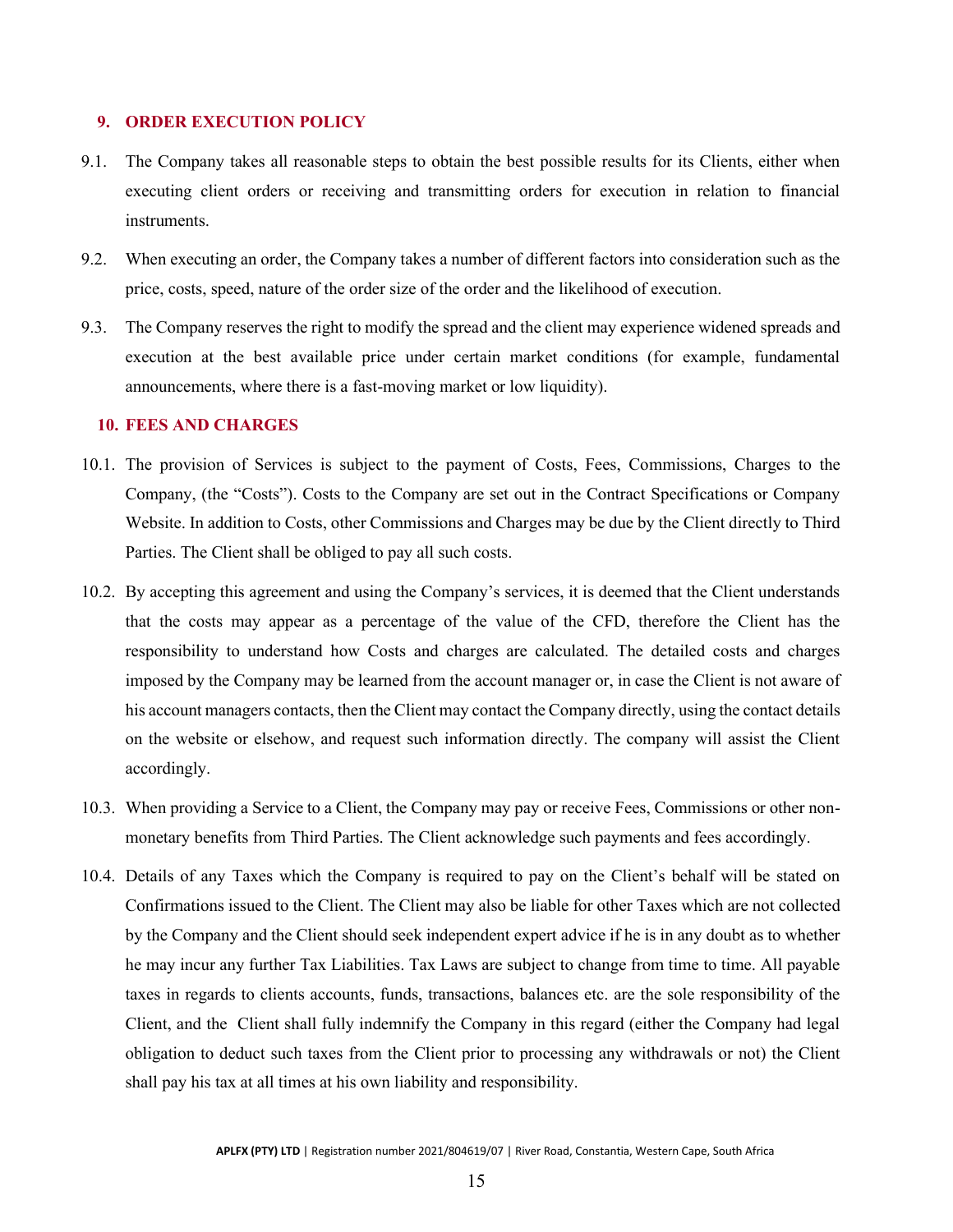- 10.5. The Client shall be solely responsible for all filings, Tax Returns and reports on any Transactions which should be made to any relevant Authority, whether Governmental or otherwise, and for payment of all Taxes, (including but not limited to any transfer or value added Taxes), arising out of or in connection with any Transaction. The Client undertakes to pay all Stamp expenses relating to this Agreement and any documentation which may be required for the carrying out of the transactions under this Agreement.
- 10.6. You agree to pay:
- 10.6.1. Commission as notified/displayed by the Company as well as any other Transactional Fees, Tolls and Expenses charged or levied by the Company. The Commission Rates may be changed from time to time; and
- 10.6.2. Any Fees, Commissions, Financing and Rollover Charges as set out in this Agreement and/or and any other Disclosure documents; and
- 10.6.3. Any Costs as identified in this Agreement and/or any Disclosure documents, including but not limited to Swap Charges, Fund Withdrawal Fees or Network Costs; and
- 10.6.4. Any transaction fees charged by our third-party contractors (i.e. service providers, payment system providers, banks, others;) which are charging the Company for transactions made by you in and/or in relation with your account held with us.
- 10.6.5. Any other Costs incurred by the Company as a result of Clients default under the Terms and Conditions of this Agreement, including all Legal Costs and Expenses; and
- 10.6.6. Interest payable where an amount owed to the Company by you is overdue. In such circumstance, Interest will be charged at the rate of [2%] per annum above the Bank Overdraft rate and accrued daily from the date it becomes due until the date the Balance is paid in full.

The Company might, in its own discretion share the cost of such charges, however this shall not be obligatory on the Company and if the Company considers unfit to undertake such burden it shall have the full right to refuse so without any explanation to you or reasoning of such refusal.

# <span id="page-18-0"></span>**11. DEPOSITS AND WITHDRAWAL**

- 11.1. The Client may deposit funds into the Client Account at any time during the course of this Agreement. Deposits will be accepted by a Bank transfer, Debit / Credit Card or any other Method of Electronic Money Transfer, (where the originator is the Client), acceptable by the Company from time to time. The Company will not accept Third Party or Anonymous payments in the Client Account.
- 11.2. The Client acknowledges that the Company may use third party services in order to process deposits/withdrawals for the Client. All or some of Clients' funds deposited with the Company are being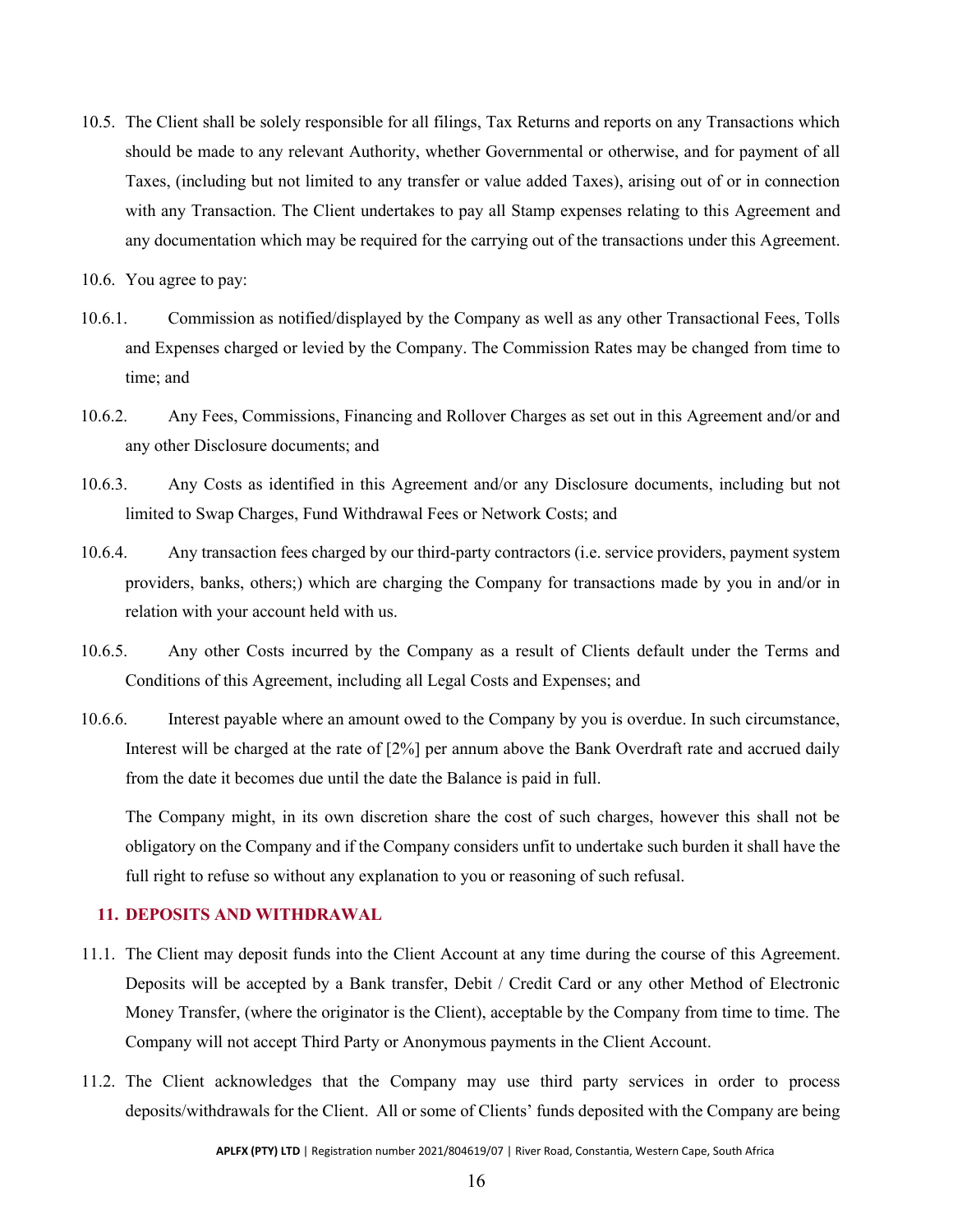held with credit institutions (i.e. banks, financial firms, EMIs, payment agents and payment service providers). The Client acknowledges that cards payments/card processing performed through EMIs and/or PSPs will be processed through FXGlobe Limited with registered address at 2, Louki Akrita, 3030, Agias Zonis, Limassol.

- 11.3. The Client acknowledges that the some or all of the card payments/card processing performed through EMIs and/or PSPs will be processed through our related entity, Fxglobe Limited incorporated in Cyprus with registered address 2, Louki Akrita Limassol, Cyprus.
- 11.4. All or some of clients' funds might be held with the Company's Liquidity Provider for margin purposes.
- 11.5. If the Client makes a payment by Bank Transfer, by Credit Card or any other method of Electronic Money Transfer, the Company shall credit the Client Account with the relevant amount only after the amount is cleared in the Bank Account of the Company.
- 11.6. The Company reserves the right to reject a deposit from the Client if the Company is not duly satisfied as to the legality of the source of funds.
- 11.7. The Client hereby acknowledges and accepts that banking delays might occur, and his deposit might not be credited on a desirable specific timeframe.
- 11.8. It is hereby accepted by the client that in the event that point 11.7. occurs and the Client is on margin call, the Company does not have any liability towards any possible incurred losses derived by the delay mentioned in point 11.7.
- 11.9. The Company reserves the right to request the Client at any time to provide any documentation to confirm the source of funds deposited into the Client Account.
- 11.10.The Company does not accept deposits from third parties and therefore in such events the Company shall treat such transactions as rejected.
- 11.11.It is hereby acknowledged by the Client, that the Company executes the withdrawals to the same method as the funds were transferred.
- 11.12.The Company will affect Withdrawals of Client Funds, either upon the receipt of a Form bearing the Signature of the Client, (which must match the specimen Signature of the Client provided by him to the Company), or upon an Application for Withdrawal made via the Company Online System.
- 11.13.Upon the Company receiving an Instruction from the Client to Withdraw Funds from the Client Account, the Company shall pay the said amount within 10 Business Days, if the following requirements are met:
- 11.13.1. the Withdrawal Instruction includes all necessary information.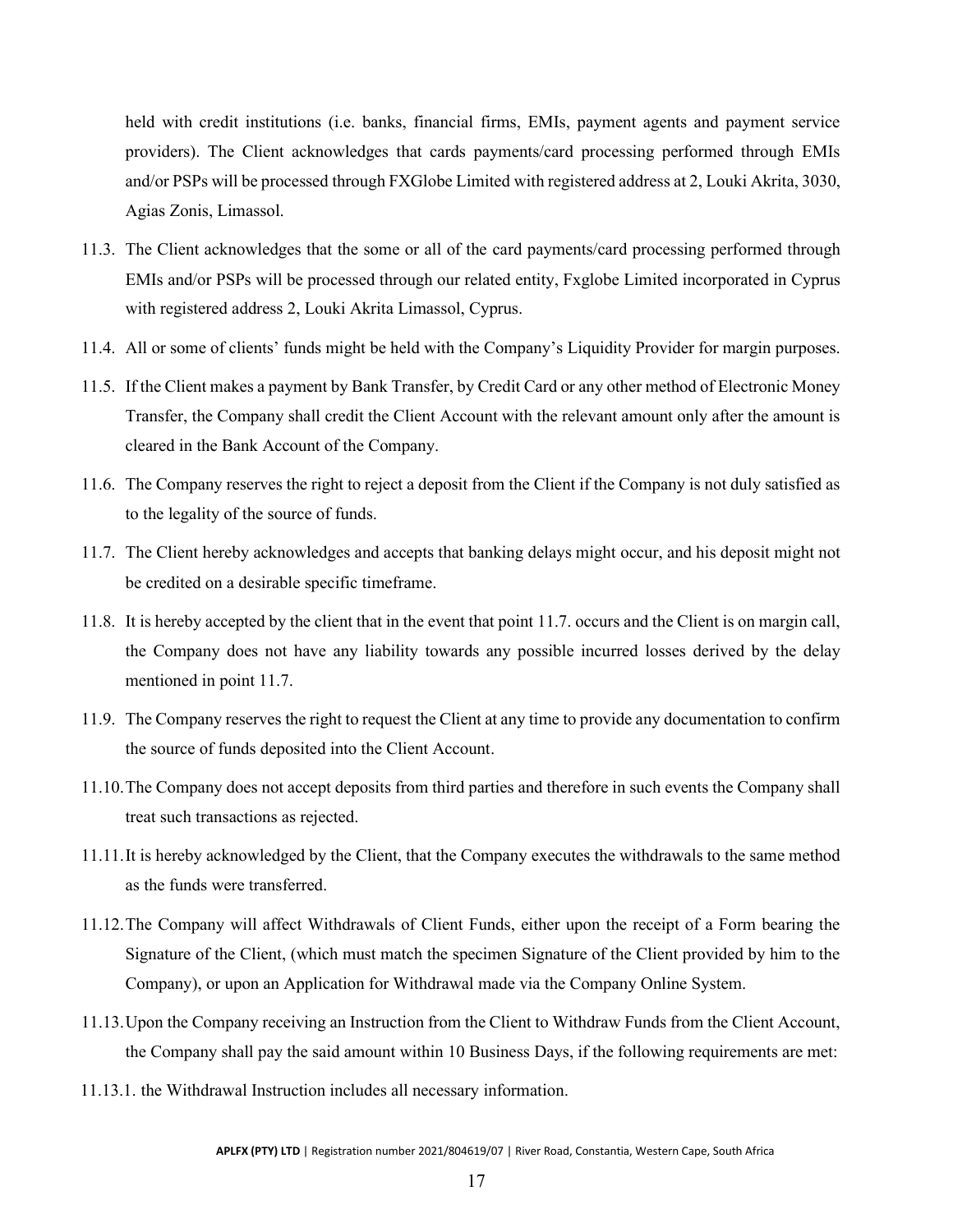- 11.13.2. the Instruction is to make a Bank Transfer to the Account of the Client; and
- 11.13.3. at the moment of Payment, the Client's Free Margin exceeds the amount specified in the Withdrawal Instruction including all Payment Charges, and
- 11.13.4. The Client's identity is fully verified according to the AML requirements and the Company has all necessary documentation of the person submitting the request available. In certain instances, the Company reserves the right to request for additional documentation prior to proceeding with the withdrawal. In case the Client fails to provide the requested documentation the withdrawal might not be processed and referred to AML procedures.
- 11.14.The Company will not process withdrawal requests instructed to be processed by a wire transfer for an amount of 70\$ or less, such an amount shall be withdrawn by any other means, unless the Client insists by an email to the Company and accepts to bear the costs and fees payable for such transaction. In such case the Client shall expressly instruct the Company, by an email, that he insists on such withdrawal method and that he accepts the transfer costs and fees to be deducted from his account balance before the withdrawal is processed (the client in such case acknowledges that the final withdrawn amount will be decreased by the deduction of such transfer costs/fees and will receive only the remaining difference).
- 11.15.All payment and transfer Charges will be borne by the Client and the Company shall debit the Client Account for these Charges.
- 11.16.In the event of a withdrawal request made without any trading activity and/or in the event of a significant indication of account closure and/or closure of account, will result to fees charged to your account. For further specifications please refer to the Company's website at all times.
- 11.17.The Company reserve the right to charge the transaction fees for Deposits and/or Withdrawals for any amount and any method of transaction might be in use (i.e. wires, e-wallets, etc.), as it sees fit and proper, pursuant to clause 12 of this Agreement. The company is not obliged to bear the costs and fees of transfers, the Company may do so by its own will, however if the Company sees fit (i.e. suspects that the client is taking advantage or puts the Company in extra costs for an unreasonable matter or the Client benefits from such transaction), or for the purpose of risk and finical control of the Company's operations, then the Company shall have the right and final decision to charge such costs and fees on the Client. The client acknowledges and confirms that the company shall not be burdened for such costs and fees.
- 11.18.The Company has no responsibility and does not promise that the Client will receive the funds instantly with the confirmation and processing internally, since third parties are involved in the process (i.e. the Client's bank) and may affect the timing the funds will eventually reach the Client's bank account.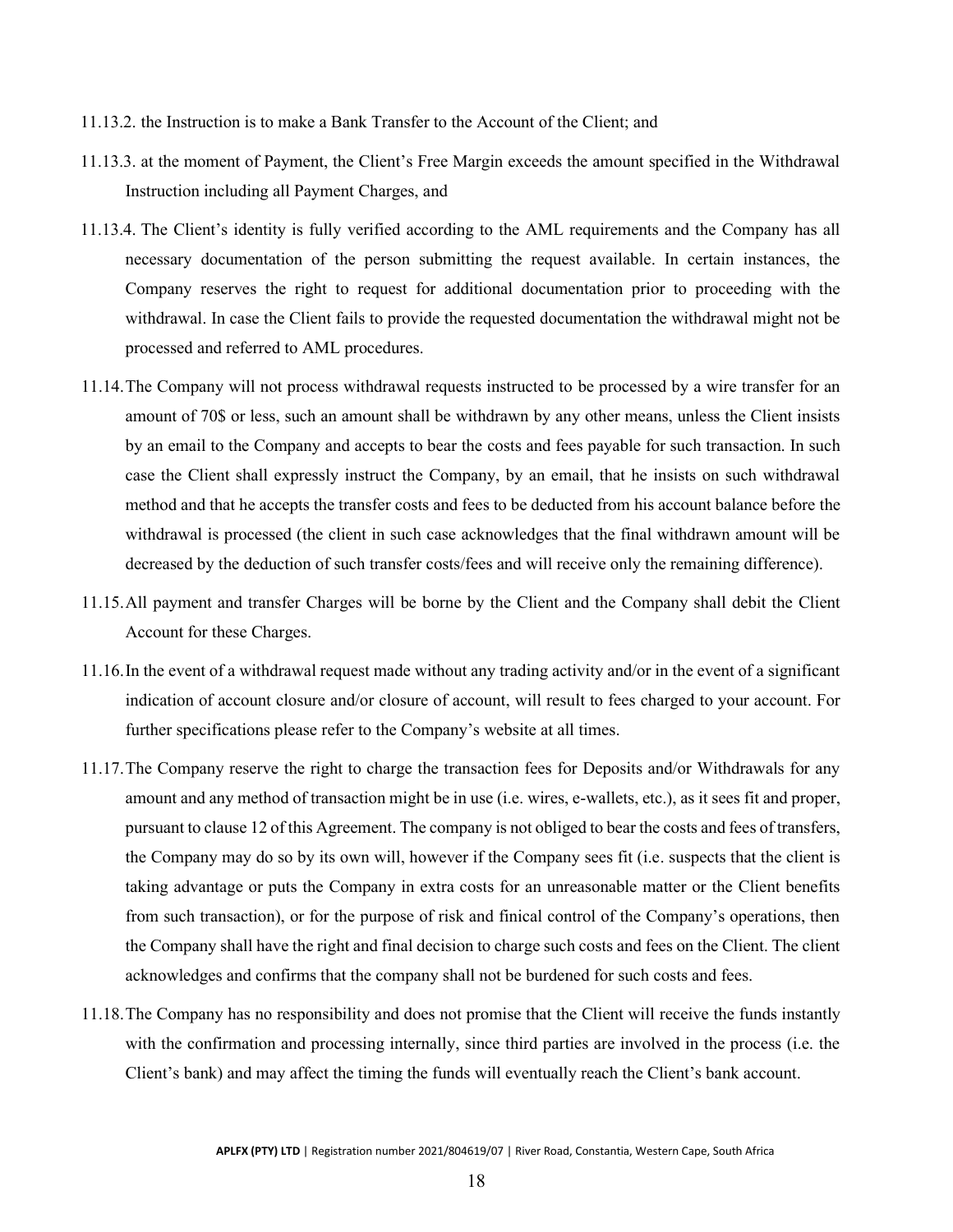- 11.19.Withdrawals will only be affected towards the Client. The Company will not affect Withdrawals to any other third party or anonymous account. The Company reserves the right to decline a Withdrawal Request of the Client asking for a specific transfer method and the Company has the right to suggest an alternative.
- 11.20.The Client acknowledges that in case she/he provides the Company with wrong instructions to transfer of funds, the Company may be unable to correct the mistake and the Client might have to bear the loss.
- 11.21.The Company reserves the right to seek reimbursement from the client, if the Company receives a chargeback from any credit card issuer or with respect to any other payment method, for any reason, pursuant to clause 12 of this Agreement.
- 11.22.The Company may obtain such reimbursement by charging your Trading Account, deducting amounts from future payments, charge your credit card or obtain reimbursement from you by any other lawful means. All bank charges howsoever arising will be deducted from your Trading Account. All payment and transfer Charges will be borne by the Client and the Company shall debit the Client Account for these Charges.
- 11.23.We may charge interest on all sums payable to us under the Agreement which have not been paid within 5 days of the date on which they arose. We will charge 2 per cent. per calendar month or part thereof cumulative on sums owed to us, until the debt has been paid in full.
- 11.24.We may debit from client's account, or any other account in which the Client holds an interest, any costs, debit interest and expenses incurred in recovering indebtedness. All debts to us are recoverable in law; and irrespective of size may be actively pursued.
- 11.25.We may retain funds that are required to cover margin requirements, net unrealised losses, uncleared funds (i.e. cheques or credit card payments), realised losses and any other amount due under the Agreement. And under no conditions with unrealised profits be paid or be made available for electronic withdrawal or used to offset your obligation to pay your realised losses.
- 11.26.We may at any time set off any liabilities owed by us to the client against any amount owed by the client to us. We may, without notice to the client, consolidate any or all accounts of whatever type or description of which the client is the legal owner or have a claim of legal or beneficial ownership.
- 11.27.We may apply any credit balance to which we are at any time beneficially entitled on any account which the client have with us in (or towards) satisfaction of any sum then due and payable (but unpaid) by the client to us. If such balances are in different currencies, we may convert either balance at a rate of exchange reasonably determined by us for the purpose of the set-off. We will not be liable to the client for any exchange rate loss suffered by you as a result of such currency conversion.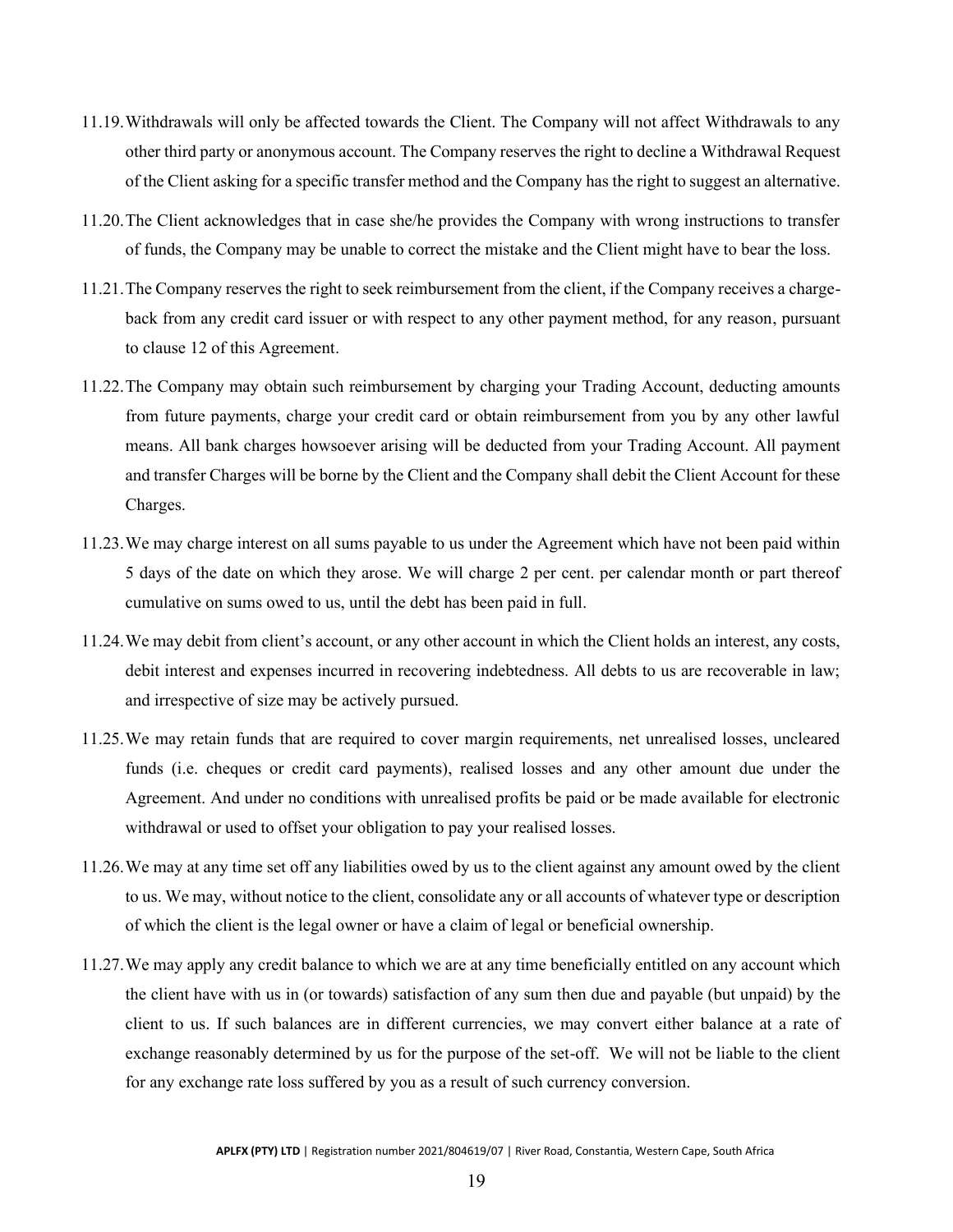11.28.Without prejudice to any part of the Agreement we may require the settlement of all open Transactions at any time and with immediate effect. Such settlement will be made at the Company's prevailing Quote for each Transaction at the time of settlement or at the first such time that such a settlement may be practicably made. The settlement amount in respect of each open Transaction will be calculated by us as the difference between the opening value of each Transaction and its value on the settlement price.

#### <span id="page-22-0"></span>**12. CHARGEBACK POLICY**

- 12.1. In the event that a chargeback will occur, the Company:
- 12.1.1. The Company reserves the right to charge up to "200 USD research fee" if a chargeback is placed with the Client's credit card company (either intentionally or unintentionally) for any deposit made to the Client Account. This fee will be used to cover all investigative expenses to prove that the deposit was made by the client, upon receiving the chargeback notification from the Company's merchant provider.
- 12.1.2. All fraud including credit card fraud will not be accepted by the Company and as such will be fully investigated and pursued under the law to its fullest extent. Any losses resulting on the Company will be fully pursued in a civil lawsuit to claim back any losses incurred covering all business, legal fees, research costs, human resource and loss of income.
- 12.1.3. The Company has systems installed to monitor fraudulent activities and any transactions that are detected are immediately cancelled along with any orders associated with the transaction.
- 12.1.4. Any chargebacks made to the Company will be regarded as fraudulent if no attempt is made by the Client to help solve any issues related to a deposit. All unnecessary chargebacks result in costs for the Company and therefore:
- 12.1.5. When suspicious activity relating to any deposit is detected by the Company, the respective deposit will be placed as "Pending" and fraud detection checks will be performed during this time. Access to the Client Account might also be temporarily prohibited in order to reduce the Client's exposure to risk.
- 12.1.6. All reviews are generally completed within three (3) business days; however it may take longer for those deposits posing a potentially higher risk as more extensive fraud detections checks will be performed by the Company's relevant departments.
- 12.1.7. As a back-up precaution, the relevant transaction might be blocked by the Company's merchant providers for higher protection. In the event that the transaction will pass from the Company's merchant provider and the Company believes that the said transaction is considered to be high-risk, the transaction will be immediately cancelled, and the funds will be refunded to the client's credit card. It is the Company's sole discretion to close any and/or all of the Client's account(s) in such cases.
- 12.1.8. Any active orders will be cancelled immediately if associated with the same fraudulent credit card and/or Client account.

20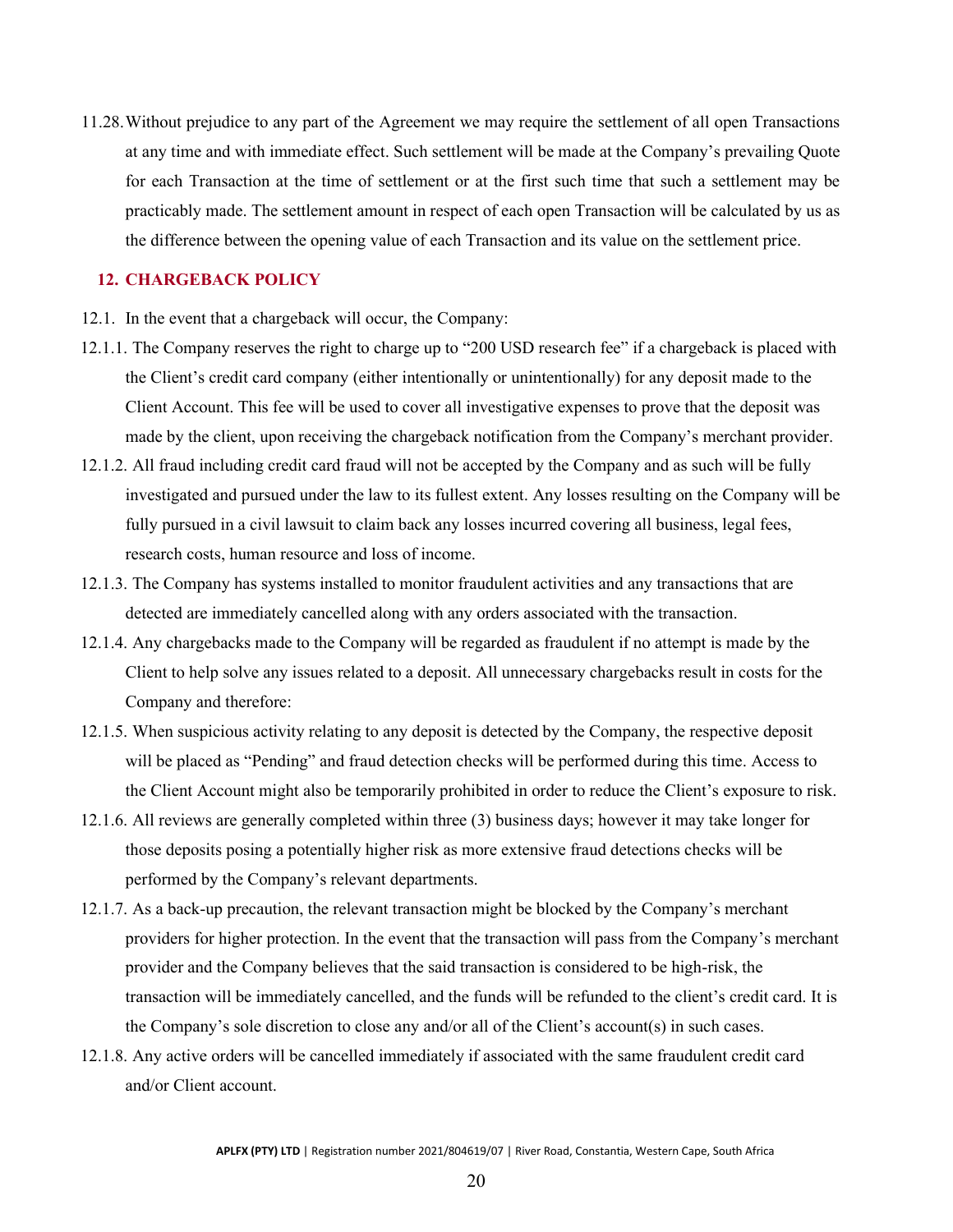- 12.1.9. Any chargeback case that is made against the Company and is not successful will result in the sum being reimbursed to the Company along with charges for research and processing totaling 400 USD (Four hundred USD). For avoidance of any doubt the amount of 200 USD (Two Hundred USD) will be charged for 'research fee' and the remaining amount of 200 USD (Two Hundred USD) will be charged for 'administrative processing fee'.
- 12.1.10. By signing this Agreement, the Client hereby gives his permission for any charges to be made to his credit card and/or the relevant charge to be deducted by his trading account remaining balance. If these charges are in anyway disputed, the Company reserves the right to take any legal action necessary in order to recover losses associated with these claims.
- 12.1.11. In the event that a chargeback occurs, the Company reserves the right to block the client's trading accounts, restrict any access to the Company's platforms, resulting to seizure of any profits, revenues and remaining balance until the case is closed.

# <span id="page-23-0"></span>**13. SWAPS FREE CLIENT ACCOUNTS**

- 13.1. The Company may, from time to time offer Swap free Client Accounts for CFD trading in Stocks, Commodities, Currencies, and Indices. The Company in its discretion may change the Underlying Assets available for Swap free Client Accounts.
- 13.2. For the reference of this clause, '**Swap free period'** shall mean fourteen (14) consecutive days unless otherwise agreed between the Company and you.
- 13.3. The Company will not charge swaps for trades which were opened and closed within the swaps free period.
- 13.4. For trades which were opened and not closed within the Swap free period the Company shall charge the relevant swaps by calculating the swaps from the  $15<sup>th</sup>$  consecutive day and onwards.
- 13.5. The Company shall apply the Swap charges relevant to clause 12.4 above, once per week and most preferably on Sunday or when the Company deems right.
- 13.6. In the event that points 12.4 and 12.5 will occur, the swaps rates will be taken at the time where the charge will take place. You hereby acknowledge that the swap rates are changing from time to time and the Company will not held liable for the occurrence of such change and the charge accordingly.
- 13.7. The Company reserves the right to discontinue the provision of Swap Free Account for whatever reason, under the Company's sole and absolute discretion. In case of such discontinuation the company will give one (1) business day notice to the relevant contact details that you (the Client) have provided to the company in your application form or as have reasonably notified of any updates accordingly.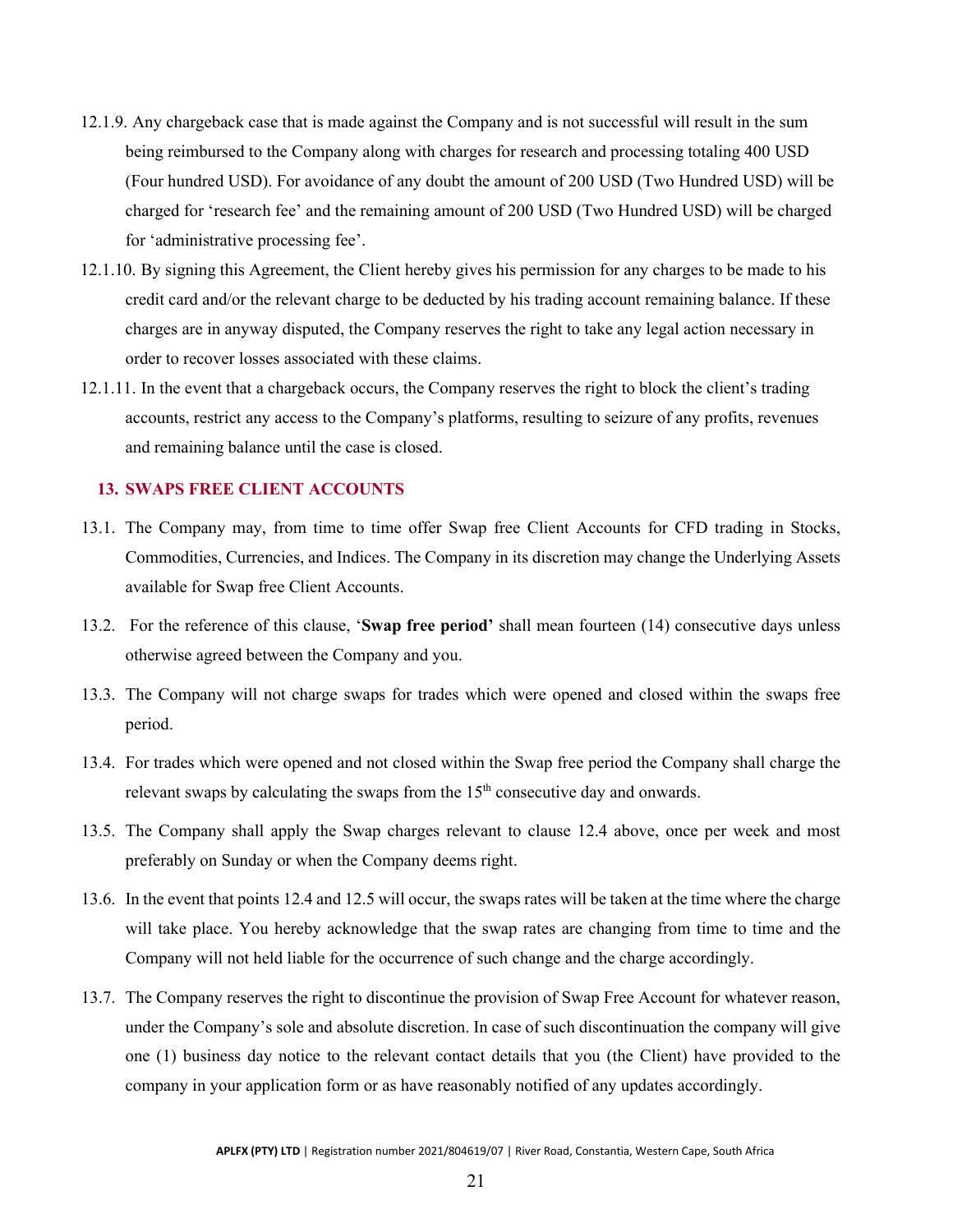13.8. The Company reserves the right, to do not exercise the right in clause 12.6 above, but instead of discontinuation of Swap Free Account turn it into a normal account and simply impose swaps in order to avoid any burdening cost and/or expenses on the Company, without any obligation on the Company to prove such burden of cost and/or expenses.

#### <span id="page-24-0"></span>**14. ACCOUNT'S CREDIT**

- 14.1 The Company at its own reasonable discretion, offers Credit to any Client(s) and/or any countries/regions as it deems appropriate and for as long as the Company deems to provide it.
- 14.2 Please refer to Schedule A of this Agreement for the Terms and Conditions of the 'Trading Bonus Scheme'

#### <span id="page-24-1"></span>**15. CONFLICTS OF INTEREST**

- 15.1. The Company may be required to have arrangements in place to manage conflicts of interest between the Company and its clients and between clients themselves. The Company will take all reasonable steps to avoid conflicts of interest. When conflicts of interest cannot be avoided the Company shall disclose the Client the nature and source of the conflict. The Company shall at all times ensure that clients are treated fairly and with the highest level of integrity and that their interests are protected.
- 15.2. You acknowledge and accept that there is a possibility that conflicts may arise and consent to us acting in accordance with our Conflicts of Interest Policy notwithstanding such conflict.

#### <span id="page-24-2"></span>**16. ANTI-MONEY LAUNDERING PROVISIONS**

- 16.1. The Company is obliged to follow certain requirements as set out by international standards as well as local authorities for preventing and suppressing money laundering activities, which requires investment firms to obtain certain verification documents from Clients.
- 16.2. The Company may request the Client to inform the Company how the invested funds were obtained/accumulated and obtain verification documents from clients.
- 16.3. The Company has the right not to carry out orders or instructions received from the client, as long as the client has not supplied information requested by the Company. The Company takes not responsibility for any possible delays where the client's verification documents are outstanding.
- 16.4. If The client authorize someone to manage their account, the Client does so at their own risk and both the Client and the authorised person will be required to submit a signed form which is a type of Power of Attorney document authorising and appointing an Authorised Third Party to operate the account. Additionally, the authorised person will be required to provide a full Due Diligence package of documents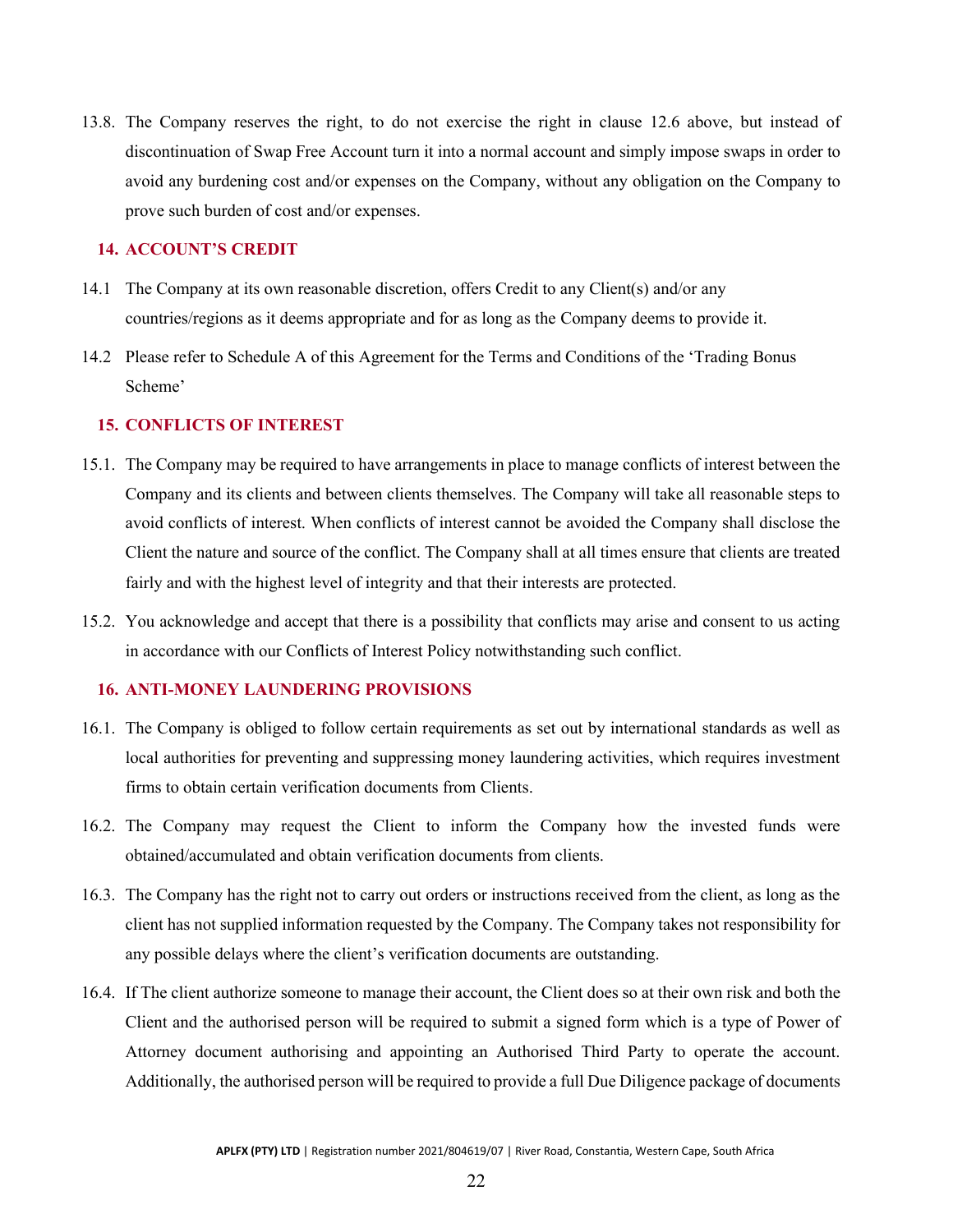and any other documents reasonably requested by us, in order to be able to appoint as an Authorised Third Party.

- 16.5. The client acknowledges that the Client will remain fully responsible for all actions of the Authorised Third Party. We will be entitled to accept all instructions from an Authorised Third Party until that authority is revoked. The client acknowledges that will remain liable for all instructions given to us prior to the revocation/variation being effective, and that will be responsible for any losses which may arise on any Transactions which are open at such time.
- 16.6. The Client acknowledges and agrees that the Company does not open accounts in anonymity and in such event the Company reserves the right to reject and refuse to collaborate with those persons.
- 16.7. The Client acknowledges and agrees that the Company does not accept third-party deposits and therefore such transfers will be treated as rejected.
- 16.8. The Client acknowledges that the Company might be required by the law and/or regulations to report to a governmental or regulatory authority our knowledge and/or suspicion that certain criminal offences have been committed, regardless of whether such an offence has been committed by a client of ours or by a third-party. We may not be able to discuss such reports with you because of restrictions imposed by those laws and regulations, and we may have to cease acting for you in those circumstances. You agree that we are not responsible for any adverse consequences you may suffer as a result of our compliance with such laws and regulations.
- 16.9. We may, and without notice, refuse to accept instructions from any Authorized Third Party and to treat the appointment of any such Authorized Third Party as terminated.

# <span id="page-25-0"></span>**17. COMMUNICATION BETWEEN THE CLIENT AND THE COMPANY**

- 17.1. Unless otherwise specified, the client has to send any notice, instruction, request or other communication via email at [info@fxglobe.net.](mailto:info@fxglobe.net)
- 17.2. All notices/information provided by the Company or received form the clients should be in the English language.
- 17.3. The client acknowledges that all notices, conversations and communications are recorded, and hereby agrees to the recording of such conversations. All such records and recordings are our exclusive property and may be used as evidence in any dispute and/or made available by us to the competent authorities when requested for the period of 7 years after the date of creation of the recording.
- 17.4. The client acknowledges and agrees that communication transmitted by the Client or on their behalf is made at their own risk and the client authorises us to rely and act on, and treat as fully authorised and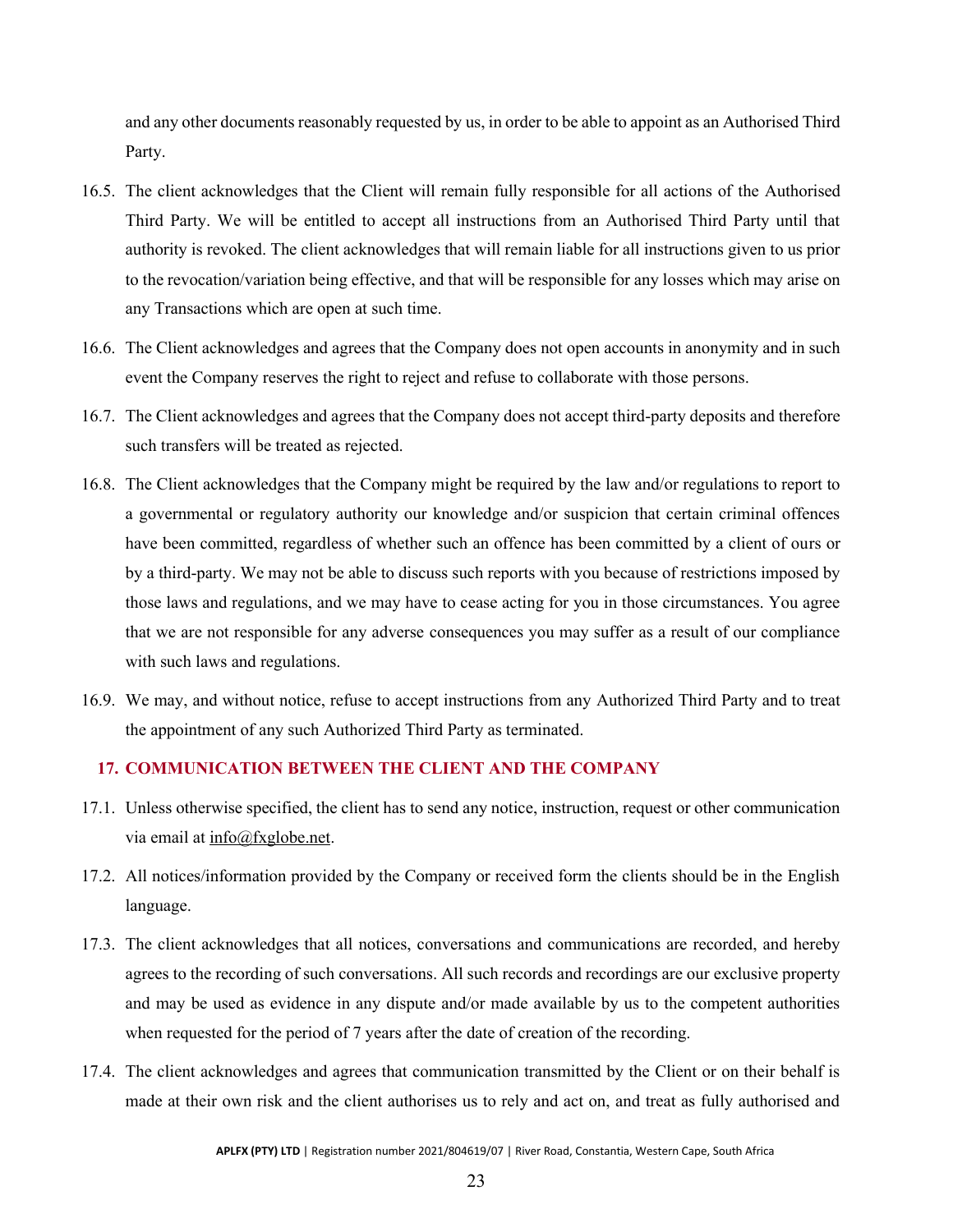binding upon the client, any communication (whether or not in writing) that we reasonably believe to have been made or transmitted by the client.

- 17.5. Subject to Applicable Law, any communications between us using electronic signatures will be binding to the same extent as if they were in writing. By agreeing to this Agreement the client gives consent to the receipt of communications by electronic means, notwithstanding that certain communications would otherwise be required to be made using a durable medium under Applicable Law.
- 17.6. We will not be liable to for any losses, damages or costs incurred by you through non-receipt of notifications or Confirmations (in the case of Transactions or Orders placed), including where such loss, damage or cost is a result of client's inability to close a trade. We accept no responsibility for non-receipt of any such notifications or Confirmations. Where we are not notified that any notice or other communication has not been received, that notice or communication will be deemed to have been duly served:
- 17.6.1. if hand delivered last known home or work address, or when actually given in person;
- 17.6.2. if given orally over the telephone or in a face to face exchange (or person claiming to the our representative to be the client);
- 17.6.3. if given by leaving a telephone answering machine message, text message or voice mail message, two hours after the message being left on the relevant medium;
- 17.6.4. if sent by first class post two business days after posting of same;
- 17.6.5. if sent by fax, on completion of its transmission, provided that a transmission "successful" notification has been received by us; or
- 17.6.6. 10 seconds after being sent by email.
- 17.7. The client understands, acknowledges and accepts that any services provided by us involve transmission over the internet and that the Client might be subject to the internet inherent risks. Whilst we acknowledge our responsibility for take reasonable steps security precautions, the client also acknowledges and accepts that, as with any network, the Client may also be exposed to unauthorized programs which may endanger their personal data. Thus, we cannot guarantee the elimination of any such risks, and we shall not be liable for any breach of confidence or Data Protection arising as a result of such event.

# <span id="page-26-0"></span>**18. CLIENTS COMPLAINTS HANDLING**

18.1. If the client wishes to report a complaint, he might do so by sending an email to [info@fxglobe.net.](mailto:info@fxglobe.net) The Company will take all sufficient steps to resolve it without undue delay and according to the Company's procedures.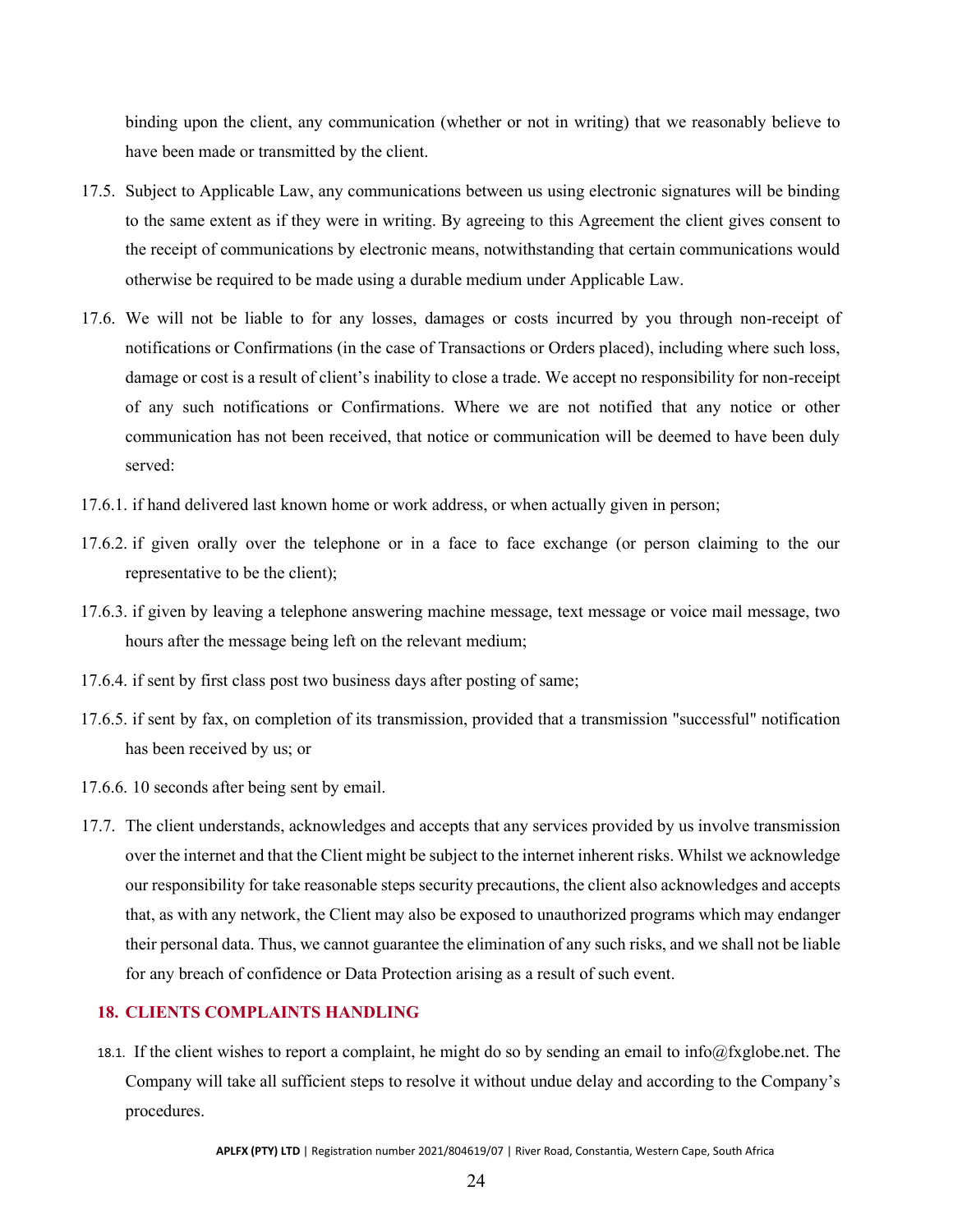- 18.2. The Client has the right to file a complaint to the Company within the period of four (4) months of the occurrence of the event and/or the termination of the business relationship and/or the last account activity.
- 18.3. It is hereby agreed that complaints received after the timeframe mentioned in point 18.2. shall not be considered as investigable and solvable and the Company will not be in a position to assist any further.
- 18.4. It is understood that the timeframe given in point 18.2. shall satisfy the reason of the Client becoming aware or when he ought reasonably to have become aware of the cause to complain.
- 18.5. In the event that a situation arises which is not expressly covered by this Agreement, the Parties agree to try to resolve the matter on the basis of a good faith and fairness and by taking such action as is consistent with the standard business and market practice.

#### <span id="page-27-0"></span>**19. PRIVACY AND DATA PROTECTION**

- 19.1. By opening an Account with the Company and by placing orders and entering into transactions, the client acknowledges that the Client will be providing personal information (possibly including sensitive data) (the "Personal Data") and y consenting and accepting this Agreement and by providing your personal data we are being impliedly authorized to collect, hold and process such data about you for legal, personnel, administrative and management purposes and for the provision of services under this Agreement.
- 19.2. and the client consents to the processing of that information by the Company for the purposes of performing its obligations under this Agreement and administering the relationship with the Client. Such purposes include the processing of instructions and generation of confirmations, the operation of control systems; the operation of management information systems and allowing staff of any of the Company's affiliates who share responsibility for managing the Client relationship from other offices to view information about the Client.
- 19.3. The client consents to us and our associated companies processing all such information for the purposes of performing this Agreement and administering the client's account, the services provided to the client and the relationship between us. In other cases, processing may be necessary for the protection of your interests, for our legitimate interests or the legitimate interests of others.
- 19.4. The client consents to our disclosure of such information:
- 19.4.1. where we are required to by law;
- 19.4.2. to Associated Companies;
- 19.4.3. to regulatory authorities upon their reasonable request;
- 19.4.4. to our Trading Partners;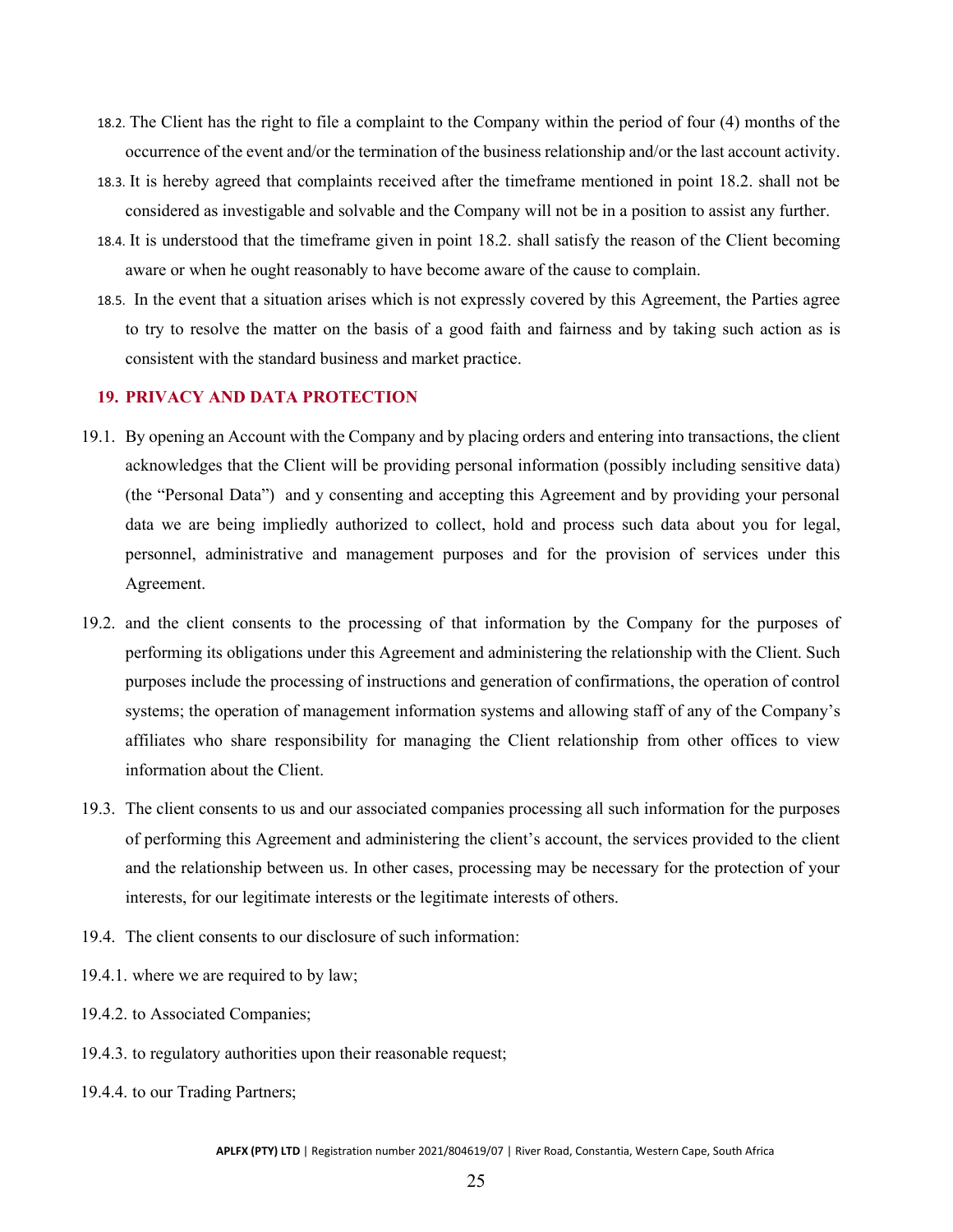- 19.4.5. to such third parties as we deem reasonably necessary in order to detect or prevent crime, including money laundering;
- 19.4.6. to such third parties as we see fit to assist us in enforcing our legal or contractual rights against you including but not limited to debt collection agencies and legal advisors;
- 19.4.7. to such third parties we reasonably believe to be seeking a reference or credit reference in good faith; and
- 19.4.8. to such third parties we reasonably believe that there is a duty to the public to disclose;
- 19.4.9. to such third parties where our legitimate business interests require disclosure;
- 19.4.10. to such third parties as we deem reasonably necessary in order to assess and process your application for the opening of a trading account with us;
- 19.4.11. to such third parties as we deem reasonably necessary in order to carry out our contractual obligation under this Agreement and carry out our everyday business activities and deals with you in relation to your trading account(s);
- 19.4.12. to such third parties as we deem reasonably necessary in order to monitor and analyse our business, as well as market it and develop other products and services;
- 19.4.13. to such third parties as we deem reasonably necessary in order to exercise any legal right that we have under this agreement (i.e. transfer any of our right or obligations under this Agreement);
- 19.4.14. to such third parties as we deem reasonably necessary for any other purpose relation to the business with you under this Agreement and in relation to the Agreement itself
- 19.4.15. to you as per the procedure stipulated in our internal Data Protection policies.
- 19.5. The client understands and acknowledges that any of the persons listed above may be within or outside the EEA. Thus, the client acknowledges and agrees that this may result in their personal data being sent outside the EEA, even where the country or territory in question does not maintain adequate data protection standards. At all times, we shall ensure that such persons apply data protection measures equivalent to those imposed upon us by applicable data protection law to protect the client's personal information.
- 19.6. The client consents to the Company to record, monitor and process data, including all communication means with us, or any Associated Company, during the performance of this Agreement, for security purposes and in order to carry out our legal obligations. Monitoring and processing of data is only carried out to the extent permitted or as required by relevant laws and as necessary and justifiable for business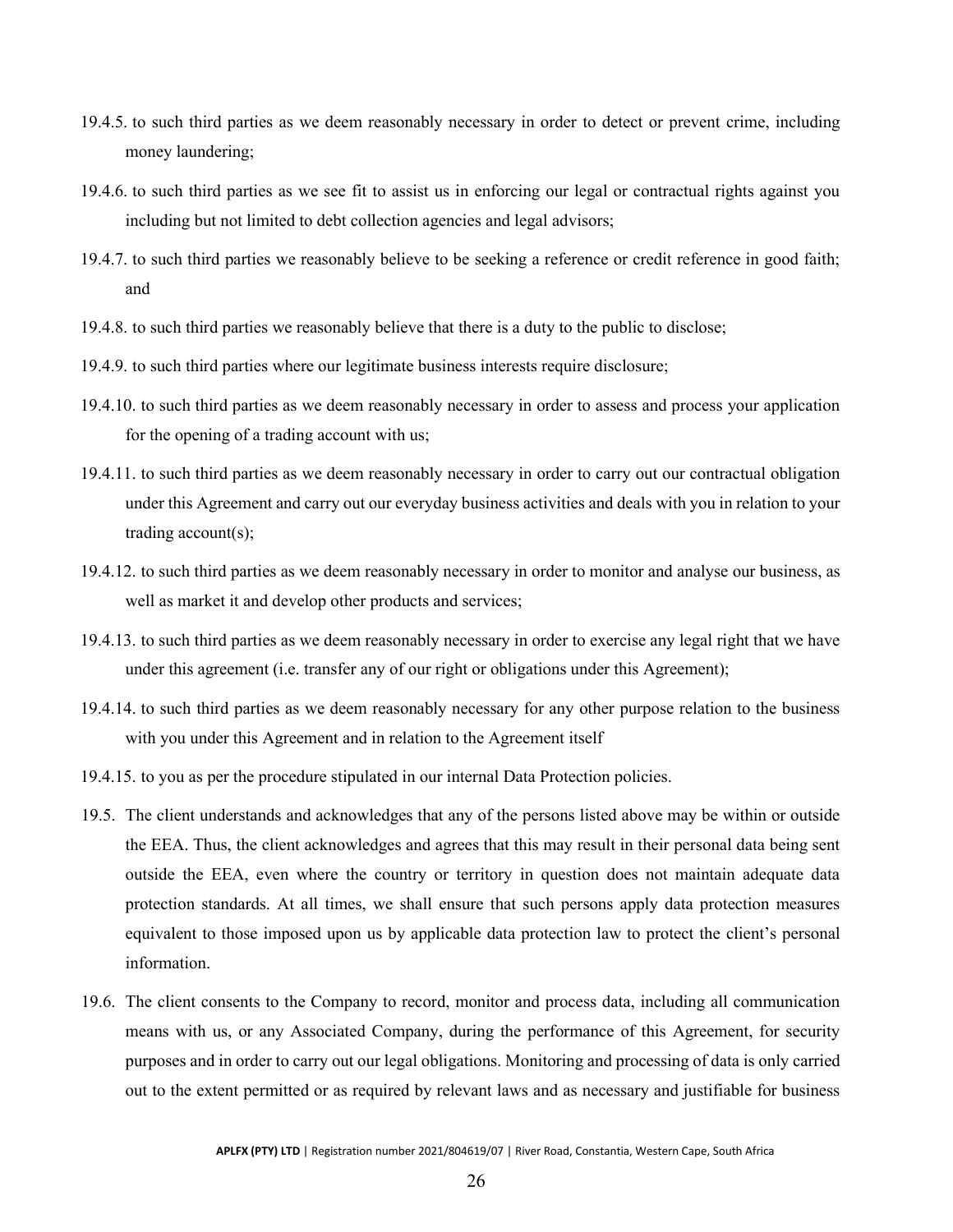purposes. You agree that all types of recordings held with us shall be and we may provide any of such recordings to any governmental body (i.e. court, regulatory or government authority) in any disputes that may arise between you and us. However, in case of any technical errors this shall not held us liable for not recoding such information, the Client should not rely on such recordings to be available.

- 19.7. We may set and access Cookies on client's computer, enabling us to learn which advertisements and promotions bring users to our website. We may also use cookies in regards with any of our products and/or services and track your activities on our online trading systems. Such information tracked through cookies will be treated by us as anonymous and the client's identity will not be identifiable.
- 19.8. The Company may carry out credit and identity checks, including but not limited to the money laundering checks, compliance regulatory reporting and fraud prevention checks, as we may reasonably consider necessary or desirable, including requesting a reference from client's bank or any credit reference agency. The client understands and agrees that any third party referred to in this clause may share any information concerning the Client with us and other organisations involved in such checks.
- 19.9. We will take reasonable steps to ensure the reliability of any Associated Company, employee, agent, partner, contracted processor and/or any other counter-party who may have access to the client's data, ensuring in each case that access is strictly limited to those individuals who need to know/access the relevant data, as strictly necessary for the purpose of performing this Agreement (i.e. employees' bank account data, criminal record, etc.), and to comply with applicable laws in the context of that individual's duties to the contracted processor, and ensuring that such individuals with access are subject to confidentiality undertakings or professional or statutory obligations of confidentiality.
- 19.10.The client acknowledges and consents to us processing such data, collected and available in our possession, to our Associated Companies, affiliates and those who provide products or services to us, regulatory authorities, potential or future employers, governmental or quasi-governmental organisations and potential purchasers of LCG or any other counter-party.
- 19.11.The client acknowledges and confirms that you are giving your consent, in regard to this Clause of this Agreement, freely and voluntarily, and the client understands that such processing of data is necessary for the purpose of establishing and performing the purpose of this Agreement. If at any time in future the client wishes to revoke such consent the Client can do so by a reasonable notice to us. For the avoidance if doubt, we will deal with such revocation in accordance to our internal data protection policies.
- 19.12.The client is advised to read the complete terms of our Privacy Policy carefully, before submitting any information with us. Otherwise, by signing this Agreement (Terms and Conditions) the Client becomes bound by the terms of our Privacy Policy, and the client is authorising us to record and process it.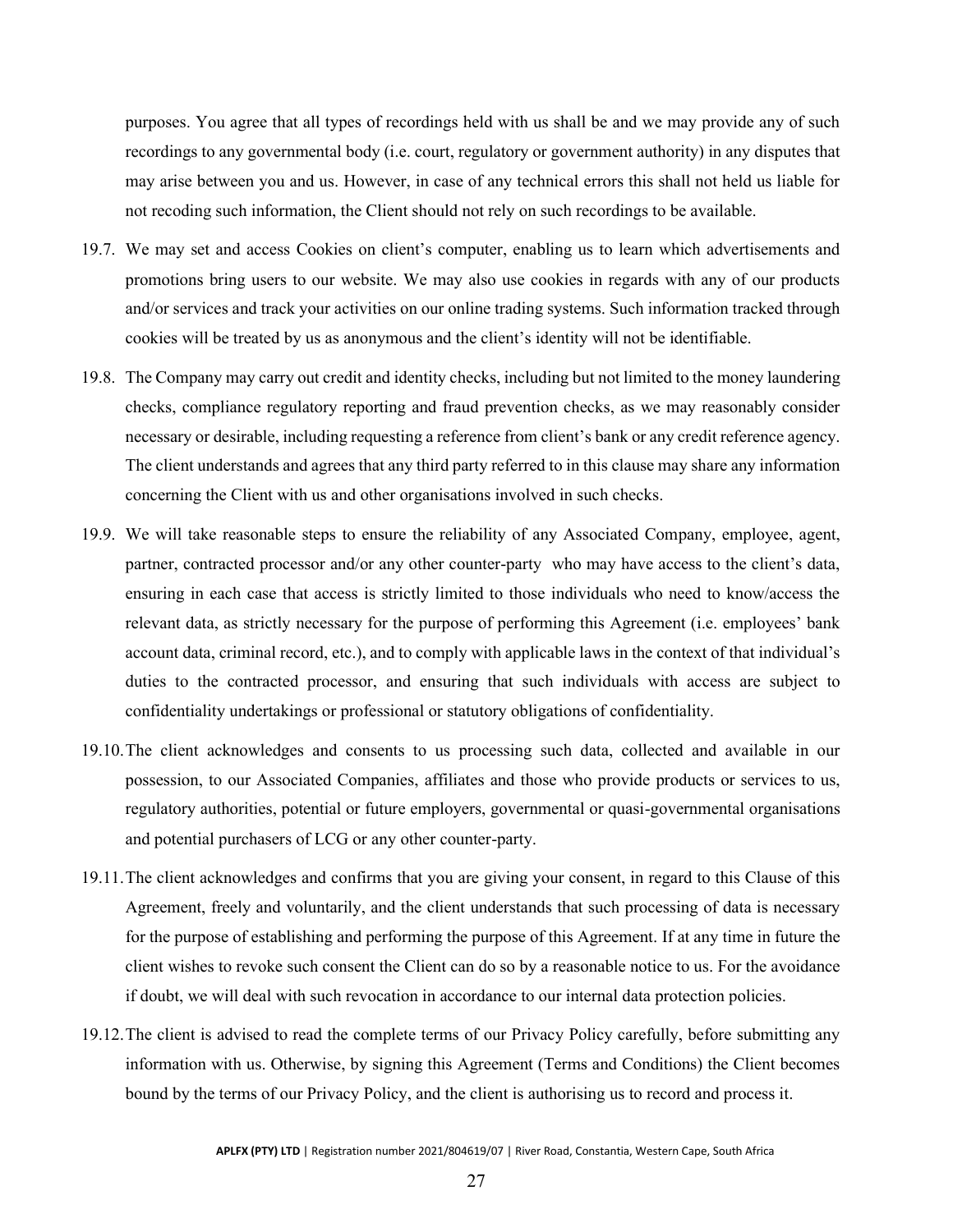- 19.13.If the client have been introduced to us by a third party then the client acknowledges and agrees to our exchanging of personal information with that third party to the extent necessary for us to fulfil our obligations under any agreement we may have with that third party.
- 19.14.In case that we do not require any special category of information from the client (ex: ethnic origin, religion or medical records) but the Client still provides it to us through any other direct or indirect means, we will assume that such data is given to us with the client's proper consent for processing as per this Clause and entire Agreement, unless otherwise notified by you to us in writing.
- 19.15.Marketing communications will be sent to the client either in our legitimate interest or by client's consent by requiring you to "opt in" to receive such communications.
- 19.16.If the client wishes to access any information we may hold or wish us to correct any misinformation the client shall notify us in writing. No fee shall be charged for such access (or to exercise any of the other rights). However, we may charge a reasonable fee if the request for access is clearly unfounded or excessive, or for any other reason as permitted by relevant laws. Please note that pursuant to Art. 23 GDPR and other relevant applicable laws, certain information may be exempt from disclosure or we may refuse or be unable to disclose information the client requests.
- 19.17.If, during the course of our business relationship, there is a change in client's personal data, the client shall ensure that this data is notified to us and the data in our records is updated and accurate.
- 19.18.This section outlines how the Company collects, maintains, uses and discloses personal information about you. The Company is committed in protecting the privacy of all personal data which it obtains from existing or prospective clients, applicants and visitors.
- 19.19.The Company will collect and hold personal data about you when you complete an online application for a live or demo account or through any other activities carried out on our website or any connected applications.
- 19.20.Personal data collected includes but is not limited to:
- 19.20.1. Personal details such as name, address, telephone number and/or email address;
- 19.20.2. Financial details such as estimated annual income and net worth, trading experience and investment knowledge;
- 19.20.3. Identity verification documents such as passport and ID, utility bills, and/or bank statements or your company incorporation certificates/details.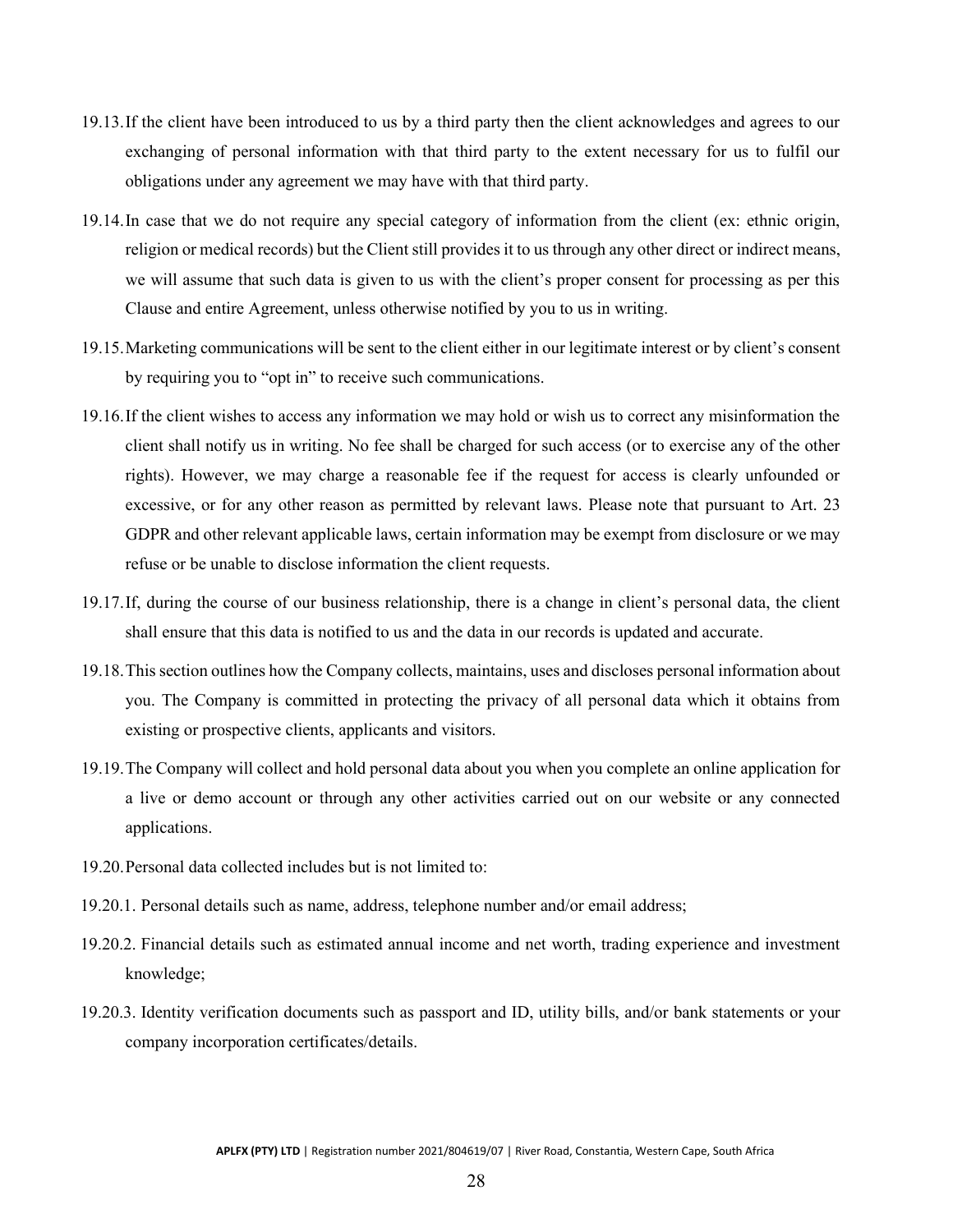- 19.21.The Company may derive information from your use of tis website. Such information may include site areas visited, pages viewed, frequency and duration of visits, type of transactions conducted or documents downloaded.
- 19.22.The data that the Company collects from you may be transferred to and stored at a destination either within or outside the European Economic Area (EEA). It may also be processed by staff operating within or outside the EEA who work for the Company or any of the Company's suppliers.
- 19.23.The Company may use your information for any one or more of the following purposes:
- 19.23.1. To confirm your identity;
- 19.23.2. To maintain your personal profile;
- 19.23.3. To assess your suitability to the products and services we provide;
- 19.23.4. To provide the services you have requested including processing transactions;
- 19.23.5. To provide you with transaction and post transaction related services;
- 19.23.6. To inform you of products and/or services that may be of interest to you
- 19.23.7. To keep you updated on the issues that are relevant to your business relationship with us
- 19.23.8. To tailor the website to your needs and interests
- 19.23.9. To analyse impersonalised statistical data to enable us to provide you with better products and/or services.
- 19.23.10. To administer your account and monitor its conduct and assess and analyse any credit limit, including, the interest rate, fees and other charges to be applied to the Client's account;
- 19.24.The Company may share your personal information with any member of tis group or affiliated group (i.e. any subsidiaries, ultimate holding companies and its respective subsidiaries). In the event that the Company discloses information to business parties, for instance, card processing companies or banks, in order to affect the services requested by the clients; such third parties may store your information in order to comply with their legal and other obligations.
- 19.25.The Company will retain your personal data on record for a period of at least five (5) years, which is calculated after the execution of the transaction or the termination of the business relationship.
- 19.26.By submitting your personal data, you consent to the Company collecting, maintaining, using and disclosing personal data about you in accordance with this section.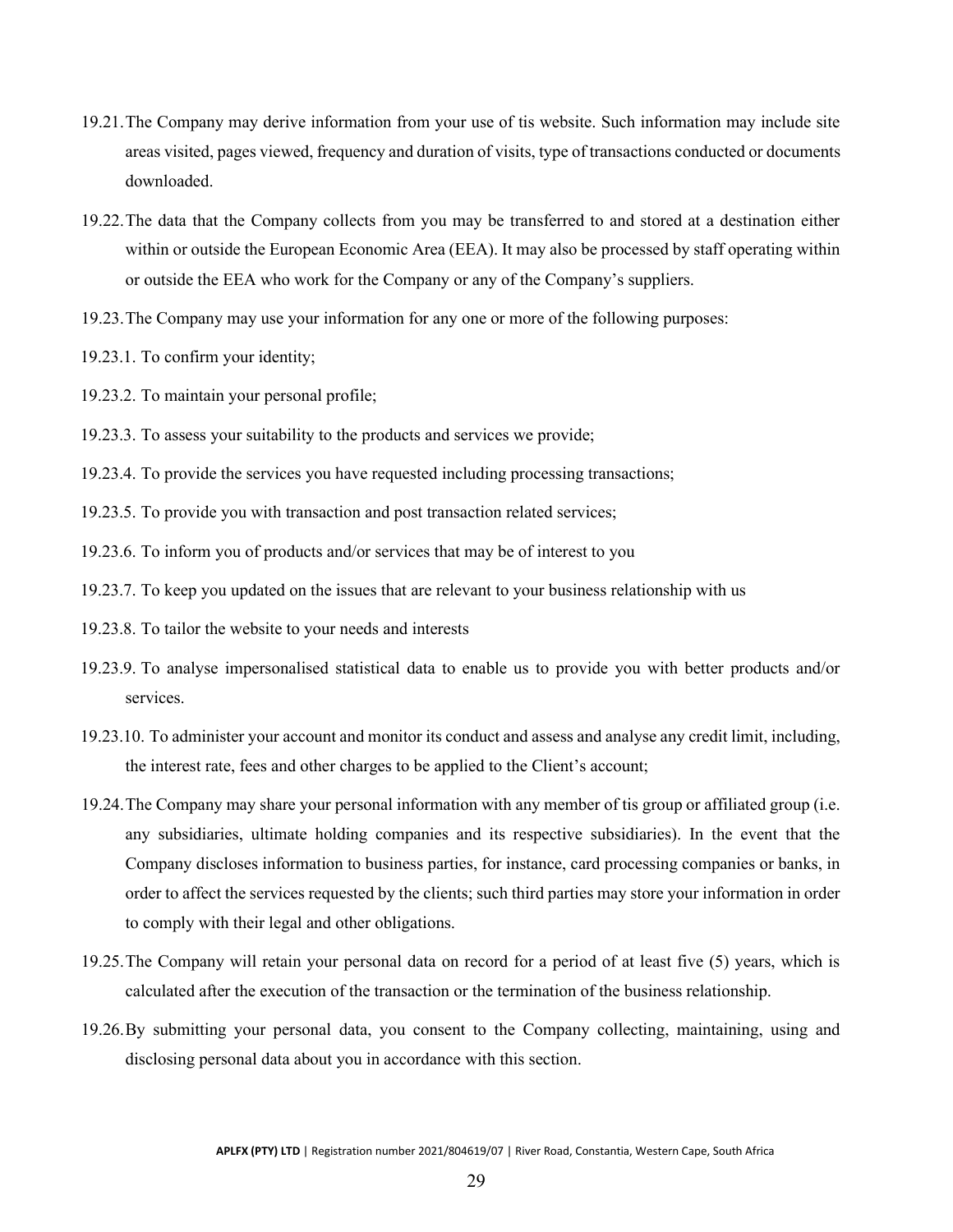- 19.27.The Company uses cookies to gather information about your access to its website and other related services provided to you.
- 19.28.Cookies are small pieces of information which use a unique identification tag and are stored on your device as a result of you using this website or other services we provide to you.
- 19.29.Most internet browsers are set up to accept cookies. If you do not wish to receive cookies, you may be able to change the settings of your browser to refuse all cookies or to have your computer notify you each time a cookie is sent to it, and thereby give yourself the choice whether to accept it or not. However, it is strongly recommended that you allow cookies on our website to ensure you have the best possible experience. Turning off cookies may result in reduced performance of our website and trading platform and may also impair the quality of the services that we provide to you in relation to your account.
- 19.30.For the purpose of this Clause the following terms shall have the following meaning:
- 19.30.1. Associated Companies means any holding company or subsidiary company of us and/or any subsidiary company of any such holding company or its subsidiaries and their employees, and also including any other 3rd party contractors (such us service providers, trading partners, business associates and affiliates, agents, etc.)
- 19.30.2. Cookies are small files containing information that a website uses to track its visitors which may be sent from us to your computer and sometimes back.

# <span id="page-32-0"></span>**20. TERMINATION**

- 20.1. The Company or the client can termination this agreement by giving five (5) business days written notice to the other party. During the termination notice, the client is obliged to close all open positions. In the case where the client has open positions during the termination notice period, then the Company reserves the right not to accept any new transaction orders and the Company shall have the right to close all of the client's open positions on expiry of the notice period to the extent the client has not already done so.
- 20.2. Upon termination of this agreement, the Company shall be entitled, without prior notice of the client, to cease the access of the client to the trading platform.
- 20.3. The Company may close all open transaction positions and terminate this agreement immediately without giving written notice in the following cases and if at any time:
- 20.3.1. The client fails to comply fully and by the required time with any obligation to make any payment when due under this agreement;
- 20.3.2. The Company has reasonable grounds to believe that the client is in breach of any covenant or provisions set out in this agreement;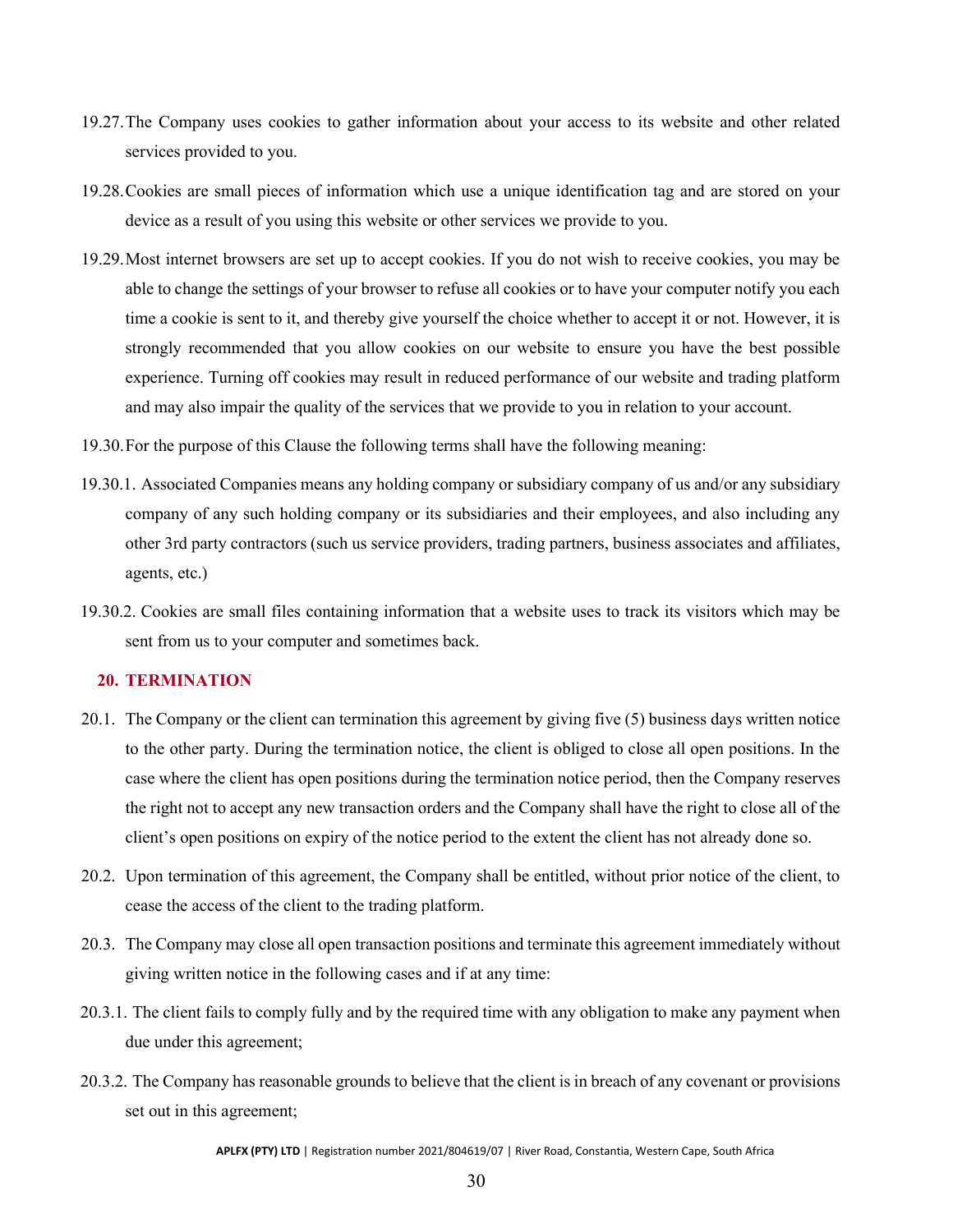- 20.3.3. The company believes that client activity might be a violation of any applicable regulations;
- 20.3.4. The client dies, becomes or is adjudged to be of unsound mind, is or becomes unable to pay their debts as they fall due, is or becomes bankrupt or insolvent within the meaning of any insolvency law or any suit, action or proceeding is commenced for any execution, any attachment or garnishment, or distress against, or an encumbrancer takes possession of, all or any part of the property, undertaking or assets (tangible and intangible) of the Client;
- 20.3.5. The Client commences a voluntary case or other procedure, or there is an involuntary case or other procedure, seeking or proposing, the appointment of an insolvency officer, the liquidation, reorganisation, an arrangement or composition, a freeze or moratorium, or other similar under any insolvency law.
- 20.3.6. The client involves the Company directly or indirectly in any type of fraud, in which it places the interests of the Company and/or the Company's clients at risk prior to termination this agreement.
- 20.3.7. The Company have grounds to believe that the client's trading activity adversely affects in any manner the reliability and/or smooth operation and/or orderly functioning of the trading platform.
- 20.3.8. If any of the above events occurs, we may immediately take any or all of the following actions:
- 20.3.8.1. void any or all Transactions from the outset;
- 20.3.8.2. close any or all of your open Transactions (in whole or in part, and including those held on a joint account with others) on the basis of the current, or next available Company's Quote(s); in the case where any market is closed for any reason, at the next available Company's Quote on the reopening of such market and no new Transactions will be accepted by us.
- 20.3.8.3. all debit balances will be immediately due and must be paid in full;
- 20.3.8.4. close or suspend the account;
- 20.3.8.5. refuse to accept any further Transactions;
- 20.3.8.6. require immediate payment of any amounts owed to us;
- 20.3.8.7. cancel any Orders and open Transactions; and/or
- 20.3.8.8. terminate this Agreement.
- 20.4. The termination of this agreement shall not in any case affect, the rights of which have arisen, existing commitments or any contractual commitments which were intended to remain in force after the termination and in the case of termination, the client shall pay for:
- 20.4.1. Any pending fees/commissions of the Company and any other amount payable to the Company;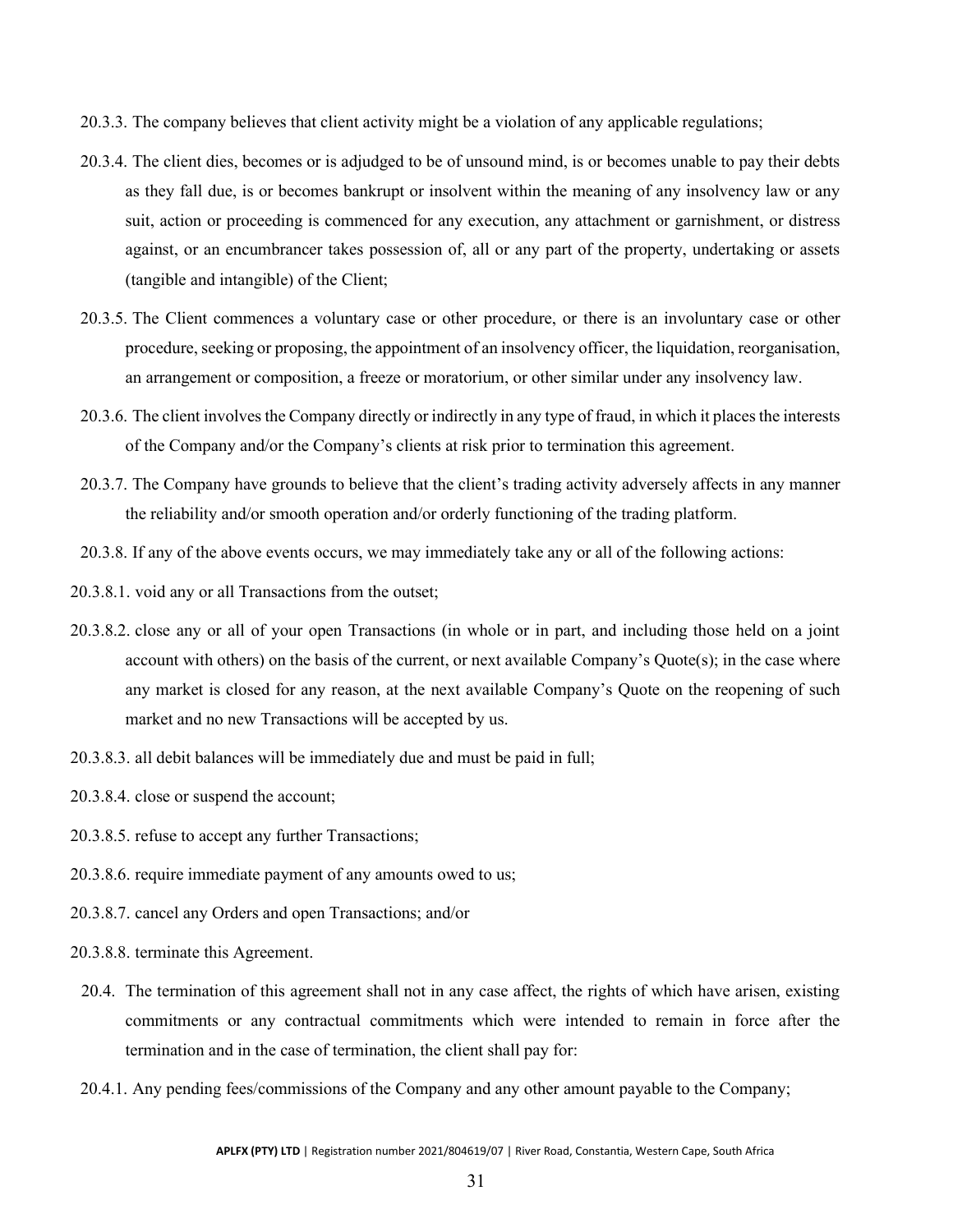- 20.4.2. Any charges and additional expenses incurred or to be incurred by the Company as a result of the termination of this agreement;
- 20.4.3. Any damages which arose during the arrangement or settlement of pending obligations. The Company has the right to deduct such sums as are appropriate with respect to all of the above client liabilities or contingent liabilities from the client's account.
- 20.5. No penalty will be payable by either party on termination of the Agreement and termination will not affect any accrued rights. On termination by either party, we may consolidate all or any of client's accounts and may deduct all amounts due to us before transferring any credit balance on client's account.

# <span id="page-34-0"></span>**21. GENERAL PROVISIONS**

- 21.1. The client shall not assign, charge or otherwise transfer or purport to assign, charge or otherwise transfer the Client's rights or obligations under this agreement or any interest in this agreement without the Company prior written consent, otherwise any purported assignment, charge or transfer in violation of this paragraph shall be void.
- 21.2. If the client is a partnership, or otherwise comprises of more than one person, the Client's liability under this agreement shall be joint and several. In the vent of the demise, bankruptcy, winding-up or dissolution of any one or more of such persons, then (but without prejudice to the above or the Company rights in respect of such person and successors) the obligations and rights of all other such persons under this Agreement shall continue in full force and effect.
- 21.3. If any provision of this agreement is or becomes illegal, invalid or unenforceable in any respect under the law of any jurisdiction, neither the legality, validity or enforceability of the remaining provisions of this agreement nor the legality, validity or enforceability of such provision under the law of any other jurisdiction shall be affected or impaired.
- 21.4. The Company's records, unless proven to be wrong, shall be the evidence of client's dealings with the Company in connection to the services provided.
- 21.5. This agreement may be amended from time to time and the Company shall notify the client of the relevant amendment or about the updated agreement either in writing or through the main website. Any changes to this agreement shall not apply to transactions performed prior to the date on which the changes become effective unless specifically agreed otherwise. Should the client disagree with the changes, the Client may terminate this agreement in accordance with the relevant paragraph hereof.

By continuing to use the services following such notification, the client will be deemed to have accepted and agreed to the amendment. The client may object to the amendment by a notification to us within 10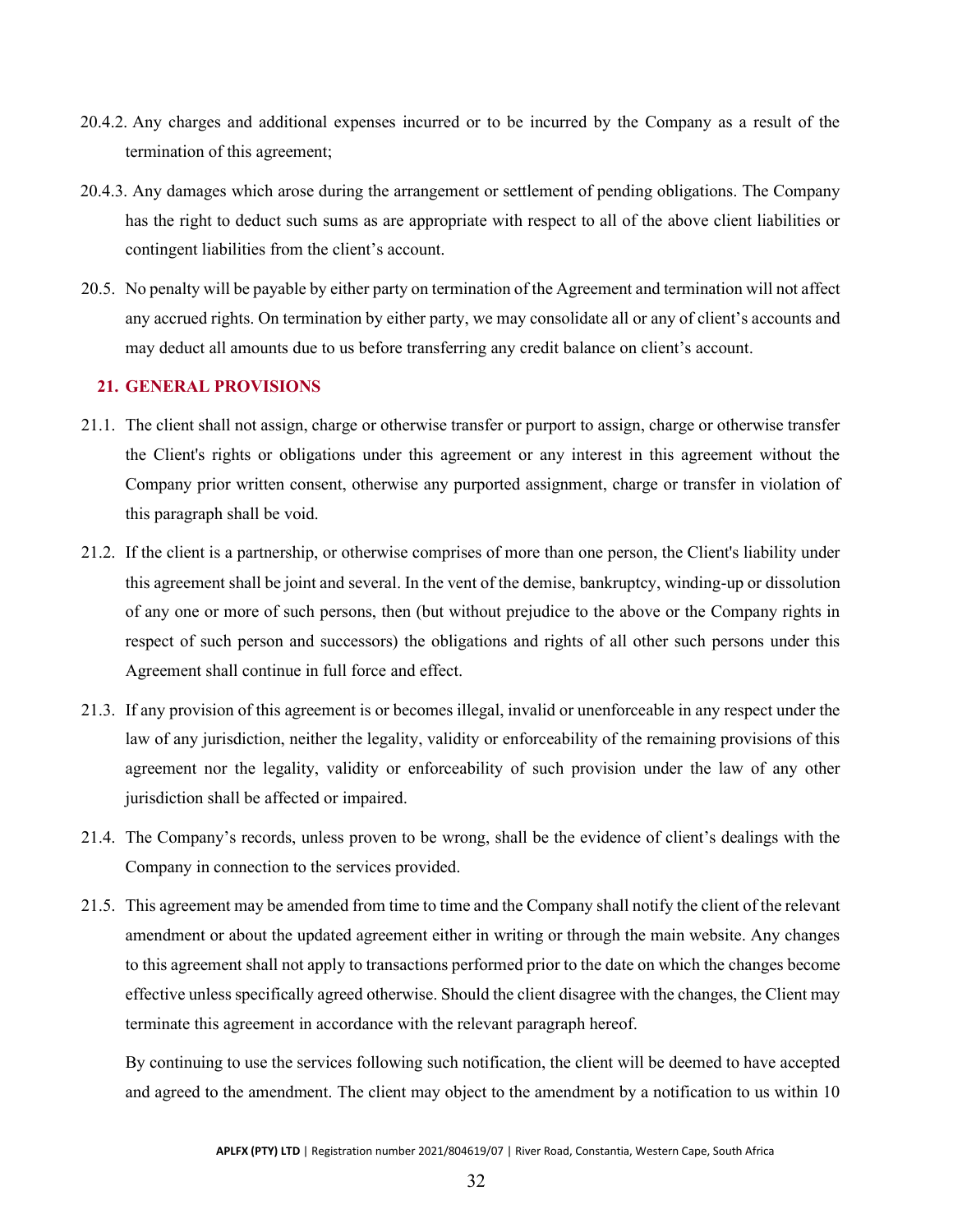business days of notification of the amendment. In such case the account may be suspended and the client required to close the account as soon as reasonably practicable. If the client doesn't do so the we will do it in a manner that we consider to be fair and reasonable and at most fit for purpose.

21.6. A person who is not a party to this customer agreement has no rights to enforce any terms of this customer agreement.

#### <span id="page-35-0"></span>**22. REPRESENTATIONS, WARRANTIES AND COVENANTS**

- 22.1. On a continuing basis, a client represents, warrants, covenants and undertakes to the Company, both in respect of himself and any other person for whom the client acts as an agent, that:
- 22.1.1. The client is authorized and has the capacity to enter into this agreement and any transactions which may arise under them; The client is of sound mind and capable of taking decisions of his own actions
- 22.1.2. The client is over 18 years old;
- 22.1.3. The client warrants that the Client information that the Client provides on the account opening form (registration process) as well as in any other documentation is complete, true and accurate. For any change or amendment in the above-mentioned information, including but not exhausting, the change of address, the client remains responsible to notify the company;
- 22.1.4. The client has obtained the necessary approvals from the relevant regulatory/legal and compliance authorities to make use of the services provided pursuant to this agreement;
- 22.1.5. The Client is acting as a principal and not as agent or representative or trustee or custodian on behalf of someone else. The Client may act on behalf ofsomeone else only if the Company specifically consents to this in writing and provided all the documents required by the Company for this purpose are received
- 22.1.6. The client has read and fully understood the entire contents of this agreement with which the Client fully accepts and agrees;
- 22.1.7. There are no restrictions, conditions or restraints by any governmental, regulatory or supervisory bodies, regulating client's activities, which could prevent or otherwise inhibit the client entering into, or performing in accordance with this agreement and/or under any transaction which may arise under them;
- 22.1.8. Client's performance under any transaction in accordance with this agreement does not violate any agreement and/or contract with third parties;
- 22.1.9. This agreement, each transaction and the obligations created thereunder are binding on the client and enforceable against the client in accordance with their terms;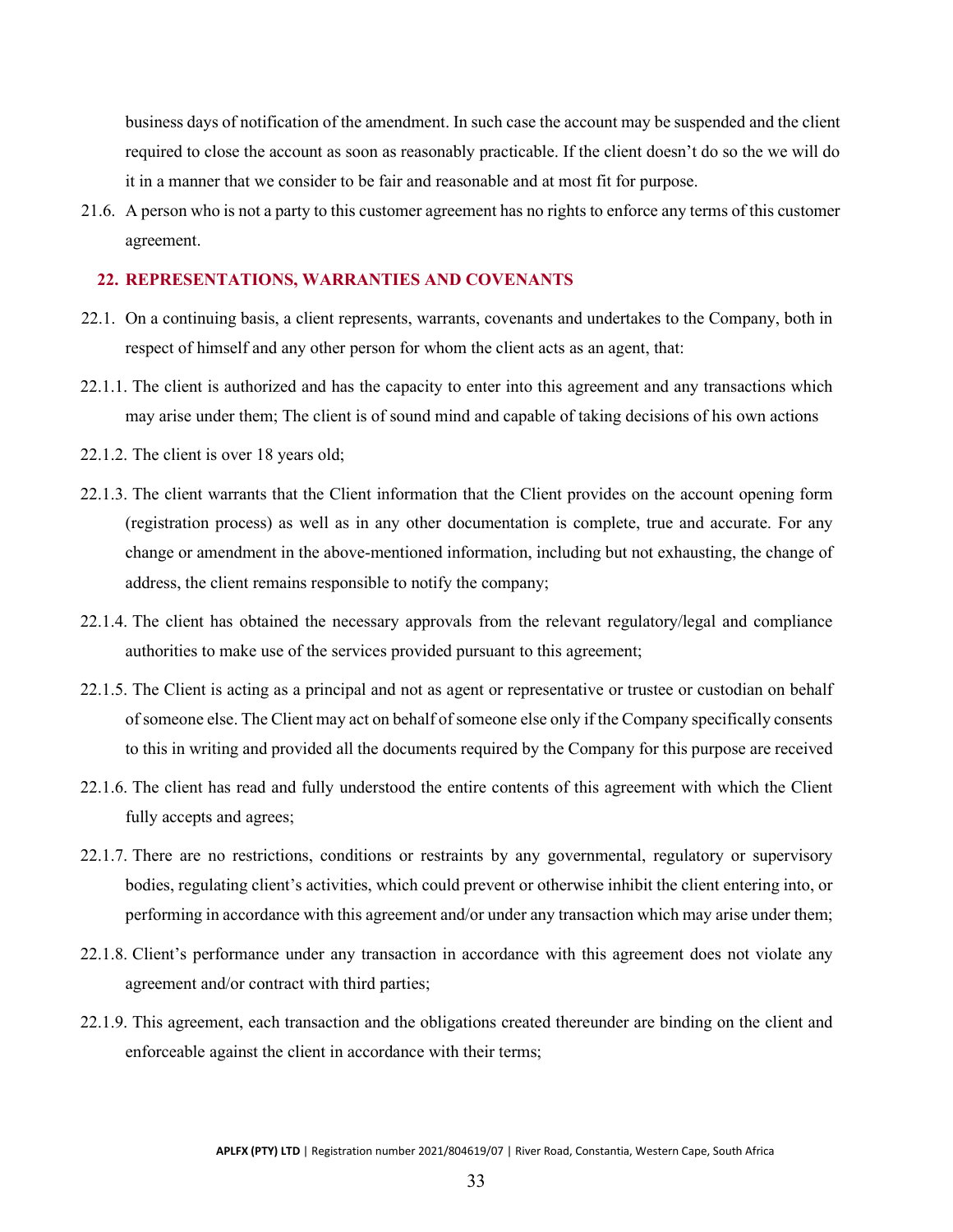- 22.1.10. There are no pending or, to the best of the client's knowledge, any legal proceedings before any court, arbitration court, governmental body, agency or official or any arbitrator that purports to draw into question, or is likely to affect, the legality, validity or enforceability against the Client of this agreement and any transaction which may arise under it or the client's ability to perform obligations under this agreement and/or under any transaction which may arise under them in any material respect.
- 22.1.11. The client shall not enter into any transaction unless the Client has a full understanding of all of the terms, conditions and risks thereof, and the Client is capable of understanding and willing to accept (financially and otherwise) those risks;
- 22.1.12. The client shall not provide to the company any information which is misleading and all information that the client provides to the company shall be true and accurate in all material respects.
- 22.1.13. The Client funds used for trading are not in any direct or indirect way the proceeds of any illegal activity or used or intended to be used for terrorist financing;
- 22.1.14. The Client has read and understood the terms of the Agreement including the information indicated on the Company's website.
- 22.1.15. By entering into this agreement, the client acknowledges and understands that, when participating in the Company's promotions, the Client will be bound by the terms and conditions of such promotions applicable at the time on the country of residence of the client;
- 22.1.16. The Client consents to the provision of the information of the Agreement by means of a Website or email or Client portal and/or any other durable medium

# <span id="page-36-0"></span>**23. INDEMNITY AND LIABILITY**

23.1. Access to the trading systems is provided "as is". The Company makes no warranties (express or implied), representations, or guarantees as to merchantability, fitness for any particular purpose or otherwise with respect to the electronic systems, their content, any documentation or any hardware or software provided by the Company. Technical difficulties could be encountered in connection with the electronic systems. These difficulties could involve, among others, failures, delays, malfunction, software erosion or hardware damage, which difficulties could be the result of hardware, software or communication link inadequacies or other causes. Such difficulties could lead to possible economic and/or data loss. In no event will the Company or its affiliates or any of their employees be liable for any possible loss (including loss of profit or revenue whether direct or indirect), cost or damage including, without limitation, consequential, unforeseeable or special damages or expense which might occur as a result of or arising out of using, accessing, installing, maintaining, modifying, deactivating or attempting to access the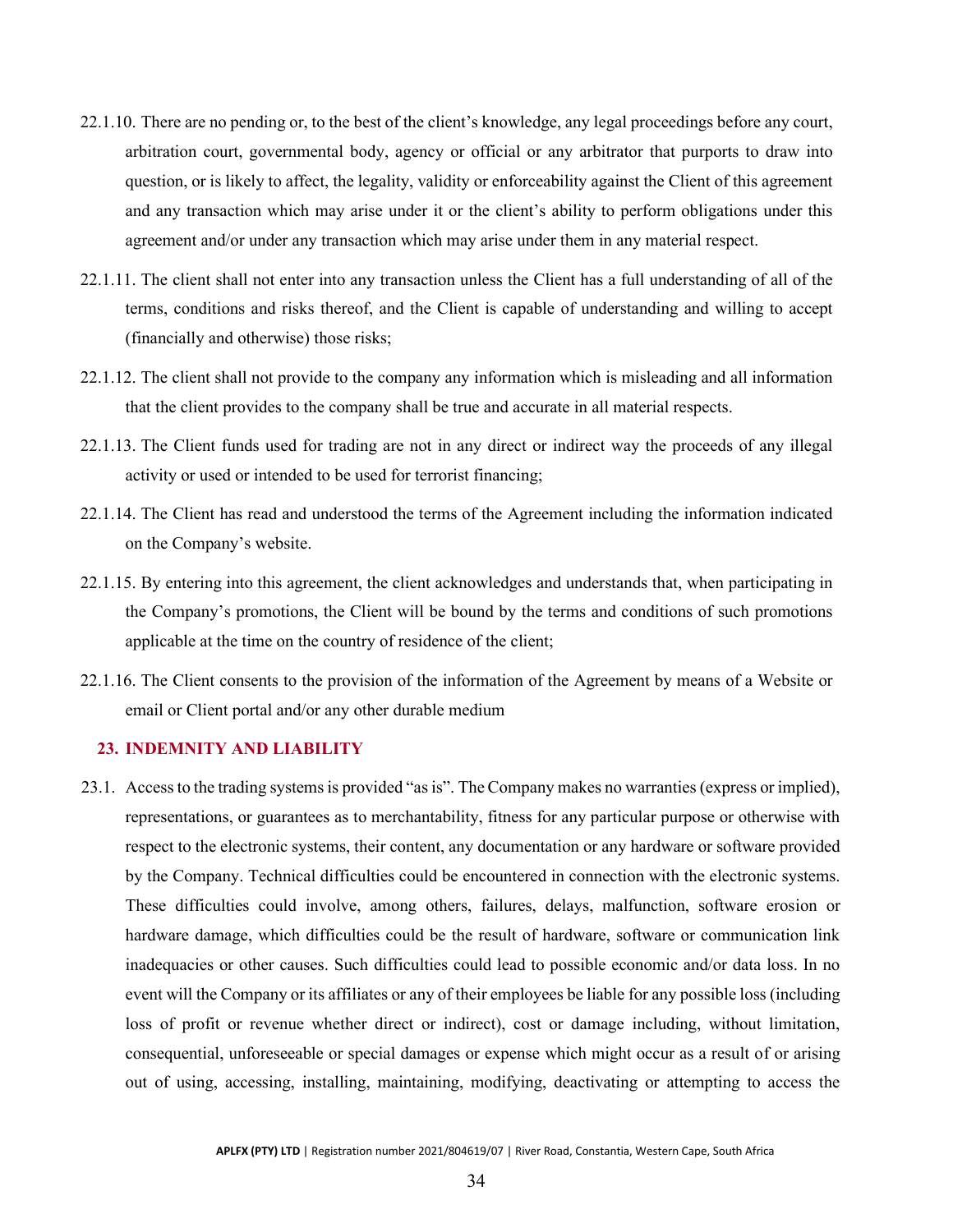electronic systems or otherwise. The Company further reserves the right, in its reasonable discretion to unwind an executed transaction or adjust the price of executed transactions (including transactions that have been confirmed or settled) to a fair market price if the transaction was mis-priced because of technical difficulties with the electronic systems.

- 23.2. The Company shall not be liable for any loss, liability or cost suffered or incurred by the client as a result of providing the services as described in this agreement.
- 23.3. The Company shall not be liable:
- i. for any indirect or consequential loss or damage (whether for loss of profit, loss of business or otherwise), costs, expenses or other claims for consequential compensation whatsoever (howsoever caused) which arise out of or in relation to this Agreement;
- ii. for any incidental, special, punitive or consequential damages caused by any act or omission of ours under the Agreement; or
- iii. for any loss suffered or incurred by you as a result of any error in any Order, instruction or information given by you or an authorised person, or as a result of us acting on any Order or instruction which is, or appears to be, from such authorised person
- iv. for liability or cost which the client may suffer or incur as a result of the negligence, wilful default or fraud of any third party(e.g. bank, electronic payment provider, etc.) , which it has taken reasonable care in appointing.
- 23.4. Neither the Company nor the directors, officers, servants, agents or representatives of the Company shall be liable to the Client (except in the case of fraud) for any consequential, indirect, special, incidental, punitive or exemplary loss, liability or cost which the client may suffer or incur arising from the act of omissions of the Company under this agreement regardless of how such loss, liability or cost was caused and regardless of whether it was foreseeable or not. For the purposes of this paragraph, a loss, liability or cost includes any loss, liability or cost (as appropriate) arising from the client being unable to sell financial instruments where the price is falling, of rom not being able to purchase financial instruments where the price is rising, or from being unable to enter into or complete another trade which requires the client to have disposed of or purchased the financial instruments or any other loss, liability or cost arising as a result of loss of business, profits, goodwill or data and any indirect, special, incidental, consequential, punitive or exemplary loss, liability or cost, whether arising from negligence, breach of contract or otherwise and whether foreseeable or not.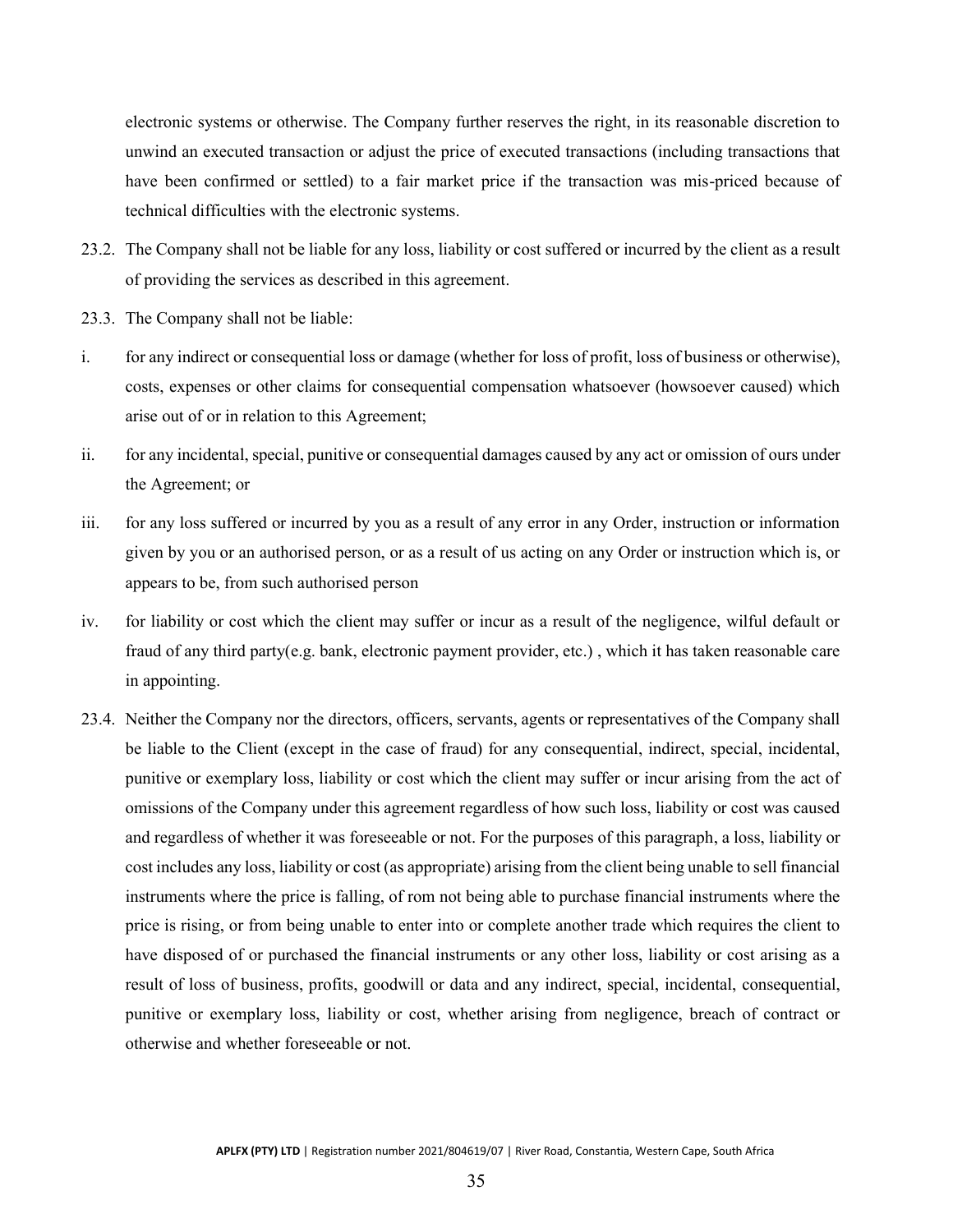- 23.5. The client shall indemnify the Company and keep us indemnified on demand in respect of all liabilities, costs, claims, damages and expenses of any nature whatsoever (present, future, contingent or otherwise and including legal fees) which we suffer or incur as a direct or indirect result of (i) a breach by the client's obligations under this Agreement, or (ii) any misrepresentation or breach of warranty by the client; (iii) us exercising our rights under the Agreement, (iv) the occurrence of any default or force majeure, or (v) any error in any instruction given to us by any Authorised Third Party or acting on any instruction, which is, or appears to be, from an Authorised Third Party.
- 23.6. All of our rights and remedies under this agreement may, unless otherwise stated, be exercised in our sole and absolute discretion and we are under no obligation to exercise any or all of them. All determination, decisions and calculations to be made by us under this agreement will be done in our sole and absolute discretion.
- 23.7. We may waive or relax any terms of the Agreement from time to time. Any liability accrued due to such permission is your sole responsibility. Any agreement to waive or failure to enforce any part of the Agreement will not constitute a waiver by us of our right to enforce it at a subsequent time.
- 23.8. No delay in the exercise or non-exercise by either party of any right, power or remedy provided by law or under or in connection with the Agreement will impair such right, power or remedy or operate as a waiver or release of that right. Any waiver or release must be specifically granted in writing, signed by the party granting it.
- 23.9. The rights and remedies of each party under the Agreement are cumulative and not exclusive of any rights or remedies of that party under the general law. Each party may exercise each of its rights as often as it thinks necessary.

# <span id="page-38-0"></span>**24. INTELLECTUAL PROPERTY**

- 24.1. All Intellectual Property Rights in or arising out of or in connection with the services provided under the Agreement, the Platforms, the Website or any other thing supplied by us to the client shall, to the extent not owned by a third party, be owned by us. The client acknowledges and agrees that, in respect of any third-party Intellectual Property Rights, client's use of any such Intellectual Property Rights is conditional on our obtaining a written license from the relevant licensor on such terms as will entitle us to license such rights to the client.
- 24.2. The client acknowledges and agrees that must not supply any or the services provided under the Agreement or the Website (or any part of them) to anyone nor may the Client copy the services or the Website.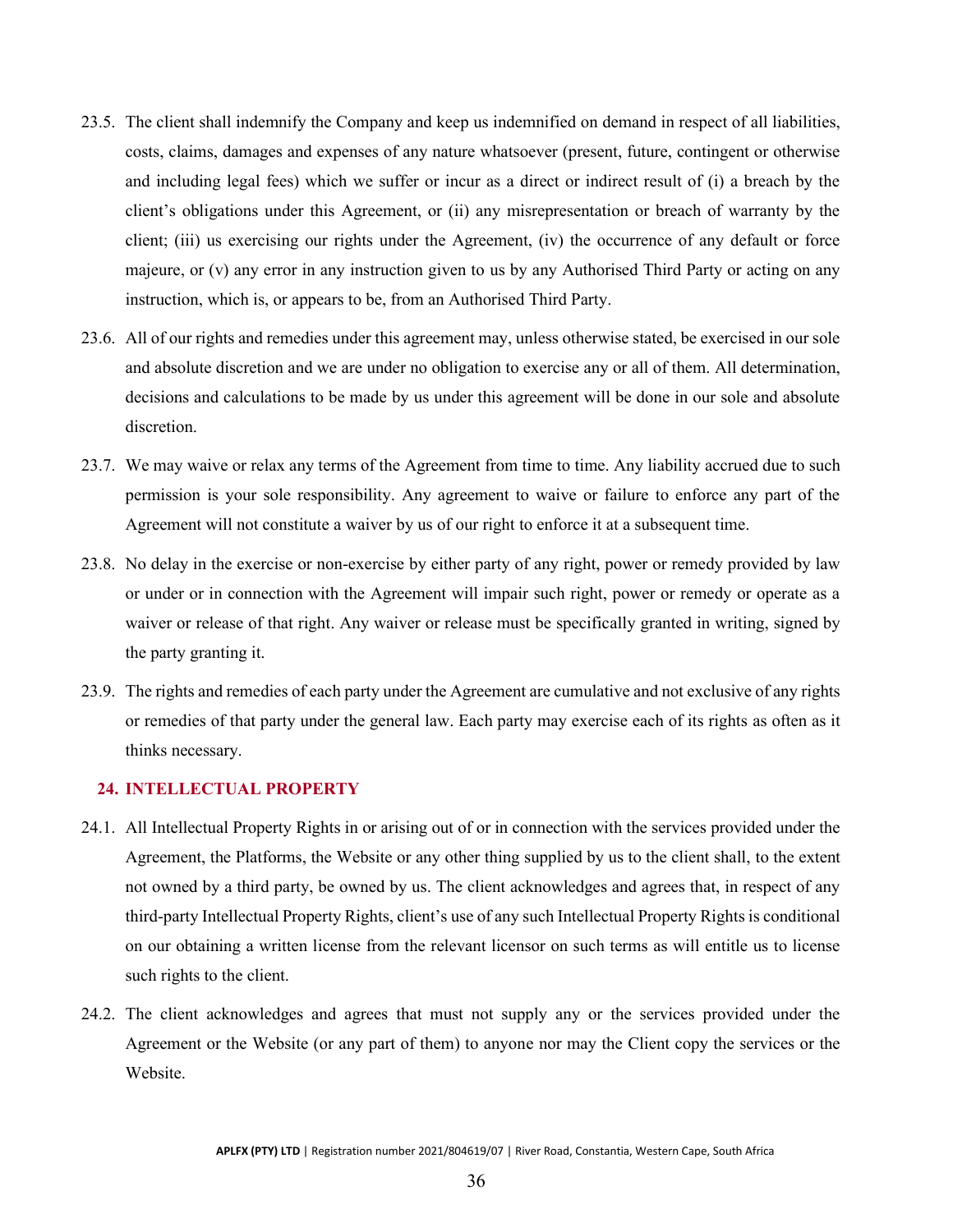- 24.3. The client shall use any data or material we supply only in connection with the operation of the account, and upon the closure of the account the client shall return any such material to us.
- 24.4. Anything we supply to the client is supplied on a non- exclusive basis and we reserve the right to cease such supply and terminate any usage of any service, Platform or the Website or any other thing we supply to the client.
- 24.5. All rights and interests and all intellectual property rights (including, without limitation, all trademarks and trade names in or relating to the Company) are owned by the Company or the Company's suppliers or licensors and will remain the Company's property or that of the Company's suppliers or licensors at all items. The client will have not right or interest in those intellectual property rights other than the right to access the Electronic Systems. The client shall not copy, license, sell, transfer, make available the electronic systems or information on the electronic systems to any other person. The client shall not remove or alter any copyright notice or other proprietary or restrictive notice contained in the electronic system.

#### <span id="page-39-0"></span>**25. INTRODUCING PARTNERS AND THIRD-PARTY PROVIDERS**

25.1. The Client hereby understands and acknowledges that if he/she has been referred to the Company by any third-party (hereinafter the "third-party" "third-parties" "partners", and/or "Introducing partner") we shall not be responsible for any agreement made between him and the third-party.

25.2. The Client hereby understands and acknowledges that no third-party is not authorized by the Company to make any representations concerning the Company or its services and/or products.

**25.3.** The Company do not control and cannot endorse or vouch for the accuracy or completeness of any information, advice or product the Client may have received or may receive in the future from any third party. The Company do not endorse or vouch for the services provided by such third-party as they are not agents or employees of the Company. It is the Client's responsibility to properly to evaluate prospective third parties before engaging their services.

**25.4.** Hereby it is further clarified that the Company refers in this clause 25 to *bona fide* contracts, if any, between the Client and any third-party (regardless if such third-party is anyhow related/associated to the Company or not). **However, it is clearly noted and thus, understood, acknowledged and warranted by the Client that any Agreement between the Client and any third-party (regardless if such thirdparty is anyhow related/associated to the Company or not) which severs to abuse, exploit, misuse, deceit, scam or anything else of this nature such agreements shall be explicitly prohibited. In case that the Company has any suspicion of such settlement/arrangement, shall have the right to freeze the account and any funds therein, and, thus, perform the relevant reports and take the necessary actions as it sees fit and necessary**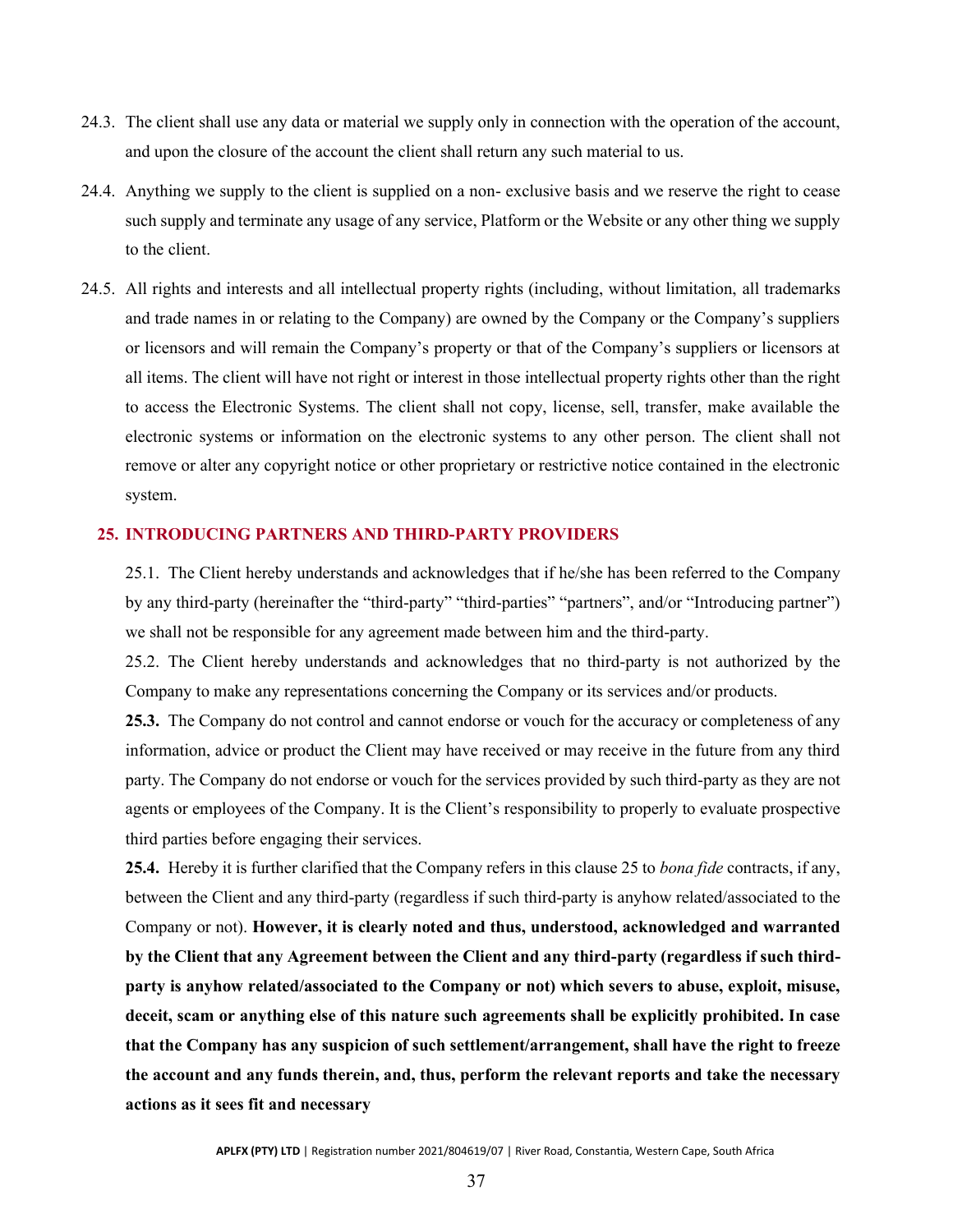**The Client hereby understand, acknowledge and agree that the Company reserves the right, without Client's consent and without any prior notice to the Client, to void and/or amend the terms of any transaction made by the Client, in the event the Company perceives that the Client is acting in concert to the Company's detriment with any third-party or the Client is in any way linked personally, financially, business transactions, close links, special relationship and any other factors and/or related anyhow with the Company's associated Third-party provider.**

**The Client hereby understands, acknowledge and agrees that the Company reserves the right to withhold any profits generated in the account and any remaining balance in the event that this clause 25.4 occurs and/or if there is a suspicion of acting in concert with other third parties to the Company's detriment. Also, the Client agree, in such case and upon a relevant 'cease and desist letter' from the Company, to reimburse the Company as per clause 29 of this Agreement.**

25.5. If the Client had been introduced to the Company by any third party, the Client acknowledge and agree that:

25.5.1. The Client might identify if he has been introduced to us from: (1) the fact that he was provided with a website link to follow in order to register, (2) that the Client is in constant communication with a party who is not an employee of the Company, and (3) he was informed with an email that upon his registration he was introduced by a third party.

25.5.2. The Company is a separate and independent Entity from such Introducing Partner, and the Company shall not be responsible or accountable or liable for the conduct, wrongdoing and/or representations of the Introducing Partner.

25.5.3. The Company is not bound by any documents signed between the Client and such Introducing Partner.

25.5.4. It is hereby agreed and understood that although the Company cooperates with the Introducing Partners, it is not possible for the Company to control the information, services, marketing material or representations made by the Introducing Partners and for this reason the Company is not bound by any representations, services, commitments, promises, assurances or guarantees made by the Introducing Partner to the Client, even if these appear to have been made on behalf of the Company and/or authorized by the Company or by any marketing or promotional material distributed by the Introducing Partner concerning the Company.

25.5.5. Relying or using any information or representations or services or advertising/ marketing material provided by the Introducing Broker is at the Client's own risk and the Company SPECIFICALLY DISCLAIMS any liability.

25.5.6. The Client acknowledges and confirms that his Agreement or relationship with the Introducing Partner may result in additional Costs, since the Company may pay Commission Fees or Charges to the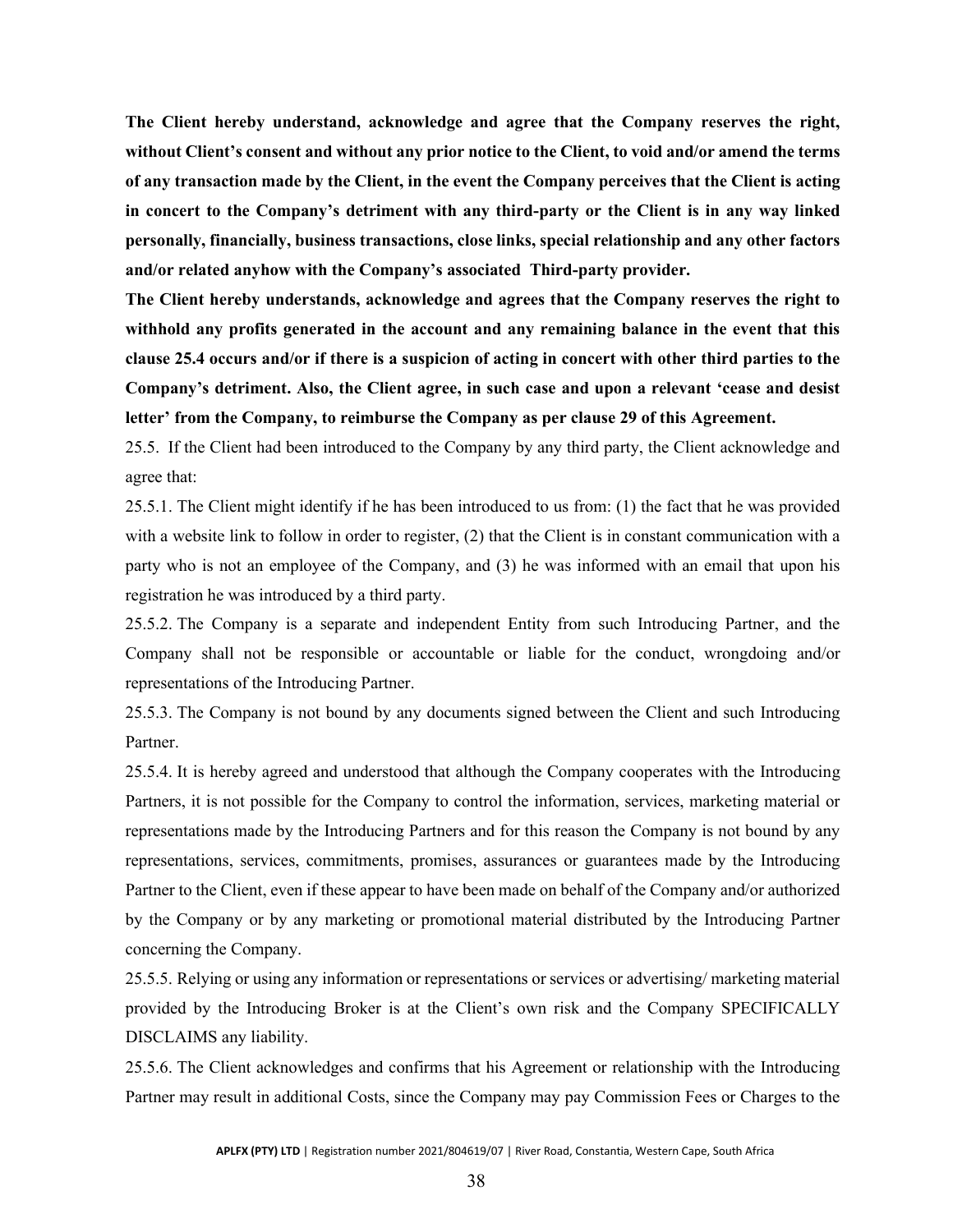Introducing Partner. The Company does not have the obligation to ensure that the Client is aware of the existence of such Introducing Partner and the relevant costs and charges associated. The Client may know it as per the clause 25.5.1 above and/or may ask by an email to the Company support or back-office email. 25.6. The Client acknowledges and confirms that any relationship with the Introducing Partner may give rise to Conflict-of-interest issues which might be to the disadvantage of the Client. If the Client wishes to eliminate all the possibilities and chances of such conflicts of interest with the specific Introducing Partner, the Clients shall immediately inform the Company and terminate any existing relationship with such Introducing Partner immediately, otherwise the Company shall not curry any responsibility or liability for the burden carried by the Client due to such relationship outside this Terms and Conditions (Client Agreement) herein.

25.7. For the avoidance any doubt, it is hereby agreed and acknowledge that the Client will enter into and execute this Agreement independently, and shall not be deemed, acting in concert with any other parties (including inter alia Introducing Partners, referring parties, service providers etc).

# <span id="page-41-0"></span>**26. UNFAIR AND IMPROPER ACTIVITIES**

- 26.1. The client understands and agree to use our services in good faith and not to take unfair advantage of our services or are otherwise act in an unfair manner or abusive manner in respect of our systems, platforms or accounts. Such behaviour includes:
- 26.1.1. using any electronic device, software, algorithm, or any dealing strategy that aims to manipulate or take unfair advantage of our Services;
- 26.1.2. any arrangements with insiders of the Company or any dealing strategy that aims to manipulate or take unfair advantage of our Services;
- 26.1.3. exploiting a fault, loophole or error in our software, system, the Platforms;
- 26.1.4. collusion;
- 26.1.5. using trading strategies designed to return profits by taking advantage of latencies in a Platform, delayed prices or through high volumes of Transactions opened and closed within an unusually short period of time as compared to the 'average' client and/or targeting tick fluctuations rather than movements reflecting the correct underlying prices; and
- 26.1.6. performing abusive trading such as, but not limited to, Sipping, Scalping, Pip-Hunting, Hedging, placing "buy stop" or "sell stop" orders prior to the release of financial data, arbitrage, manipulations or a combination of faster/slower feeds on the System or the Platform or the application of artificial intelligence on the Client Account or the System or the Platform and any market manipulation and/or market abuse.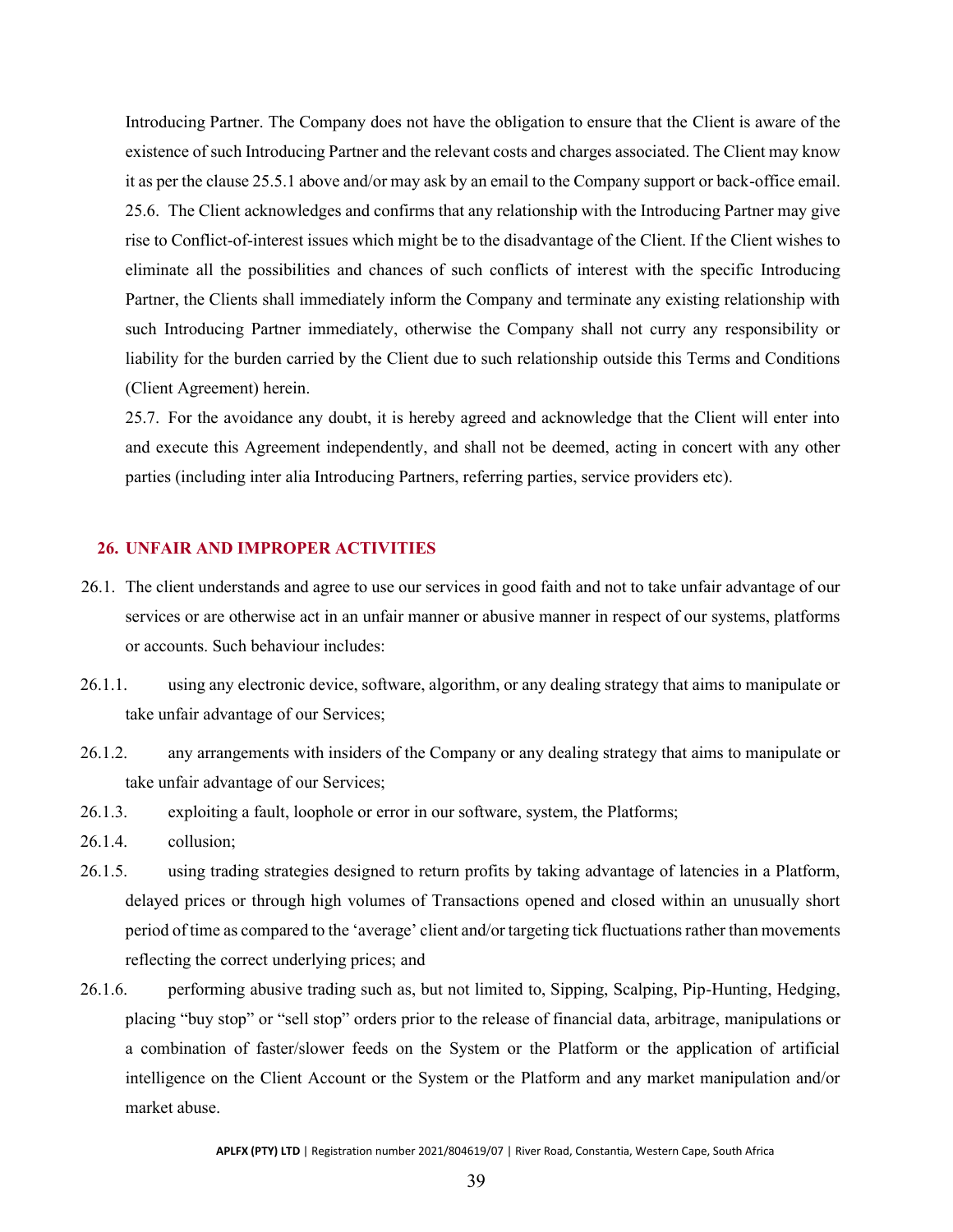- 26.1.7. placing high volumes of pending or market Orders on your account where you have insufficient funds in your account to cover the margin required if those Orders were executed.
- 26.2. If the client carries out any of the behaviour in clause 26.1 in respect of any Transaction, or we have reasonable grounds to believe the client has done so, it will constitute a breach of the Agreement and, in addition to our rights herein, we may:
- 26.2.1. terminate client's access to our servers;
- 26.2.2. amend the Transaction, so that it is as it would have been if the Order was executed in the absence of the improper behaviour;
- 26.2.3. enforce the Transaction against the client if it is a Transaction under which the Client have incurred a loss; and
- 26.2.4. treat the Transaction as void if it is a Transaction under which they client have secured a profit (and retain any such profit for our own account, subject to Applicable Law), unless and until the client produce conclusive evidence within 6 months of the Transaction being closed that the Client have not, in fact, carried out the relevant behaviour as per this clause.
- 26.3. We can exercise the rights in this clause even if the client has entered into (or refrained from entering into) arrangements with third parties relating to the relevant Transaction and even if the client may suffer loss as a result.
- 26.4. If we exercise any of our rights under this clause, and if the client has received any monies from us in connection with any associated Transactions, the Client agrees that those monies are due and payable to us and shall be immediately return an equal sum to us.
- 26.5. This clause includes the rules and obligations relating to Insider Dealing Laws.

# <span id="page-42-0"></span>**27. FORCE MAJEURE EVENTS**

- 27.1. In case of any emergency or an exceptional market condition may prevent us from performing any or all of our obligations (a Force Majeure Event). Following the occurrence of a Force Majeure Event, we will take reasonable steps to inform you.
- 27.2. Force Majeure Events shall include any even or act that is beyond our control and we are not take any relevant actions in order to affect, prevent or mitigate it.
- 27.3. We will not be liable for any losses incurred as a result of any Force Majeure Event, including as a result of any interruption of power supply, electronic communication, information system or any event which prevents us from supplying information in one or more of the markets in which we would ordinarily quote.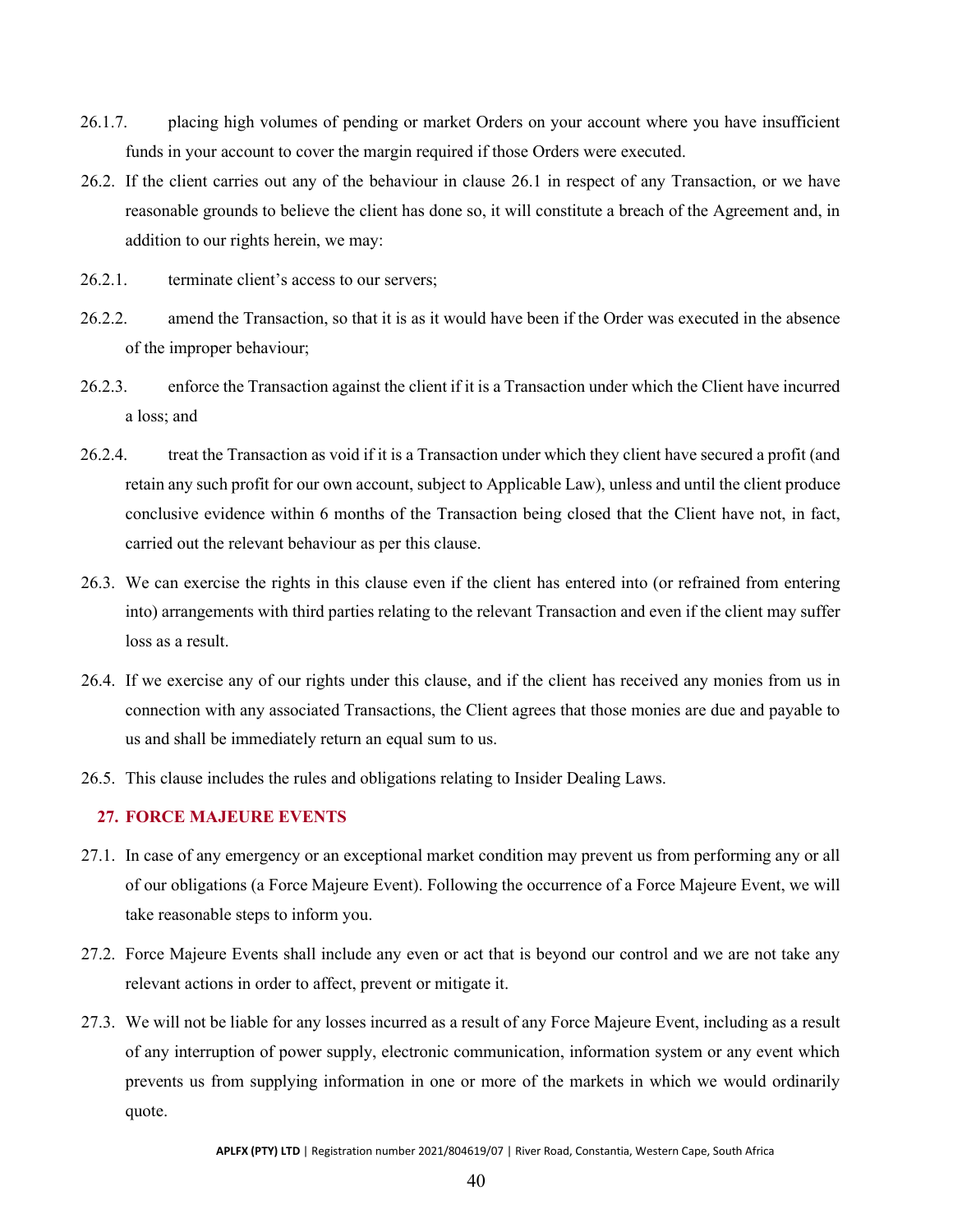- 27.4. We will not be liable for any losses the client may suffer by reason of any action we may take in accordance with a Force Majeure Event.
- 27.5. If we determine that an open Transaction is subject to a Market Disruption Event, then we may, with or without notice to the client and without prejudice to any other rights and remedies we may otherwise have under the Agreement or at law:
- i. suspend trading in the relevant market(s);
- ii. close any or all open Transactions (in whole or in part)
- iii. refuse to place any Transactions in the relevant market(s);
- iv. cancel any Orders and fill any Orders in each case at such price as we may consider in good faith to be appropriate in all the circumstances;
- v. value the relevant Transactions at zero (0);
- vi. suspend or modify terms of the Agreement to the extent that it is impossible or not reasonably practicable for us to comply with them;
- vii. immediately require payment of any margin and/or any other amounts owed to us; or
- viii. take or omit to take all such other actions as we deem appropriate in the circumstances, and we will not be liable for any loss arising to the client for any reason, unless as a result of our negligence, wilful default or fraud.
- 27.6. We will not be liable for any loss suffered as a result of the suspension or trading of any Underlying Market.
- 27.7. If an Underlying Market or related exchange becomes subject to a takeover or merger offer or enters into or becomes the subject of an Insolvency Event, we may close any or all Transactions at any time during the takeover, merger or insolvency process or to adjust the opening price of your Transaction to reflect any cash portion of the offer or to amend the Size to reflect any corresponding underlying adjustment caused by the takeover, merger or Insolvency Event and/or to close the existing Transaction and reopen a new Transaction reflecting the new equity that is created by the takeover, merger or Insolvent Event.
- 27.8. If an equity or Underlying Market is suspended, we may increase the margin requirements to the extent considered by us to be fair and reasonable in the circumstances. If an Underlying Market remains suspended for more than four business days we may close the Transaction with reference to the last official price at the time of suspension.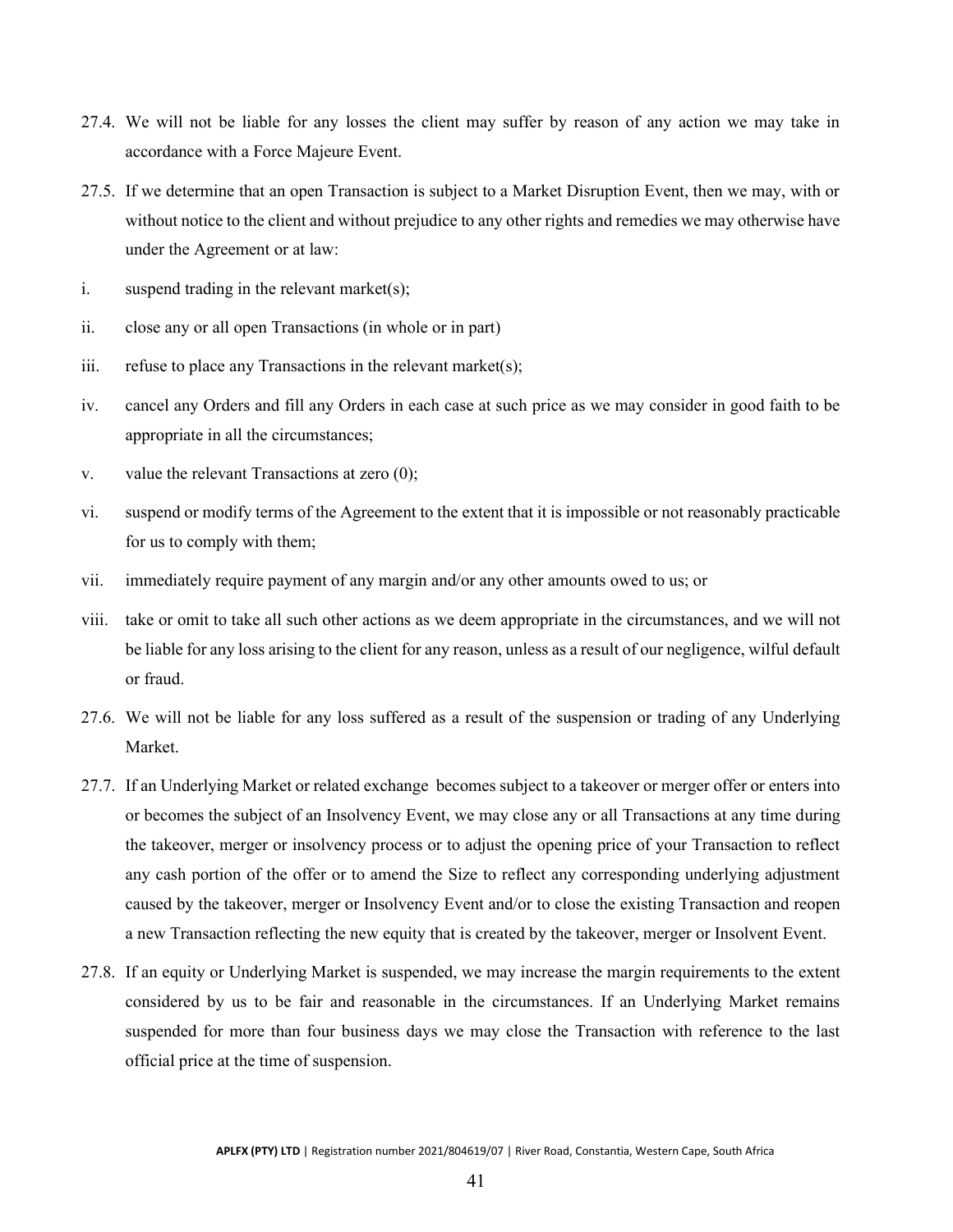#### <span id="page-44-0"></span>**28. PROHIBNITED ACTIVITIES**

- 28.1. THE CLIENT while using the Company' services and systems are prohibited from:
- 28.1.1. Not complying with the Terms of the Agreement, the Supplements to the Agreement, legislation and other legal acts, including not limited to anti-money laundering and counter-terrorist financing acts;
- 28.1.2. Violating the rights of the Company and third parties to trademarks, copyrights, commercial secrets and other intellectual property rights;
- 28.1.3. Providing false, misleading or incorrect information to the Company; refusing to provide information or undertake other actions that are reasonably requested by the Company.
- 28.1.4. Executing or receiving transfers illegally acquired funds, if the Client is aware of or should be aware of it;
- 28.1.5. Using the services of the Company in a way which causes losses, responsibility or other negative legal consequences or damage to the business reputation of the Company or third persons.
- 28.1.6. Spreading computer viruses and undertaking other actions that could cause System malfunctions, information damage or destruction, and other damage to the System, equipment or information of the Company
- 28.1.7. Undertaking any other deliberate actions which could disturb the provision of the Company's services to the Client or third-parties or proper functioning of the System;
- 28.1.8. Having more than one Profile; registering a Profile in a fictitious or someone's else's names without power of attorney; registering a profile using the services of anonymous phone numbers or email addresses provided by other individuals.
- 28.1.9. Logging in to the system as an anonymous user (e.g. via a proxy servers).
- 28.1.10. Disclosing Passwords and other personalized safety features of The Client's account and allowing other persons to use Services under the name of the Client.
	- 28.2. Acting in concert with any other third parties including but not limited, Introducing Partners, Affiliates, Referring parties, third-party providers etc.

#### <span id="page-44-1"></span>**29. REIMBURSEMENT**

- 29.1. To the extent The Client use, or used, the Trading Facility for a commercial purpose and entered Orders, The Client hall on demand reimburse, protect and hold us harmless from and against all Company's Losses. This clause 29 shall not be affected by the termination of these Terms.
- 29.2. The Client shall reimburse all direct damages, fines and other monetary sanctions applied to the Company due to no-observance or violation of the Terms, including but not limited to clause 29 of the present Agreement due to fault of the Client.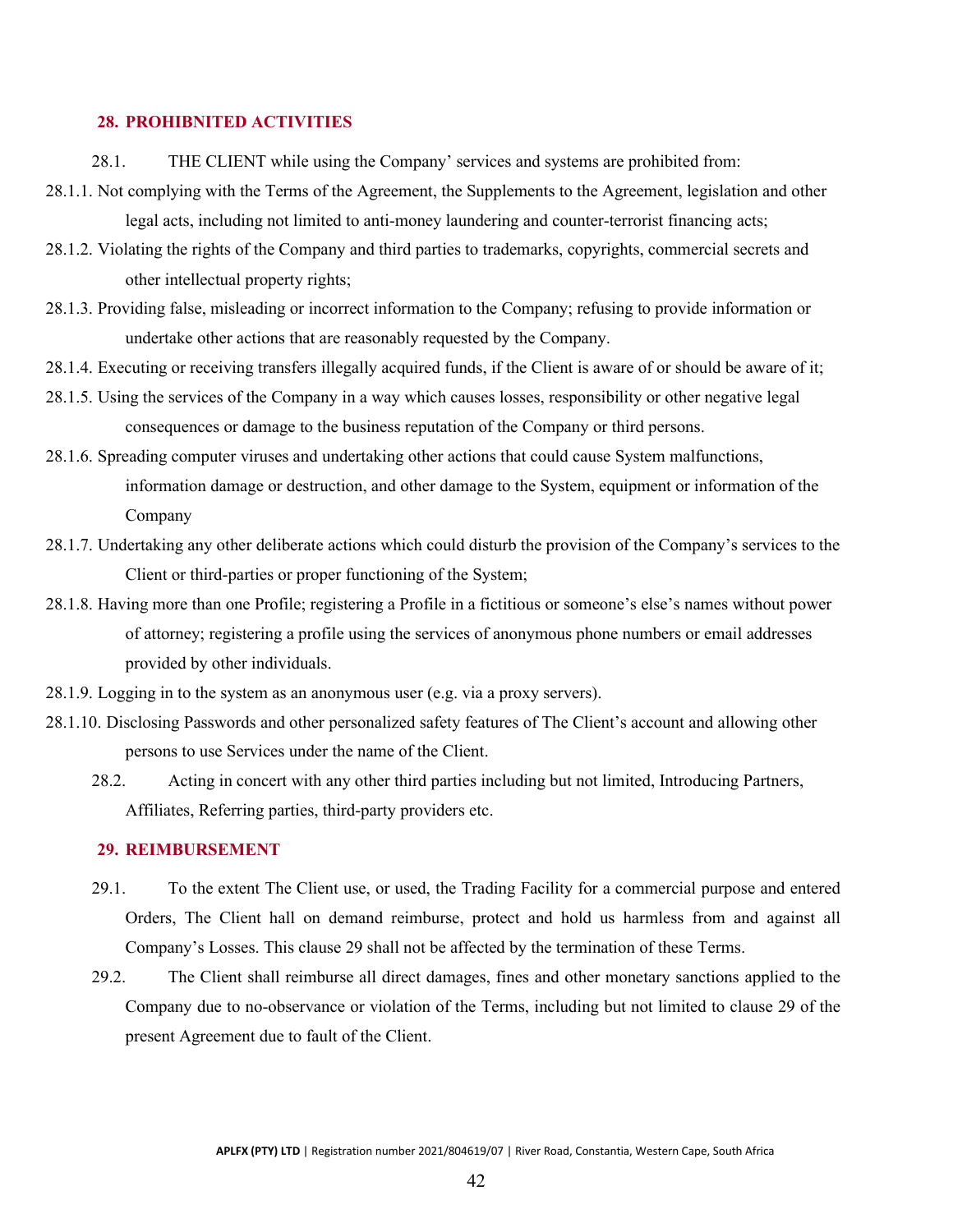- 29.3. Except as prohibited by Applicable Regulation, The Client undertakes and warrant that The Client will reimburse us, defend us, hold us harmless, and keep us indemnified on demand, in respect of all Loss that may be incurred by us as a direct or indirect result of:
- 29.3.1. The Client's trading activity and/or any and All Transactions pursuant to clause 27 of this Agreement;
- 29.3.2. Any breach, failure to observe or perform any provision of this Agreement (including for the avoidance of doubt the representations, warranties and covenants given by The Client under clause 22) or in relation to any false information or declaration made either to us or any third party, in particular to any exchange;
- 29.3.3. The Client's use of The Client's own or a third-party trading strategy, algorithm, advice, trading service or resource, even ig we authorize or facilitate such use; and
- 29.3.4. Any act or omission by any third party, including without limitation, Service Providers, Introducing Partners, Affiliates, Trading Agents or any person or entity that The Client cause to access The Client's Account.
- 29.3.5. Any breach, failure to observe or perform clauses 26.4, 26.5, 26.6 and 26.7 of this Agreement.

# <span id="page-45-0"></span>**30. SUSPENSION OF SERVICES & SUSOENSION OF ACTIVITIES**

- 30.1. The Company, at its own discretion, and taking into consideration a specific situation, giving preference to execution of legal acts applied to the activity of the Company and interest of the Client, has the right to unilaterally and without a prior notice apply one or several measures:
- 30.1.1. To suspend execution of one or several Payment Transfers;
- 30.1.2. To suspend the provision of all or part of services to the Client;
- 30.1.3. To limit the Clients access to the Profile;
- 30.1.4. To detain the Client's funds that are a matter of dispute;
- 30.1.5. To block the Account (ie. Fully or partially suspend Payment transactions i.e. deposits and withdrawals and Trading activity in the account).
- 30.1.6. To refuse to provide services;
- 30.1.7. To return funds from the Client's account to the primary sender of funds (ie. Rejection of third-party deposits)
- 30.2. The measures indicated in clause 31.1. of the Agreement may be applied only in the following exceptional cases:
- 30.2.1. If the Client essentially violates the Agreement or its Supplements or real threat of essential violation of the Agreement or its Supplements by the Client arises.
- 30.2.2. If the Client fails to complete the necessary identification procedures or submit information required by the Company or the Client provides information that does not conform to the requirements stipulated by the legislation or the Company or doubts concerning the veracity and authenticity of submitted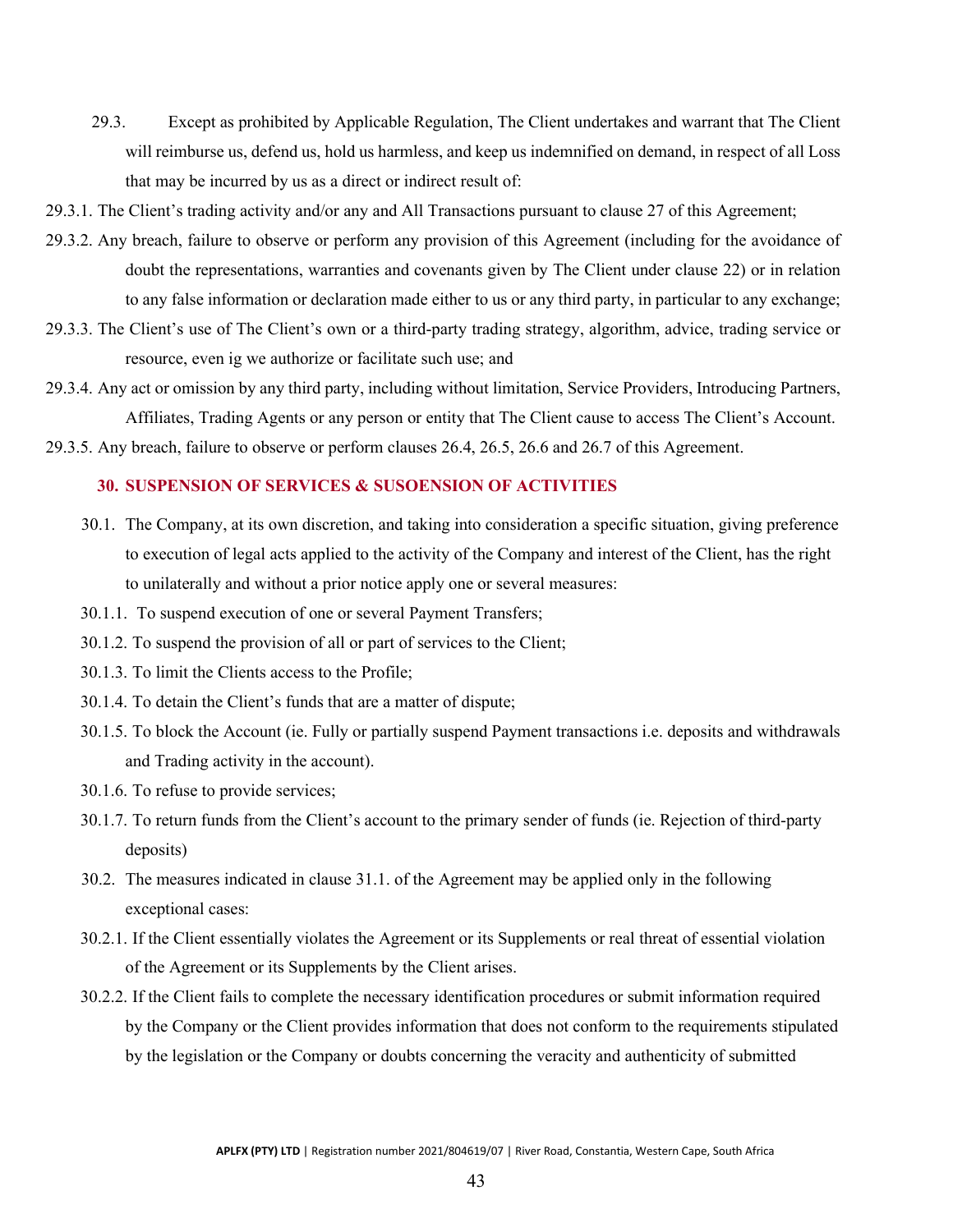documents arise to the Company, also it the Company has reasonable suspicion that the Client does not observe the requirements set in the present Agreement.

- 30.2.3. If due to further provision of services and activity of the Client, justified interests of third parties may be harmed.
- 30.2.4. If due to objectively justified fraudulent activities and/or suspected fraudulent activity arises;
- 30.2.5. If the Company receives substantiated information about the death of the Client or a natural person's bankruptcy case;
- 30.2.6. In cases specified by the applicable legislation
- 30.2.7. In other cases, state in the Agreement or is Supplements
- 30.3. The measure specified in clause 31.2.2. of the Agreement, may be applied to the Client in the event that the Company has reasonable suspicion that the Client is engaged in fraudulent activities. The funds kept in the Client account(s) will be frozen and if the Client does not perform the necessary actions (complete an additional identification procedure, provide the requested documents) or provide a reasoned explanation of the specified case in time, the frozen funds may be returned to the client's bank account if the Company is satisfied with the abovementioned reasoning. This measure is also applied in cases where the Company has a law enforcement order to return the frozen funds to the primary payer.
- 30.4. In the event of a reasonable suspicion that money laundering, terrorist financing or other criminal activity is being executed through the Client's account and the Company's services and systems or any breach of the terms of this Agreement occurs, the Company has the right to partially or completely suspend the provision of the services and freeze the funds kept therein for a period of 30 (thirty) days with the right to extend it an unlimited number of times until the Company is satisfied that all charges and/or suspicions are wind down.
- 30.5. The Company is not liable for losses incurred by the Client due to suspension of service provision, blockage of the Account or other actions, if those actions have been performed in accordance with the procedures stated in the Agreement or its Supplements and under circumstances on the basis specified in the mentioned documents.

# <span id="page-46-0"></span>**31. TAXES**

- 31.1. It is your sole responsibility to ensure that your trading activities comply with your local income tax regulations and any other applicable laws. We will never provide you with any tax advice and you should seek such third party advice on tax as you deem necessary. All your profits realized through the investments with us are inclusive all tax.
- 31.2. You understand, acknowledge and agree that any profit or any funds withdrawn from us and send by us to you are deemed to be inclusive of all applicable taxes, including any applicable value added taxes.